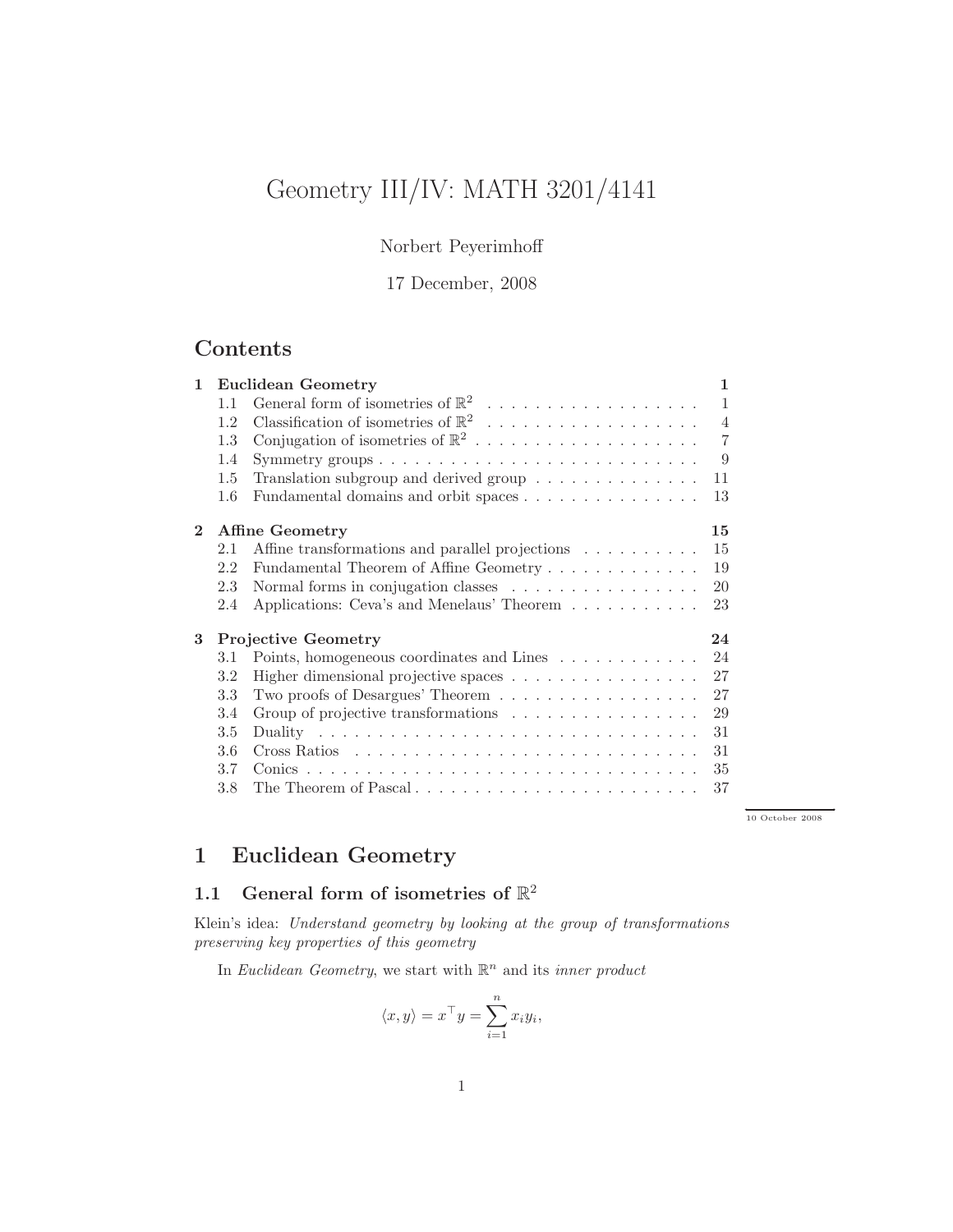where we consider  $x, y$  as column vectors.

Properties of the inner product:

- $\langle x, y \rangle = \langle y, x \rangle$
- $\langle x, y + z \rangle = \langle x, y \rangle + \langle x, z \rangle$
- $\langle \lambda x, y \rangle = \lambda \langle x, y \rangle$
- $\langle x, x \rangle \geq 0$
- $\langle x, x \rangle = 0$  is equivalent to  $x = 0$

The inner product induces a *norm*  $||x|| = \sqrt{\langle x, x \rangle}$  and a *distance function*  $d(x, y) = ||x - y|| \ge 0.$ 

Properties of the distance function:

- $d(x, y) = d(y, x)$
- $d(x, y) \geq 0$
- $d(x, y) = 0$  is equivalent to  $x = y$
- $d(x, z) \leq d(x, y) + d(y, z)$  *(triangle inequality)*

**Definition 1.1.**  $f: \mathbb{R}^n \to \mathbb{R}^n$  *is called an* isometry *if*  $f$  *is surjective and if* 

$$
d(f(x), f(y)) = d(x, y).
$$

*Natural Question:* What are the isometries of  $\mathbb{R}^n$ ?

**Example.** Let  $A \in O(n) = \{C \in M(n, \mathbb{R}) \mid C^{\top}C = \text{Id}\}, b \in \mathbb{R}^n, and f$ :  $\mathbb{R}^n \to \mathbb{R}^n$ ,  $f(x) = Ax + b$ . We show that f is an isometry. f is surjective: Let  $y \in \mathbb{R}^n$  be given. We have to solve  $f(x) = Ax + b = y$ . The solution is  $x = A^{-1}(y - b) = A^{\top}(y - b)$ . It remains to show the following:

$$
d(f(x), f(y))^2 = ||f(x) - f(y)||^2 = ||(Ax + b) - (Ay + b)||^2 = ||A(x - y)||^2
$$
  
=  $\langle A(x - y), A(x - y) \rangle = (x - y)^{\top} A^{\top} A(x - y)$   
=  $(x - y)^{\top} (x - y) = \langle x - y, x - y \rangle = ||x - y||^2 = d(x, y)^2$ .

We will see later that these are all isometries of  $\mathbb{R}^n$ .

**Lemma 1.2.** *Every isometry*  $f : \mathbb{R}^n \to \mathbb{R}^n$  *is injective.* 

*Proof.* Assume  $f(x) = f(y)$ . Then

$$
0 = d(f(x), f(y)) = d(x, y),
$$

i.e.,  $x = y$ .

**Lemma 1.3.** If  $f : \mathbb{R}^n \to \mathbb{R}^n$  is an isometry, so is  $f^{-1}$ .

 $\Box$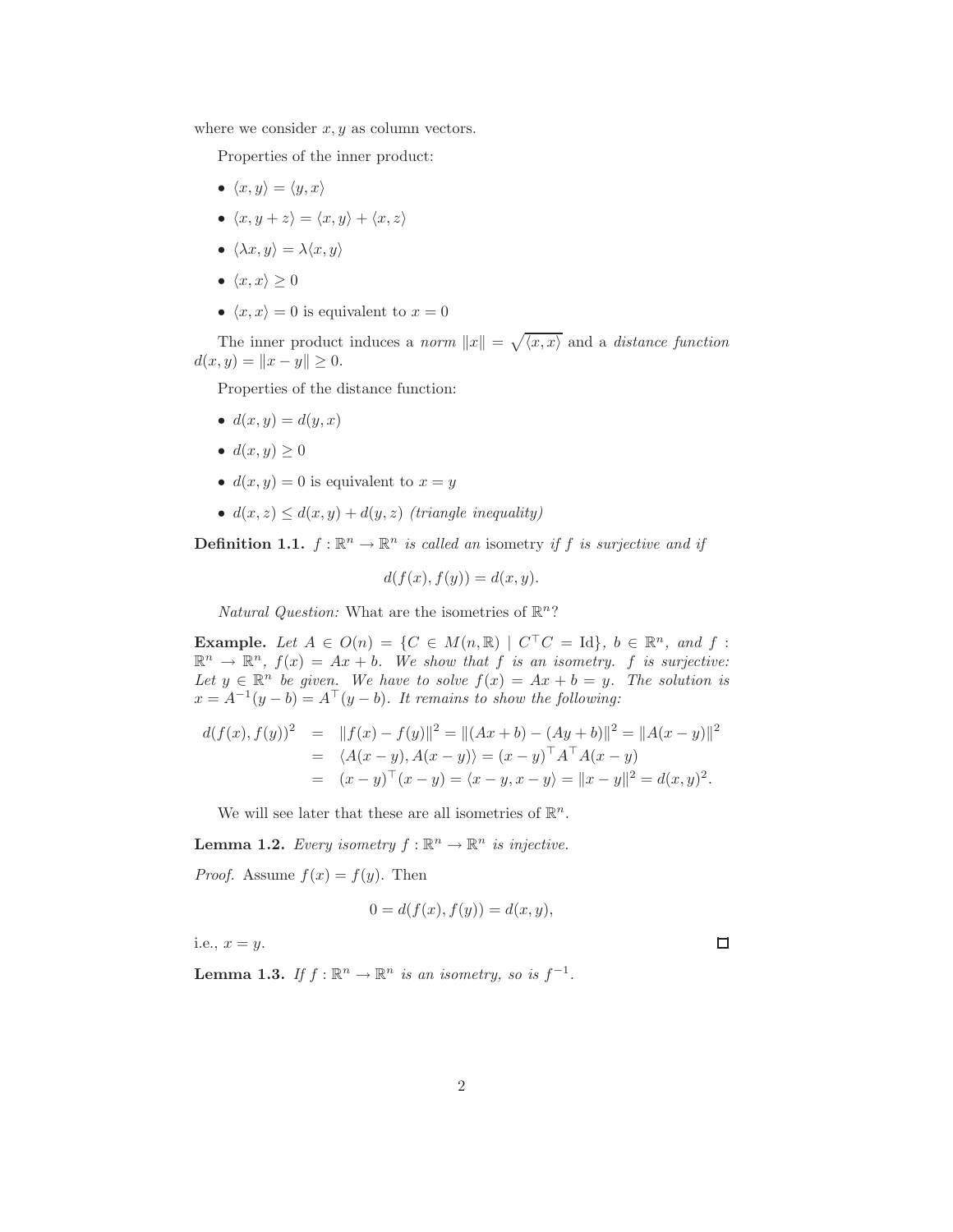*Proof.* Since  $f : \mathbb{R}^n \to \mathbb{R}^n$  is bijective,  $f^{-1} : \mathbb{R}^n \to \mathbb{R}^n$  exists and is also bijective. Thus,  $f^{-1}$  is surjective. To show:

$$
d(f^{-1}(x), f^{-1}(y)) = d(x, y) \quad \forall x, y \in \mathbb{R}^n.
$$

But

$$
d(f^{-1}(x), f^{-1}(y)) = d(f(f^{-1}(x)), f(f^{-1}(y))) = d(x, y),
$$

since  $f$  is an isometry.

**Lemma 1.4.** If  $f, g : \mathbb{R}^n \to \mathbb{R}^n$  are isometries, so is  $f \circ g : \mathbb{R}^n \to \mathbb{R}^n$ .

*Proof.* Since  $f, g : \mathbb{R}^n \to \mathbb{R}^n$  are bijective,  $f \circ g : \mathbb{R}^n \to \mathbb{R}^n$  is also bijective, and thus surjective. To show:

$$
d(f \circ g(x), f \circ g(y)) = d(x, y).
$$

This follows immediately from the facts that  $f, g$  are isometries:

$$
d(x, y) = d(g(x), g(y)) = d(f(g(x)), f(g(y))) = d(f \circ g(x), f \circ g(y)).
$$

*Important consequence:* The set of all isometries of  $\mathbb{R}^n$ , denoted by  $I(\mathbb{R}^n)$ , forms a group. *Klein's viewpoint:* to understand Euclidean geometry means to understand the group  $I(\mathbb{R}^n)$  of transformations preserving the distance d.

Our first goal is to prove the following:

**Theorem 1.5.** Every isometry  $f : \mathbb{R}^n \to \mathbb{R}^n$  is of the form

$$
f(x) = Ax + b
$$

*with*  $A \in O(n)$  *and*  $b \in \mathbb{R}^n$ *.* 

This is done in steps.

**Lemma 1.6.** Assume that  $g : \mathbb{R}^n \to \mathbb{R}^n$  is an isometry with  $g(0) = 0$ . Then g is uniquely determined by its values of  $g(e_1), g(e_2), \ldots, g(e_n) \in \mathbb{R}^n$ , where  $e_1, e_2, \ldots, e_n$  *is the standard basis of*  $\mathbb{R}^n$ .

*Proof.* Let  $g, h : \mathbb{R}^n \to \mathbb{R}^n$ ,  $g(0) = h(0) = 0$  and  $g(e_i) = h(e_i)$ . We have to show that  $g = h$ . We consider the isometry  $k : h^{-1} \circ g$ . Then  $k(0) = 0$  and  $k(e_i) = e_i$ , and it suffices to show that  $k = id$ . Let  $y = k(x), x = (x_1, \ldots, x_n)^\top$ ,  $y = (y_1, ..., y_n)^{\top}$ .

a) We have  $||x|| = ||y||$ :

$$
||y|| = d(y,0) = d(k(x),k(0)) = d(x,0) = ||x||.
$$

b) We now show that  $||y - e_i|| = ||x - e_i||$ :

$$
||y - e_i||^2 = d(y, e_i)^2 = d(k(x), k(e_i))^2 = d(x, e_i)^2 = ||x - e_i||^2.
$$

c) We have

$$
||y - e_i||^2 = \langle y - e_i, y - e_i \rangle = ||y||^2 - 2\langle y, e_i \rangle + ||e_i||^2,
$$

 $\Box$ 

 $\Box$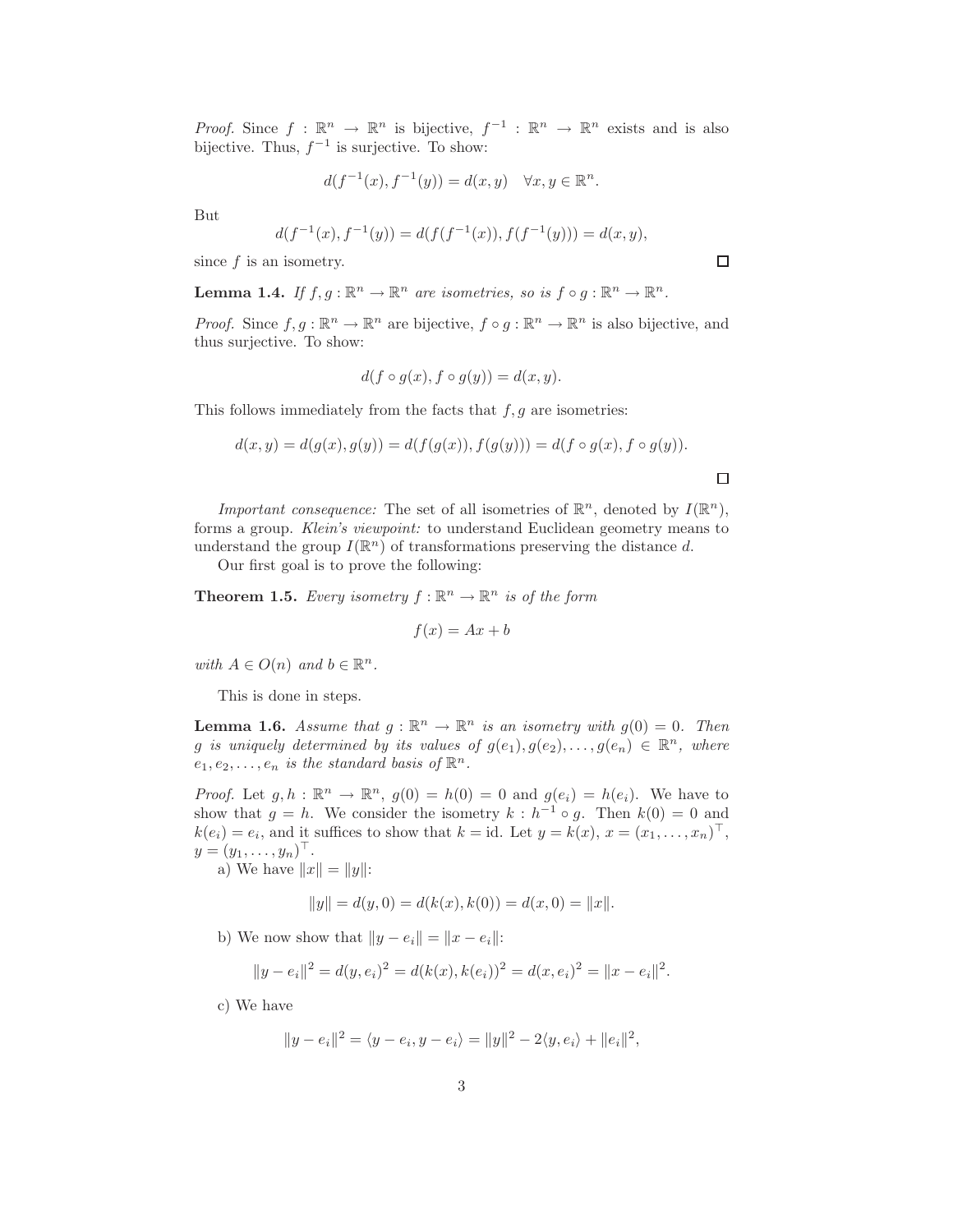and, similarly,

$$
||x - e_i||^2 = ||x||^2 - 2\langle x, e_i \rangle + ||e_i||^2
$$

.

We know from a) that  $||x|| = ||y||$ , so we conclude from the previous formulas and b),

$$
x_i = \langle x, e_i \rangle = \langle y, e_i \rangle = y_i,
$$

i.e., all components of x and y coincide. This implies that  $x = y$ .

Thus we have  $k = id$  and the proof is finished.

 $\Box$ 

← → 13 October 2008

**Lemma 1.7.** Assume that  $g : \mathbb{R}^n \to \mathbb{R}^n$  is an isometry with  $g(0) = 0$  and  $g(e_i) = v_i$ . Then  $v_1, v_2, \ldots, v_n$  are an orthonormal base of  $\mathbb{R}^n$ .

*Proof.* We have to show that  $\langle v_i, v_j \rangle = \delta_{ij}$ .

- a)  $||v_i|| = d(v_i, 0) = d(g(e_i), g(0)) = d(e_i, 0) = ||e_i|| = 1.$
- b)  $||v_i v_j|| = d(v_i, v_j) = d(g(e_i), g(e_j)) = d(e_i, e_j) = ||e_i e_j||.$
- c) We assume that  $i \neq j$ . Squaring the left hand side of b) yields:

$$
||v_i - v_j||^2 = \langle v_i - v_j, v_i - v_j \rangle = ||v_i||^2 - 2\langle v_i, v_j \rangle + ||v_j||^2 = 2 - 2\langle v_i, v_j \rangle,
$$

by using a). Squaring the right hand side of b) yields, similarly,

$$
||e_i - e_j||^2 = ||e_i||^2 - 2\langle e_i, e_j \rangle + ||e_j||^2 = 2.
$$

Comparing both sides yields the required result

$$
\langle v_i, v_j \rangle = 0.
$$

 $\Box$ 

**Corollary 1.8.** Assume that  $g : \mathbb{R}^n \to \mathbb{R}^n$  is an isometry with  $g(0) = 0$  and  $v_i = g(e_i)$ . Then  $A = \begin{pmatrix} v_1 & v_2 & \dots & v_n \end{pmatrix} \in O(n)$  and  $g(x) = Ax$ .

*Proof.* Since  $\langle v_i, v_j \rangle = v_i^{\top} v_j = \delta_{ij}$ , we have  $A^{\top} A = \text{Id}$ , i.e.,  $A \in O(n)$ . Since  $h(x) = Ax$  is an isometry with  $h(0) = 0$  and  $g(e_i) = v_i = h(e_i)$ , we have  $g = h$ , by Lemma 1.6. by Lemma 1.6.

*Proof of Theorem 1.5.* Let  $f : \mathbb{R}^n \to \mathbb{R}^n$  be an isometry and  $b = f(0)$ . Then  $g(x) = f(x) - b$  is also an isometry (since it is the composition  $t_{-b} \circ f$  of the two isometries f and  $t_{-b}(x) = x - b$ . We have  $g(0) = 0$  and, thus, by Corollary 1.8,  $g(x) = Ax$  with  $A \in O(n)$ . This implies that  $f(x) = g(x) + b = Ax + b$ .  $\Box$ 

# 1.2 Classification of isometries of  $\mathbb{R}^2$

Next, we want to classify isometries of  $\mathbb{R}^2$ . Let us first look at concrete examples:

**Examples.** *a*) translations:  $t_a(x) = x + a$ 

*b*) rotations about origin:  $r_{\alpha}(x) = R_{\alpha}x$ ,  $R_{\alpha} =$  $\int \cos \alpha - \sin \alpha$  $\sin \alpha$  cos  $\alpha$  $\overline{\phantom{0}}$ *is counter*

*clockwise rotation about origin by angle* α

*c)* general rotations *about* z*:*  $r_{\alpha,z}(x) = R_\alpha(x-z) + z$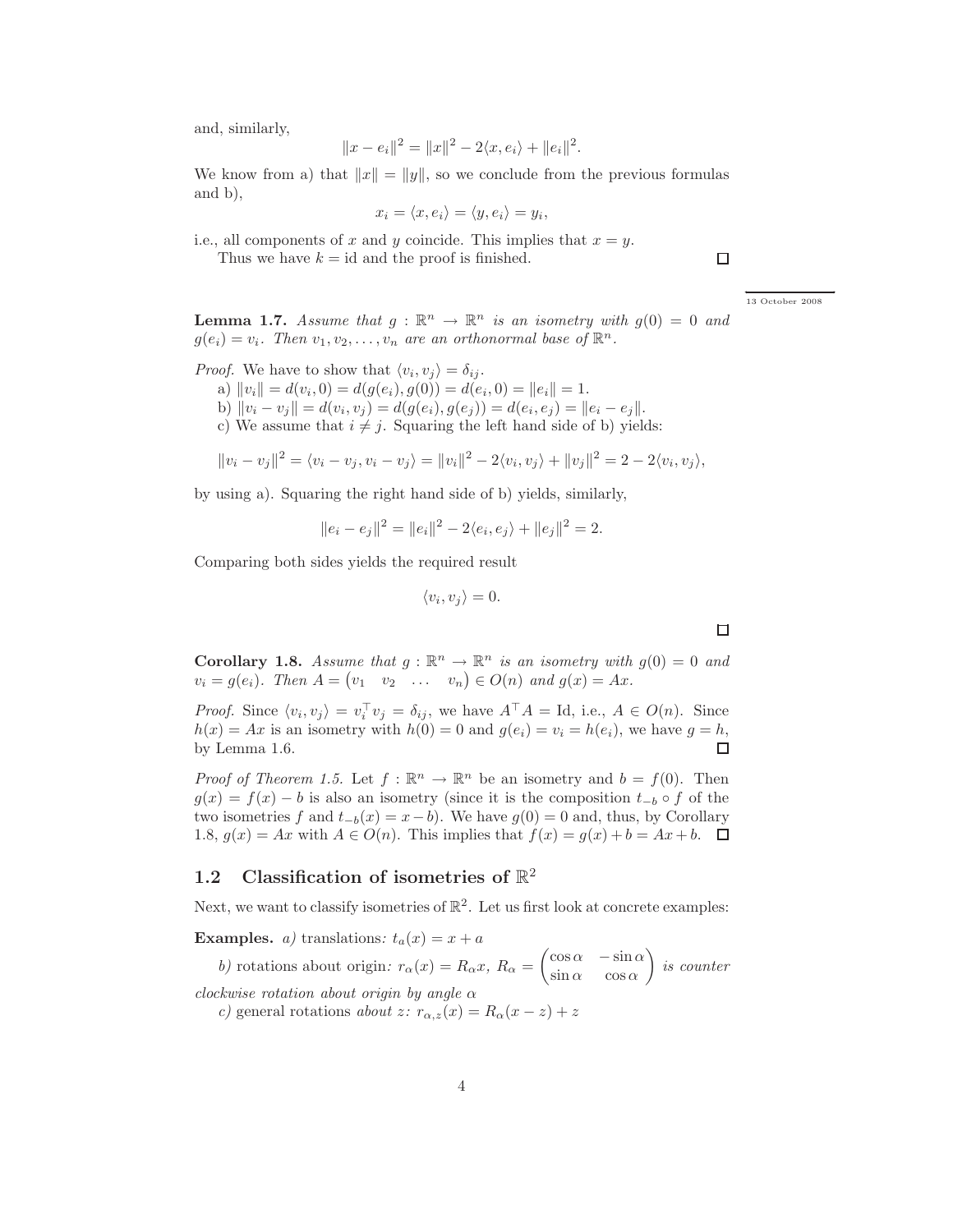*d*) reflection *along a* line *l:*  $s_l$ *. The set of fixed points of*  $s_l$  *is the line l. Assume first that* l *is a line through the origin, given by*  $l = \mathbb{R}v$  *and*  $w \perp v$  *and*  $||v|| = ||w|| = 1$ *. If*  $x = \alpha v + \beta w$ *, then* 

$$
s_l(x) = \alpha v - \beta w = x - 2\beta w = x - 2\langle x, w \rangle w.
$$

*If* l *is a general line*  $l = w + V$  *with* V *equals a line through the origin, then*  $s_l(x) = s_V(x - w) + w.$ 

*e*) glide reflection: let  $l = w + V$  be a line, V be a parallel line through the *origin and*  $a \in V$ *. The glide reflection*  $s_{l,a}$  *is then defined to be* 

$$
s_{l,a} = s_l \circ t_a.
$$

*Claim:*  $s_l \circ t_a = t_a \circ s_l$ .

*Proof:* Using the fact that  $s_V$  is a linear map and that a lies in the fixed *point set of sy, we have* 

$$
s_l \circ t_a(x) = s_l(x+a) = s_V(x+a-w) + w = s_v(x-w) + s_V(a) + w
$$
  
=  $s_v(x-w) + w + a = s_l(x) + a = t_a \circ s_l(x)$ .

**Theorem 1.9.** Let  $f : \mathbb{R}^n \to \mathbb{R}^n$  be an isometry different from the identity. *Then* f *is a translation*  $t_a$ *, a general rotation*  $r_{\alpha,z}$ *, a reflection*  $s_l$  *along a line l*, or a glide reflection  $s_{l,a}$ .

**Definition 1.10.** An isometry  $f(x) = Ax + b$  of  $\mathbb{R}^n$  is called orientation preserving *or* orientation reversing, if det  $A = 1$  *or* det  $A = -1$ .

*Proof of Theorem 1.9.* Let  $f(x) = Ax + b$ . Then the column vectors of A are an orthonormal base. Every unit vector is of the form  $(\cos \alpha \ \sin \alpha)^{\top}$  for  $\alpha \in [0, 2\pi)$  and a second orthogonal unit vector is either  $(-\sin \alpha \cos \alpha)^{\top}$ or  $(\sin \alpha - \cos \alpha)^\top$ . Thus

$$
A + R_{\alpha} = \begin{pmatrix} \cos \alpha & -\sin \alpha \\ \sin \alpha & \cos \alpha \end{pmatrix} \quad \text{or } A = S_{\alpha} = \begin{pmatrix} \cos \alpha & \sin \alpha \\ \sin \alpha & -\cos \alpha \end{pmatrix}.
$$

Let  $f(x) = R_0 x + b$ , i.e., an orientation preserving isometry,  $\alpha \in [0, 2\pi)$ . If  $\alpha = 0$  then  $b \neq 0$  (since  $f \neq id$ ) and  $f(x) = x + b = t_b(x)$ . If  $\alpha \in (0, 2\pi)$  then

$$
\det(I - A) = \det \begin{pmatrix} 1 - \cos \alpha & \sin \alpha \\ -\sin \alpha & 1 - \cos \alpha \end{pmatrix} = (1 - \cos \alpha) 62 + \sin^2 \alpha = 2(1 - \cos \alpha) \neq 0.
$$

Hence  $(I - A)z = b$  has a unique solution  $z \in \mathbb{R}^2$  and

$$
r_{\alpha,z}(x) = R_{\alpha}(x-z) + z = R_{\alpha}x + (I-A)z = R_{\alpha}x + b = f(x).
$$

Let  $f(x) = S_0x + b$ , i.e., an orientation reversing isometry. Since

 $\frac{17 \text{ October} 2008}{ }$ 

$$
\det(I - A) = \det \begin{pmatrix} 1 - \cos \alpha & -\sin \alpha \\ -\sin \alpha & 1 + \cos \alpha \end{pmatrix} = 1 - \cos^2 \alpha - \sin^2 \alpha = 0,
$$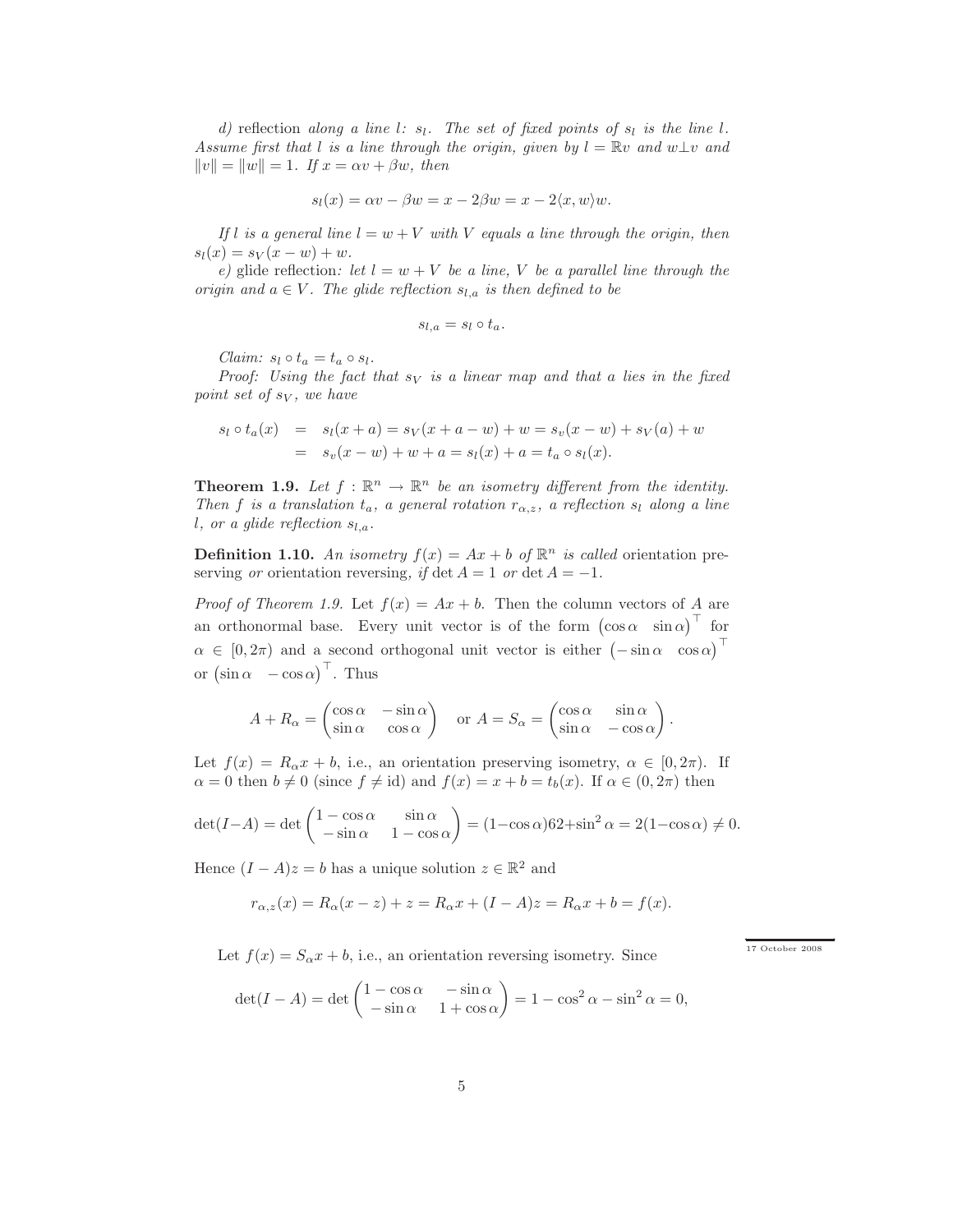$V = \text{ker}I - A$  is one dimensional (we never have  $I - A = 0$ ). If  $b = 0$  then  $f = S_\alpha = s_V$  (since all vectors in V are fixed by f and a vector  $w \perp V$  must be mapped to  $-w$  because of  $f \neq id$ ). If  $b \neq 0$  then b can be written as

$$
b = 2w + v \quad \text{with } w \bot V, \, v \in V.
$$

Note that  $S_\alpha w = -w$ ,  $S_\alpha v = v$ . Let  $l = w + V$ . Then

$$
s_{l,v}(x) = s_l(x) + v = s_V(x - w) + w + v = s_V(x) + (I - s_V)(w) + v
$$
  
=  $s_V(x) + 2w + v = S_\alpha x + b = f(x),$ 

i.e., f is a glide reflection.

**Definition 1.11.** Let  $f : \mathbb{R}^n \to \mathbb{R}^n$  be a map. A point  $x \in \mathbb{R}^n$  is called fixed point *of* f *if*

$$
f(x) = x.
$$

Let us investigate on the fixed points of isometries in  $\mathbb{R}^2$ :

(a) translations  $t_a, a \neq 0$ , have no fixed points at all, since  $x = t_a(x) = x + a$ is never fulfilled.

(b) let  $r_{\alpha,z}$  be a rotation with  $\alpha(0,2\pi)$ . Then

$$
r_{\alpha,z}(x) = x
$$
  
\n
$$
\Leftrightarrow R_{\alpha}(x - z) = x - z
$$
  
\n
$$
\Leftrightarrow (I - R_{\alpha})(x - z) = 0
$$
  
\n
$$
\Leftrightarrow x - z = 0 \text{ since } \det(I - R_{\alpha}) \neq 0
$$

This shows that z is the only fixed point of  $r_{\alpha,z}$ .

(c) the fixed points of a reflection  $s_l$  along a line l is obviously precisely the line l

(d) finally, we consider a glide reflection  $s_{l,a}, a \neq 0$ . Let V be a line through the origin and parallel to l, i.e.,  $l = w + V$  for an appropriate vector  $w \in \mathbb{R}^2$ . Then

$$
s_{l,a}(x) = x
$$
  
\n
$$
\Leftrightarrow s_l(x) + a = x
$$
  
\n
$$
\Leftrightarrow a = x - s_l(x),
$$

But one easily sees that  $x - s<sub>l</sub>(x)$  is orthogonal to V, whereas  $a \neq 0$  is parallel to V. This is a contradiction. So glide reflections don't have fixed points.

**Lemma 1.12.** Let  $f(x) = Ax + b$  and  $g(x) + Cx + d$  be two isometries of  $\mathbb{R}^n$ . *Then*

$$
(f \circ g)(x) = ACx + e, \quad (g \circ f)(x) = CAx + f
$$

with suitable vectors  $e, f \in \mathbb{R}^n$ . In particular, the composition of two orientation *preserving or reversing isometries is orientation preserving and the composition of an orientation preserving isometry with an orientation reversing is orientation reversing.*

*Proof.* Straighforward.

 $\Box$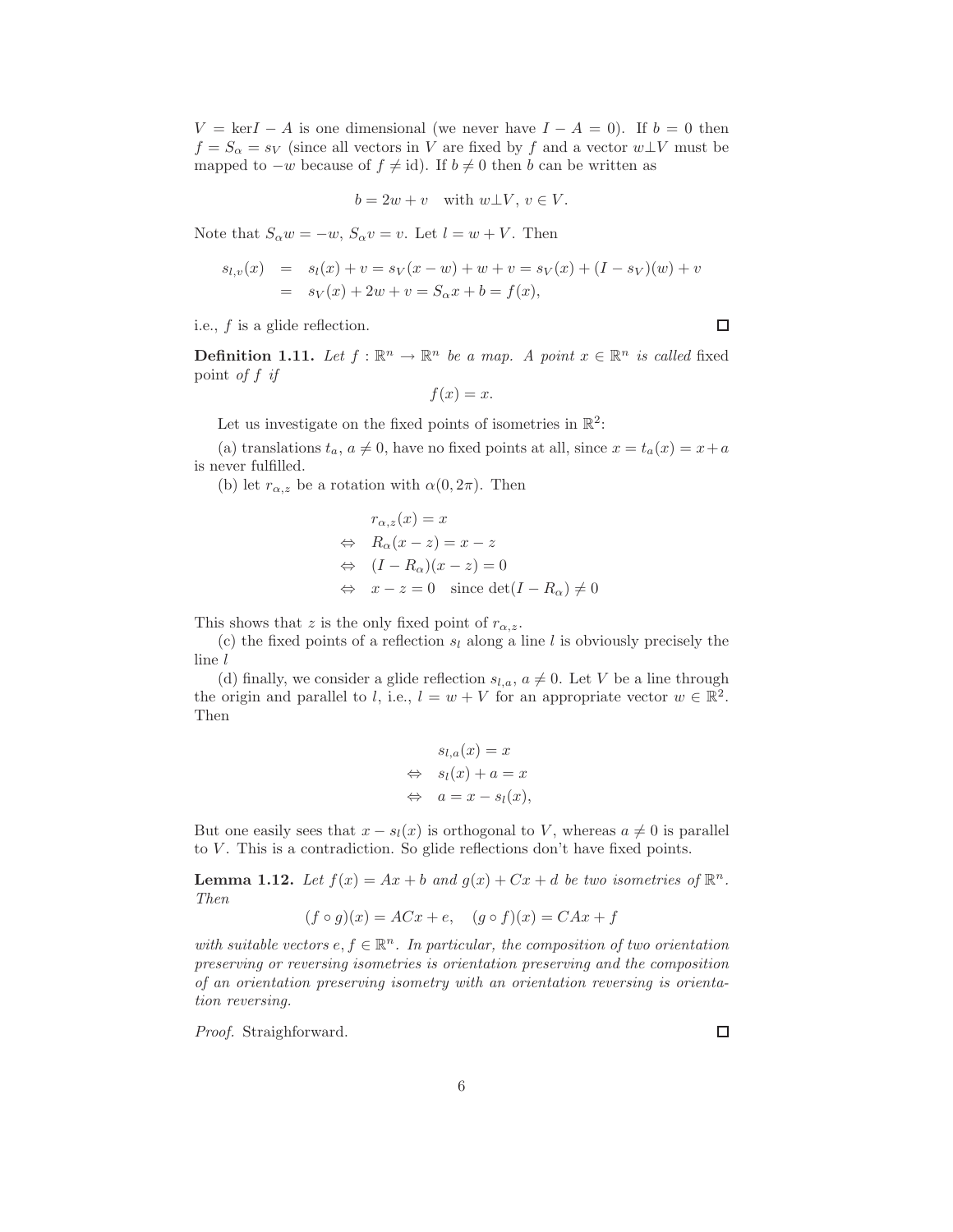Remark 1. *We have*

$$
R_{\alpha}R_{\beta} = R_{\alpha+\beta}
$$
  
\n
$$
S_{\alpha}R_{\beta} = S_{\alpha-\beta}, \qquad R_{\alpha}S_{\beta} = S_{\alpha+\beta}
$$
  
\n
$$
S_{\alpha}S_{\beta} = R_{\alpha-\beta}, \qquad \text{in particular } S_{\alpha}^{-1} = S_{\alpha}
$$

# 1.3 Conjugation of isometries of  $\mathbb{R}^2$

Next, we look at conjugations of isometries in  $\mathbb{R}^2$ :

**Theorem 1.13.** *Let*  $f(x) = Ax + b \in I(\mathbb{R}^2)$ *. Then* 

$$
f \circ t_a \circ f^{-1} = t_{Aa}
$$
  
\n
$$
f \circ r_{\alpha,z} \circ f^{-1} = r_{\det A \cdot \alpha, f(z)}
$$
  
\n
$$
f \circ s_{l,a} \circ f^{-1} = s_{f(l),Aa}
$$

*Proof.* Note that  $f^{-1}(x) = A^{-1}x - A^{-1}b$ . Then

$$
(f \circ t_a \circ f^{-1})(x) = f \circ t_a (A^{-1}x - A^{-1}b) = f(A^{-1}x - A^{-1}b + a)
$$
  
=  $A(A^{-1}x - A^{-1}b + a) + b = x + Aa = t_{Aa}(x),$ 

proving the first identity.

 $f \circ r_{\alpha,z} \circ f^{-1}$  is orientation preserving, by Lemma 1.12, and has fixed point  $f(z)$ :

$$
(f \circ r_{\alpha,z} \circ f^{-1})(f(z)) = f \circ r_{\alpha,z}(z) = f(z),
$$

thus is a rotation about  $f(z)$  by the Classification Theorem 1.9. We distinguish two cases:

a)  $f(z) = R_{\beta}z + b$ . Then, by Lemma 1.12,

$$
(f \circ r_{\alpha,z} \circ f^{-1})(x) = R_{\beta}R_{\alpha}R_{-\beta}x + d = R_{\alpha}x + d
$$

for a suitable  $d \in \mathbb{R}^2$ , i.e.,  $f \circ r_{\alpha,z} \circ f^{-1} = r_{\alpha,f(z)}$ .

b)  $f(z) = S_{\beta}z + b$ . Then

$$
(f \circ r_{\alpha,z} \circ f^{-1})(x) = S_{\beta}R_{\alpha}S_{\beta}x + d = R_{-\alpha}x + d
$$

for a suitable  $d \in \mathbb{R}^2$ , i.e.,  $f \circ r_{\alpha,z} \circ f^{-1} = r_{-\alpha,f(z)}$ .

Finally, we first prove  $f \circ s_l \circ f^{-1} = s_{f(l)}$ : By Lemma 1.12,  $f \circ s_l \circ f^{-1}$ is orientation reversing and fixing the line  $f(l)$ , since for  $x \in f(l)$  we have  $f^{-1}(x) \in l$  and:

$$
f \circ s_l \circ f^{-1}(x) = f \circ s_l(f^{-1}(x)) = f(f^{-1}(x)) = x.
$$

But there is only one such isometry, by the Classification Theorem 1.9, namely,  $s_{f(l)}$ . This implies

$$
f \circ s_{l,a} \circ f^{-1} = f \circ s_l \circ t_a \circ f^{-1} = (f \circ s_l \circ f^{-1}) \circ (f \circ t_a \circ f^{-1}) = s_{f(l)} \circ t_{Aa} = s_{f(l),Aa}.
$$

 $20$  October  $2008$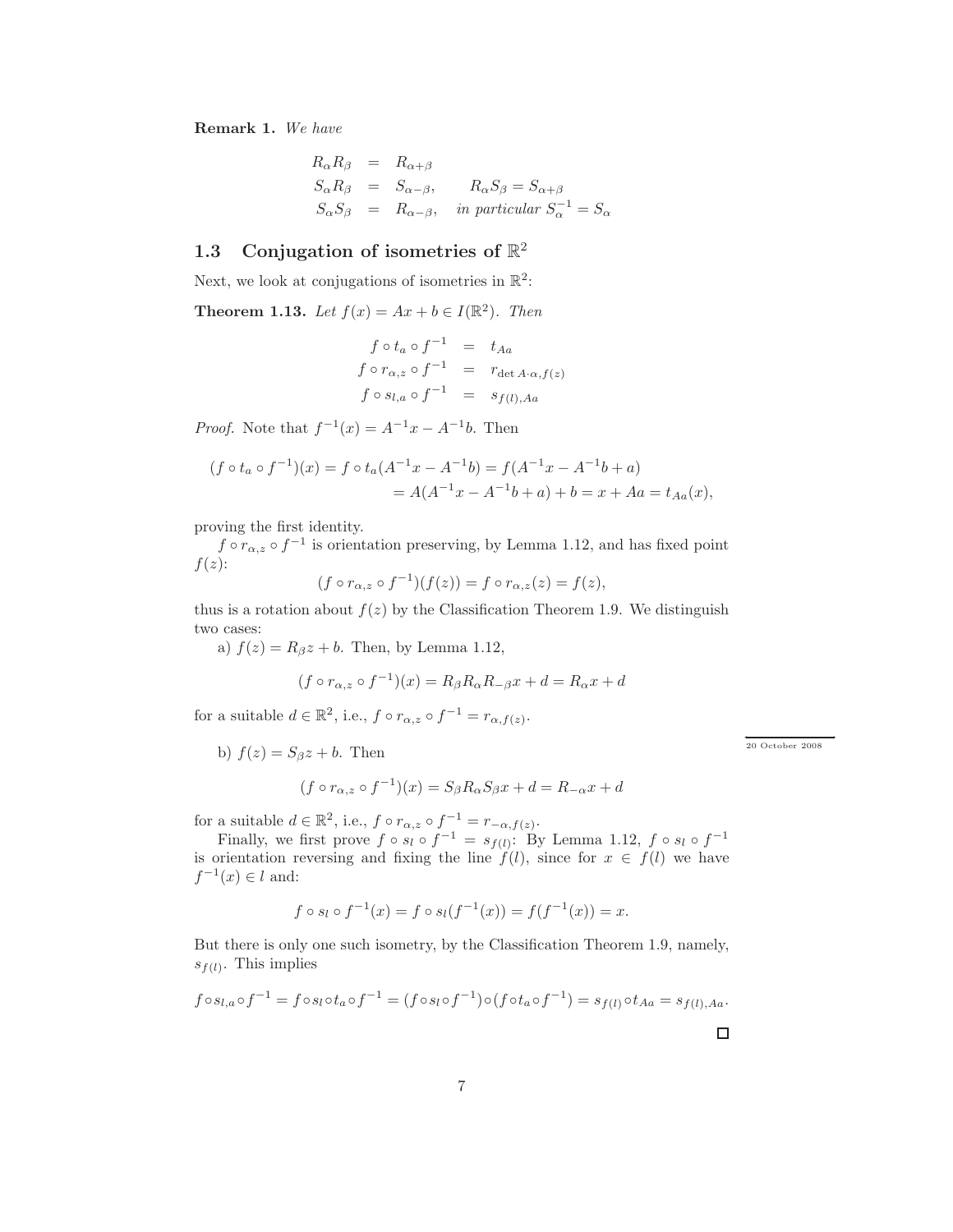Definition 1.14. *Let* G *be a group and* X *be a set. An* action *of* G *on* X *is a map which assigns to every*  $g \in G$  *a map*  $T_g : X \to X$  *such that* 

$$
T_e = \text{Id}_X, \qquad T_{g_1 \cdot g_2} = T_{g_1} \circ T_{g_2},
$$

*for all*  $g_1, g_2 \in G$  *(e equals the identity element of G). An action is called* transitive, if for every pair  $x, y \in X$  there exists a  $g \in G$  such that  $T_g x = y$ .

Note that, in a group action, we obviously have  $T_{g^1} = (T_g)^{-1}$ , since

$$
T_g \circ T_{g^{-1}} = T_{g \cdot g^{-1}} = T_e = \text{Id}_X.
$$

**Examples.** (a) The vector space  $G = \mathbb{R}^n$  is a commutative group under addi*tion.* It acts on  $X = \mathbb{R}^n$  *via translations*  $G \ni a \mapsto t_a : \mathbb{R}^n \to \mathbb{R}^n$ . The action is *transitive, since for*  $x, y \in X = \mathbb{R}^n$  *and*  $a = y - x \in G = \mathbb{R}^n$  *we have* 

$$
t_a(x) = x + a = x + (y - x) = y.
$$

*(b)* The matrix group  $G = O(n)$  is a group under matrix multiplication. An  $action on X = \mathbb{R}^n$  *is:*  $G \ni A \mapsto R_A : \mathbb{R}^n \to \mathbb{R}^n$  *with* 

$$
R_A(x) = Ax \qquad \forall x \in \mathbb{R}^n.
$$

*Obviously,*  $R_I = \text{Id}_{\mathbb{R}^n}$  and

$$
(R_A \circ R_B)(x) = A(Bx) = (AB)x = R_{A \cdot B}(x).
$$

*This action is not transitive since*  $0 \in \mathbb{R}^n$  *cannot be mapped to any other point*  $in \mathbb{R}^n$  *via transformations*  $R_A$ .

**Theorem 1.15.** *Two elements of*  $I(\mathbb{R}^2)$  *are conjugate if and only if one of the following statements is true:*

- *(a) both elements are the identity*
- *(b) both elements are translations by non-zero vectors of the same length*
- *(c) both elements are general rotations by angles in* [−π, π) *of the same nonzero absolute value*
- *(d) both elements are reflections*
- *(e) both elements are glide reflections with the same non-zero glide distance*

*(Note that the* glide distance *of a glide reflection*  $s_{l,a}$  *is the value*  $|a| > 0$ *.)* 

*Proof.* It follows from Theorem 1.13 that if two isometries in  $I(\mathbb{R}^2)$  are conjugate then they both belong to the same class  $(a)-(e)$ . It remains to show that two isometries of the same class are conjugate: class (a) is trivial.

class (b):  $t_a$  and  $t_b$  with  $||a|| = ||b||$ . Obviously, there exists an  $\alpha \in [0, 2\pi)$ such that  $b = R_{\alpha}a$ . If  $f(x) = R_{\alpha}x$  then

$$
f \circ t_a \circ f^{-1} = t_{Aa} = t_b.
$$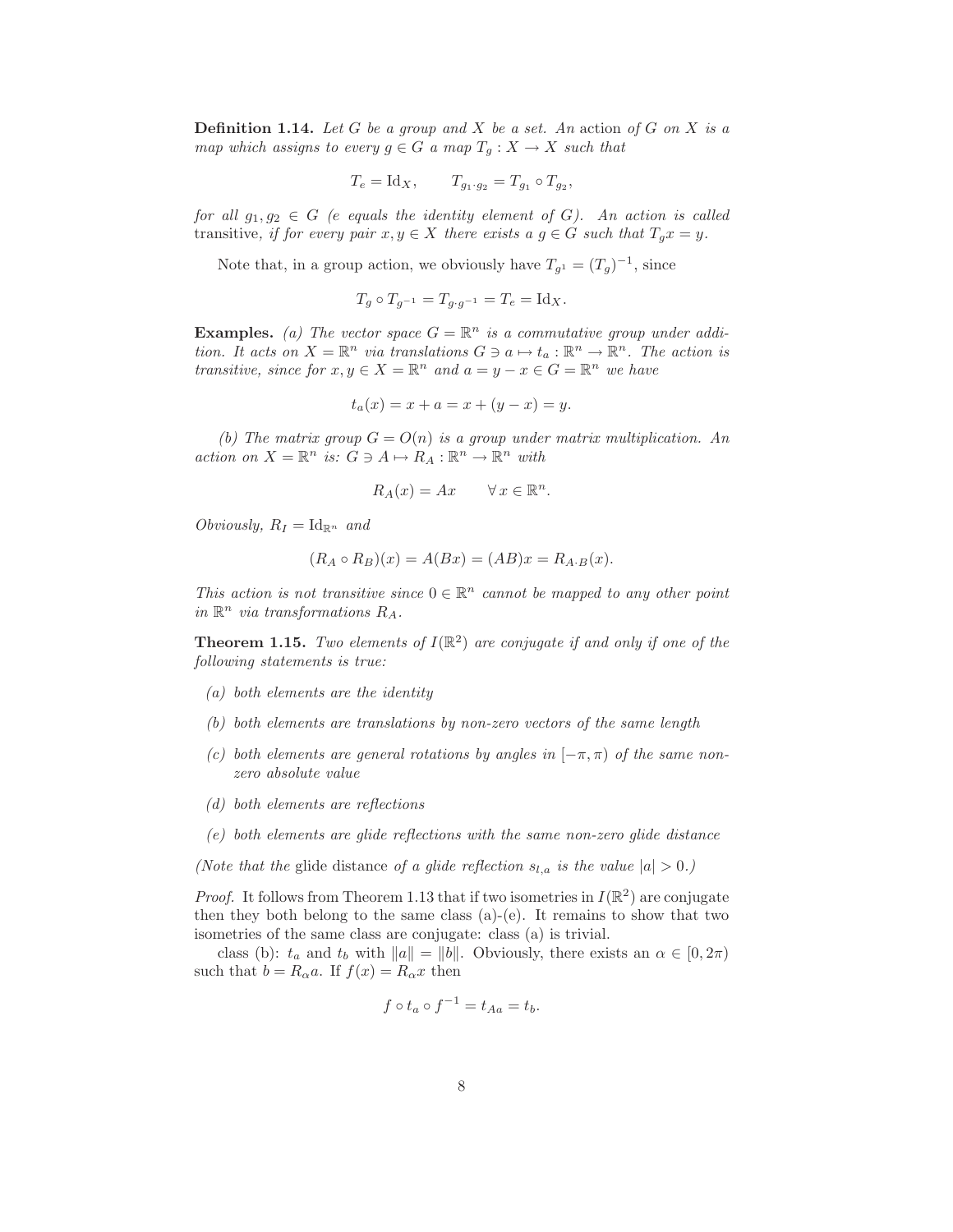class (c):  $r_{\alpha,z}$  and  $r_{\beta,w}$  with  $\alpha,\beta \in [-\pi,\pi)$ . If  $\alpha = \beta$ , choose  $f(x) =$  $x + (w - z)$ , if  $\alpha = -\beta$ , choose  $f(x) = S_0(x - z) + w$  with  $S_0 =$  $(1 \ 0)$  $0 -1$ <sup>1</sup> . Then  $\det S_0 = -1$  and

$$
f \circ r_{\alpha,z} \circ f^{-1} = r_{\beta,f(z)} = r_{\beta,w}.
$$

class (d):  $s_l$  and  $s_{l'}$ . If l and l' are parallel, then  $l' = t_b(l)$  and if l and l' intersect in z, then  $l' = r_{\alpha,z}(l)$  for suitable  $\alpha \in [0, \pi)$ . Choose  $f = t_b$  or  $f + r_{\alpha,z}$ , respectively. Then

$$
f \circ sl \circ f^{-1} = s_{f(l)} = s_{l'}.
$$

class (e):  $s_{l,a}$  and  $s_{l',a'}$  with  $||a|| = ||a'||$ . If l and l' are parallel, then  $l' = t_b(l)$ and  $l = t_c(V)$  with V a line through the origin, parallel to l and l', and  $a' = \pm a$ . To  $a' = \pm a$ , choose

$$
f = t_{b+c} \circ (\pm \mathrm{Id}_{\mathbb{R}^2}) \circ t_{-c},
$$

respectively. Then  $f(l) = t_{b+c} \circ (\pm \mathrm{Id})(V) = t_{b+c}(V) = l'$  and

$$
f \circ s_{l,a} \circ f^{-1} = s_{f(l),\pm a} = s_{l',a'}.
$$

If l and l' intersect in z, then  $l' = r_{\alpha,z}(l)$  for suitable  $\alpha \in [0,\pi)$ . Then  $\alpha' =$  $\pm R_{\alpha}a$ . If  $a' = R_{\alpha}a$  then choose  $f = r_{\alpha,z}$ , if  $a' = -R_{\alpha}a = R_{\alpha+\pi}a$  then choose  $f = r_{\alpha + \pi, z}$ . In the second case, we have  $f(l) = r_{\alpha + \pi, z}(l) = l'$ . Then

$$
f \circ s_{l,a} \circ f^{-1} = s_{f(l),a'} = s_{l',a'}.
$$

 $\Box$ 

### ← → 24 October 2008

#### 1.4 Symmetry groups

**Definition 1.16.** *Let*  $S \subset \mathbb{R}^n$  *be a set. The* symmetry group *of* S *is given by* 

$$
\Gamma(S) = \{ f \in I(\mathbb{R}^n) \mid f(S) = S \}.
$$

Let  $h : \mathbb{R}^n \to \mathbb{R}^m$  *be a function. The* symmetry group *of* h *is given by* 

$$
\Gamma(h) = \{ f \in I(\mathbb{R}^n) \mid h \circ f = h \}.
$$

Remark 2. *The definition of a symmetry group of a function is more general than the definition of a symmetry group of a set. If* S *is a set, we can choose the characteristic function*

$$
h(x) = \begin{cases} 1, & \text{if } x \in S, \\ 0, & \text{if } x \notin S. \end{cases}
$$

*We then obtain*  $\Gamma(S) = \Gamma(h)$ *. But* h *can encode more information: brightness, colour, ... of a pattern (note that* h *is even allowed to be vector valued).*

Examples. *(a)* windmill S*: a symmetry* f *must fix the origin* 0 *and must map the vertex* x *to one of the* 8 *vertices. This can be achieved by*  $r_{k\pi/4}$ ,  $k ∈ {0, 1, ..., 7}$ *. Then*  $r_{-kπ/4} ∘ f$  *fixes the origin and x, i.e., it is either the identity or the reflection along the horizontal line. But the latter is not in the symmetry group* Γ(S)*. Thus*

$$
\Gamma(S) = \{r_{k\pi/4} \mid k \in \{0, 1, \ldots, 7\}\}.
$$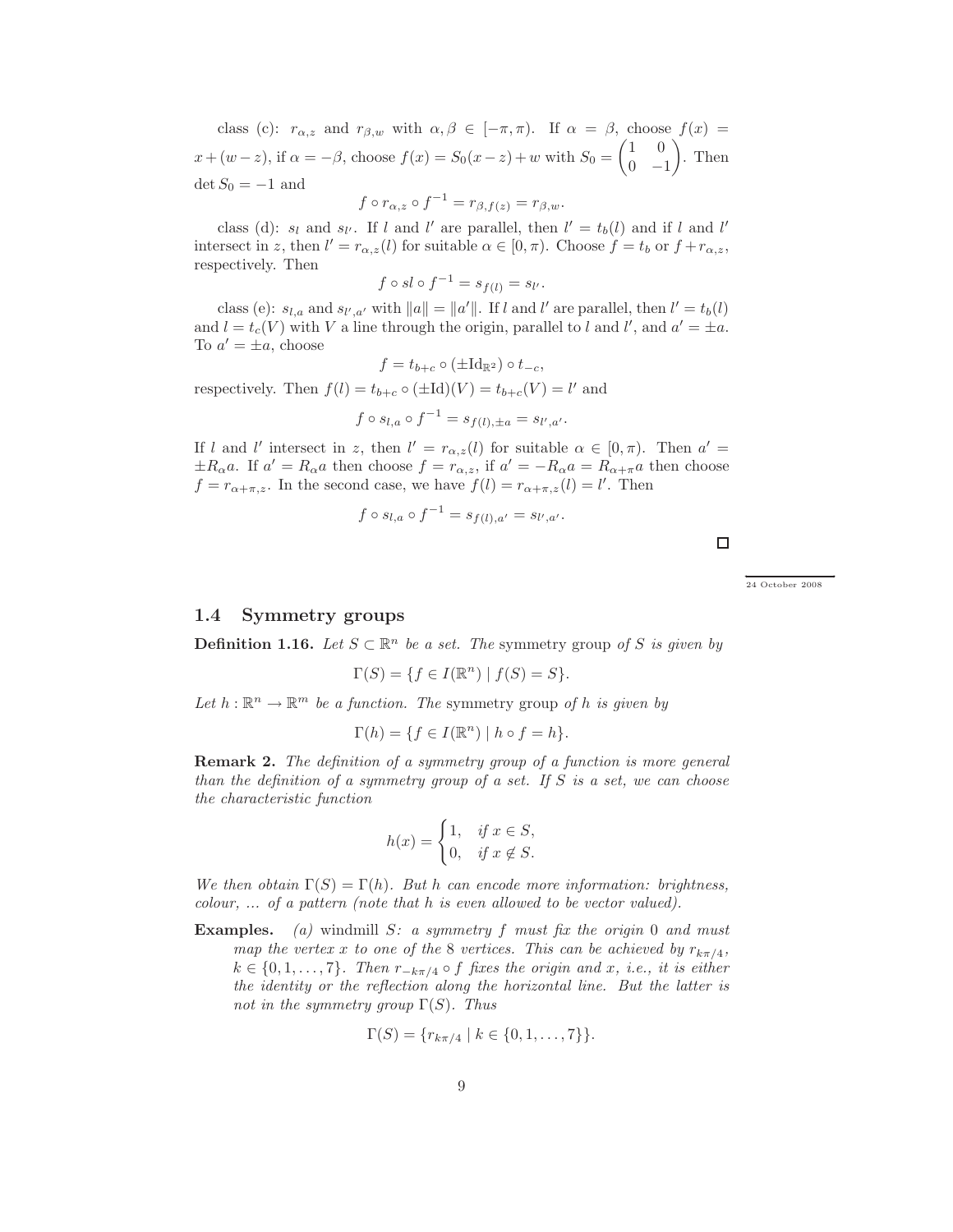*(b)* heptagon s*: a symmetry must fix the origin* 0 *and must map the vertex* x *to one of the* 7 *vertices. This can be achieved by*  $r_{2k\pi/7}$ ,  $k \in \{0, \ldots, 6\}$ *. Then* r−2kπ/<sup>7</sup> ◦ f *fixes the origin and* x*, i.e., is either the identity or reflection along the vertical line* l*. The latter is in* Γ(S)*. Thus we have*

$$
\Gamma(S) = \{r_{2k\pi/7} \mid k \in \{0, ..., 7\}\} \cup \{r_{2k\pi/7} \circ s_l \mid k \in \{0, ..., 7\}\}\
$$
  
\n
$$
\cong D_7 \text{ (dihedral group)}
$$

*(c)* infinite net S*: Any symmetry* f *must map* 0 *to some node of the form*  $mv_1 + nv_2, m, n \in \mathbb{Z}$ . This can be achieved by  $t_{mv_1+nv_2}$ , and hence t−(mv1+nv<sup>2</sup> ◦ f *fixes the origin, i.e., is either a rotation of a reflection through the origin. Since*  $v_1$  *is not perpendicular to*  $v_2$  *and*  $||v_1|| \neq ||v_2||$ *, no reflection is in*  $\Gamma(S)$ *. So*  $t_{-(mv_1+nv_2)} \circ f$  *is either the identity of a rotation by* π *and*

$$
\Gamma(S) = \{ t_m v_1 + n v_2 \} \circ r_{k\pi} \mid m, n \in \mathbb{Z}, k \in \{0, 1\} \}.
$$

*(d)* zig-zag pattern S*: Any symmetry* f *must map* 0 *to some node, but the nodes*  $mv_1 + nv_2$  are only the downward pointing nodes. An upward *pointing node can be reached from* 0 *by a glide reflection along the horizontal line* l *and glide vector*  $\frac{v_1}{2}$ *:*  $s_{l,v_1/2}$ *. So either*  $t_{-(mv_1+nv_2)} \circ f$  *or* t−(mv1+nv<sup>2</sup> ◦ sl,v1/<sup>2</sup>6−1 ◦ f *is fixing the origin and thus is either the iden* $tity$  or the reflection  $s_V$ , where  $l'$  is the vertical axis. This implies that

$$
\Gamma(S) = \text{group generated by } t_{v_1}, t_{v_2}, s_{l, v_1/2}, s_{l'}
$$
\n
$$
= \langle t_{v-1}, t_{v_2}, s_{l, v_1/2}, s_{l'} \rangle.
$$

*Note that these four isometries are not independent. We have, e.g.,*  $t_{v_1} =$  $s_{l,v_1/2}^2$ .

A natural goal would be to classify all symmetry groups of  $I(\mathbb{R}^n)$ , at least up to isomorphism. But this goal is too ambitious. Instead, we try to understand all *discrete* symmetry groups of  $\mathbb{R}^2$  a bit better.

**Definition 1.17.** *A subgroup*  $\Gamma \subset I(\mathbb{R}^n)$  *is called* discrete *if, for any*  $x_0 \in \mathbb{R}^n$ and any bounded set  $B \subset \mathbb{R}^n$ , the set

$$
\{f \in \Gamma \mid f(x_0) \in B\}
$$

*is finite.* A discrete subgroup  $\Gamma \subset I(\mathbb{R}^n)$  *is called* uniform, *if there is a compact*  $\det K \subset \mathbb{R}^n$  such that

$$
\bigcup_{f \in \Gamma} f(K) = \mathbb{R}^n.
$$

*A* discrete uniform subgroup of  $I(\mathbb{R}^n)$  is also called a crystallographic group.

**Examples.** (a) The group  $\Gamma = \{t_a \mid a \in \mathbb{Q}^2\} \subset I(\mathbb{R}^2)$  is not discrete since, *for*  $x = 0 \in \mathbb{R}^2$  *and*  $B = \{z \in \mathbb{R}^2 \mid ||z|| \le 1\}$  *we have* 

$$
|\{f \in \Gamma \mid f(0) \in B\}| = |\{a \in \mathbb{Q}^2 \mid ||a|| \le 1\}| = \infty.
$$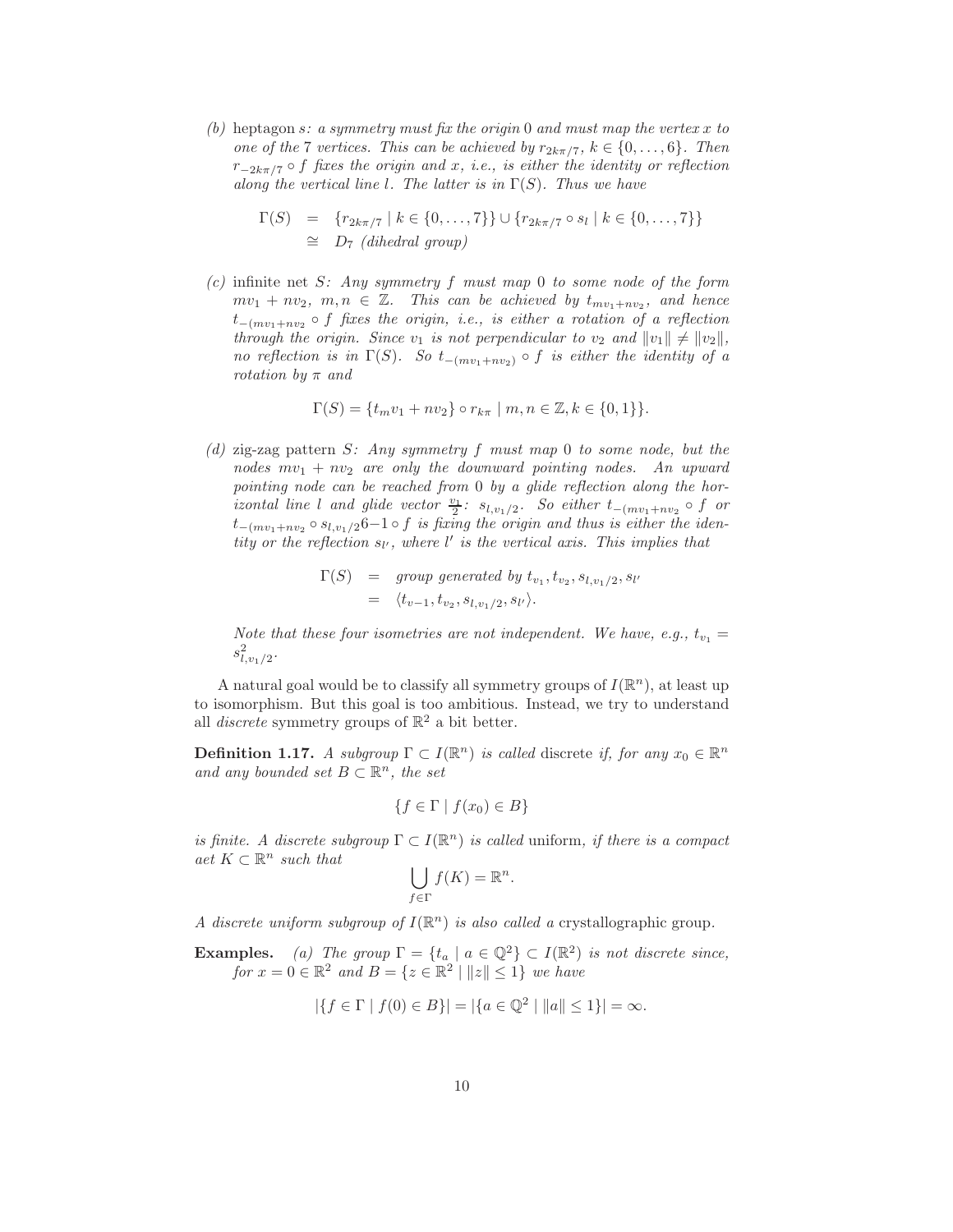*(b) The groups*  $\Gamma = \{t_a \mid a \in \mathbb{Z}^2\}$  *or*  $\Gamma = \{t_a \mid a \in \mathbb{Z} \times \{0\}\}$  *are both discrete. The first group is uniform since, for*  $K = [0, 1] \times [0, 1]$ *,* 

$$
\bigcup_{f \in \Gamma} f(K) = \bigcup_{a \in \mathbb{Z}^2} a + K = \mathbb{R}^2,
$$

*but the second group is not uniform since every compact set*  $K \subset \mathbb{R}^2$  *is contained in a large enough square*  $Q = [-n, n] \times [-n, n]$  *with*  $n \ge 1$  *and* 

$$
\bigcup_{f \in \Gamma} f(K) \subset \bigcup_{f \in \Gamma} f(Q) = \mathbb{R} \times [-n, n] \neq \mathbb{R}^2.
$$

Remark 3. *For discreteness of* Γ *it is enough to check the following: For every ball*  $B_r = \{z \in \mathbb{R}^n \mid \|\| \leq r\}$ *, we have* 

$$
|\{f \in \Gamma \mid f(0) \in B_r\}| < \infty.
$$

*This fact is proved in Exercise 5.*

#### 1.5 Translation subgroup and derived group

**Definition 1.18.** *Let*  $\Gamma \subset I(\mathbb{R}^n)$  *be a subgroup. The* translation subgroup  $T(\Gamma)$ *is defined as*

$$
T(\Gamma) = \{ t_a \mid a \in \mathbb{R}^n \}
$$

*and is isomorphic to*  $L = \{a \in \mathbb{R}^n \mid t_a \in \Gamma\}$ *. The* derived group  $\Gamma'$  *is defined as* 

 $\Gamma' = \{ f'(x) = Ax \mid f(x) = Ax + b \in \Gamma \}.$ 

Both groups  $T(\Gamma)$  and  $\Gamma'$  play an important role in *Crystallography*.

← → 27 October 2008

**Lemma 1.19.** *Let*  $\Gamma \subset I(\mathbb{R}^2)$  *be a subgroup.* 

*(a)* If  $t_a \in T(\Gamma)$ ,  $a \neq 0$ , then

$$
\{t_{f'(a)} \mid f \in \Gamma\} \subset T(\Gamma).
$$

(b) If  $T(\Gamma) = {\text{Id}_{\mathbb{R}^2}}$ , then all  $f \in \Gamma$  have a common fixed point  $x_o \in \mathbb{R}^2$ .

*Proof.* (a) Let  $f(x) = Ax + b$ . Then, by Theorem 1.13,

$$
f \circ t_a \circ f^{-1} = t_{Aa} = t_{f'(a)} \in T(\Gamma).
$$

(b)  $T(\Gamma) = {\{Id_{\mathbb{R}^2}\}\}\$ implies that  $\Gamma$  contains no glide reflection  $s_{l,a}, a \neq 0,$ since otherwise

$$
s_{l,a}^2 = (t_a \circ s_l) \circ (s_l \circ t_a) = t_{2a} \in T(\Gamma).
$$

Assume that  $f_1, f_2 \in \Gamma$  have *no common fixed point*. If both are rotations  $r_{\alpha,z}$ and  $r_{\beta,w}$  with  $\alpha,\beta\in(0,2\pi)$  and zneqw, then

$$
r_{\alpha,z} \circ r_{\beta,w} \neq r_{\beta,w} \circ r_{\alpha,z},\tag{1}
$$

since otherwise we would have

$$
r_{\beta,w}(r_{\alpha,z}(w)) = r_{\alpha,z}(w),
$$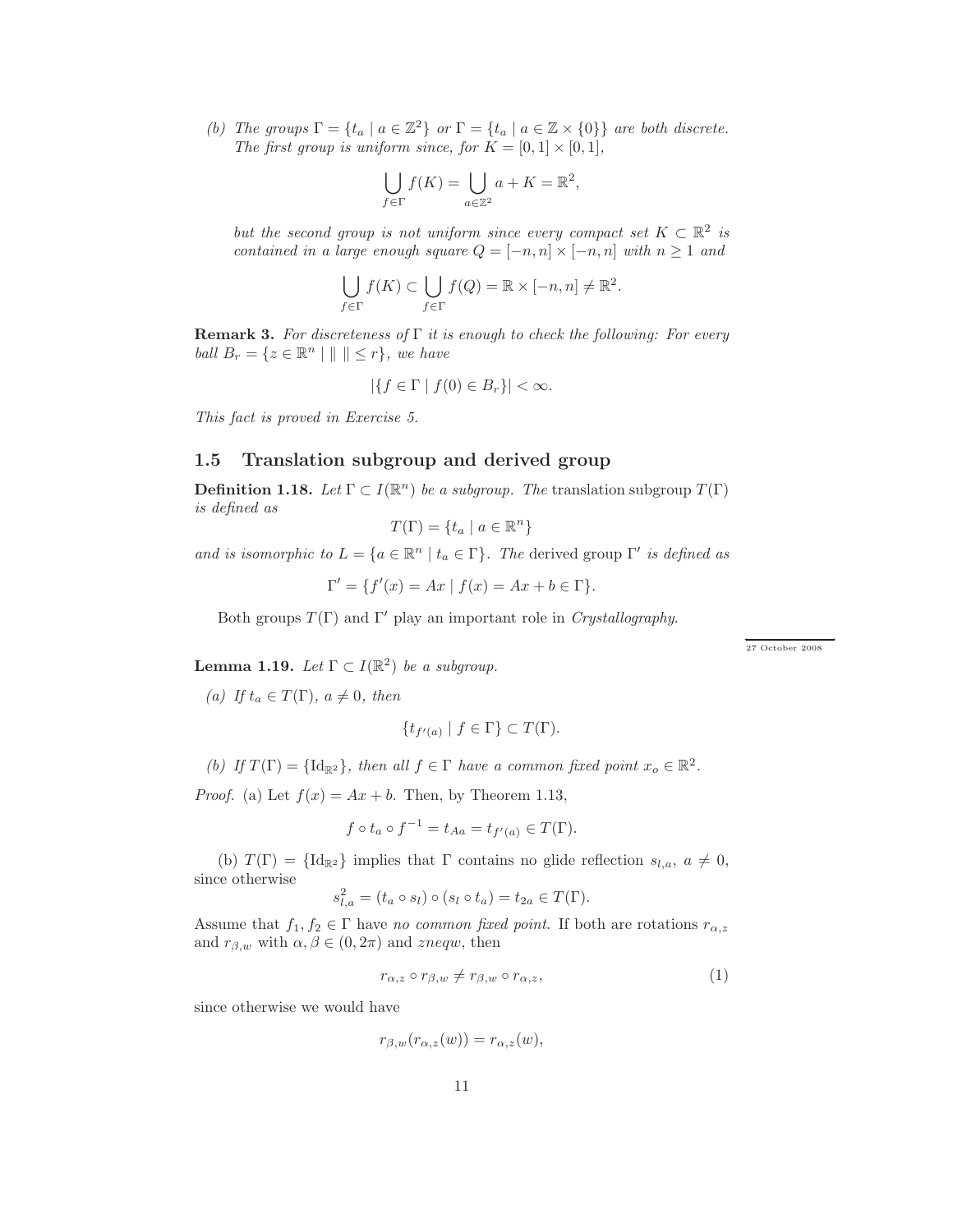i.e.,  $r_{\alpha,z}(w)$  would be fixed point of  $r_{\beta,w}$ , i.e.,

$$
r_{\alpha,z}(w)=w,
$$

i.e., w would be fixed point of  $r_{\alpha,z}$ , i.e.,  $z = w$ , a contradiction. Since

$$
r_{\alpha,z} \circ r_{\beta,w} \circ (r_{\beta,w} \circ w_{\alpha,z})^{-1}(x) = Ax + b
$$

has trivial linear part by Lemma 1.12, this isometry is a translation. This translation is non-trivial because of (1), which contradicts to  $T(\Gamma) = {\{Id_{\mathbb{R}^2}\}}$ . Consequently, all rotations in Γ have a common fixed point.

Let  $r_{\alpha,z}$  with  $\alpha \in (0,2\Pi)$  and  $s_l$  be in  $\Gamma$  with  $z \neq l$ . Then we have  $s_l(z) \neq z$ . By Theorem 1.13, we obtain

$$
s_l \circ r_{\alpha,z} \circ s_l^{-1} = r_{-\alpha,s_l(z)} \in \Gamma,
$$

but then  $\Gamma$  would contain two rotations with different fixed points, which was ruled out before. Therefore, if  $\Gamma$  contains a rotation with fixed point z, then all reflections  $s_l$  must satisfy  $z \in l$ . It remains to consider the case when Γ doesn't contain any rotations at all, i.e., that all non-trivial elements of Γ are reflections. If there are two different reflections  $s_l, s_{l'} \in \Gamma$ , then  $s_l \circ s_{l'}$  is either a non-trivial translation (if  $l$  and  $l'$  are parallel) or a non-trivial rotation (if  $l$ and l' intersect). But these possibilities are ruled out under the condition that the non-trivial elements of  $\Gamma$  are only reflections. So in this case we must either have  $\Gamma = {\{\operatorname{Id}_{\mathbb{R}^2}\}\ x \in {\{\operatorname{Id}_{\mathbb{R}^2}, s_l\}}\}$ , and in both cases all isometries of  $\Gamma$  have a common fixed point. □

**Corollary 1.20.** *Let*  $\Gamma \subset I(\mathbb{R}^2)$  *be a* discrete *subgroup. Then* 

- $(a)$   $T(\Gamma)$  *is generated by linearly independent vectors, hence is isomorphic to*  $\{0\}$ *,*  $\mathbb{Z}$  *or*  $\mathbb{Z}^2$ *.*
- *(b)* Γ ′ *is finite.*
- *(c)*  $\Gamma$  *is finite if and only if*  $T(\Gamma) = {\{Id_{\mathbb{R}^2} \}}$ .

*Proof.* We skip the proof of (a).

We first assume that  $T(\Gamma) = {\{Id_{\mathbb{R}^2} \}}$ . Then all  $f \in \Gamma$  have a common fixed point  $x_0 \in \mathbb{R}^2$ . Let  $x_1 \in \mathbb{R}^2$  with  $d(x_1, x_0) = 1$  and  $B_1(x_0) := \{y \in \mathbb{R}^2 \mid$  $d(y, x_0) \leq 1$ . Then  $f(x_1) \in B_1(x_0)$  for all  $f \in \Gamma$  and, by discreteness,

$$
|\Gamma| = |\{f \in \Gamma \mid f(x_1) \in B_1(x_0)\}| < \infty.
$$

Consequently, we also have  $|\Gamma'| < \infty$ .

Now, assume that  $t_a \in T(\Gamma)$ ,  $a \neq 0$ . Then  $\{t_{ka} \mid k \in \mathbb{Z}\} \subset T(\Gamma)$ , and  $T(\Gamma)$ is infinite. This implies that  $\Gamma$  is also infinite. Since

$$
\{t_{f'(a)} \mid f \in \Gamma\} \subset T(\Gamma),
$$

we conclude from the discreteness of  $T(\Gamma)$  that  $\{f'(a) | f \in \Gamma\} \subset B_{\|a\|}(0) =$  $\{y \in \mathbb{R}^2 \mid d(y,0) \leq ||a||\}$  is finite. Since there are at most two *linear* isometries (f is a linear isometry if  $f(x) = Ax$  without translation part), namely a particular rotation about 0 and a reflection  $s_l$  with  $0 \in l$ , which map a to  $f'(a)$ , Γ' is also finite. □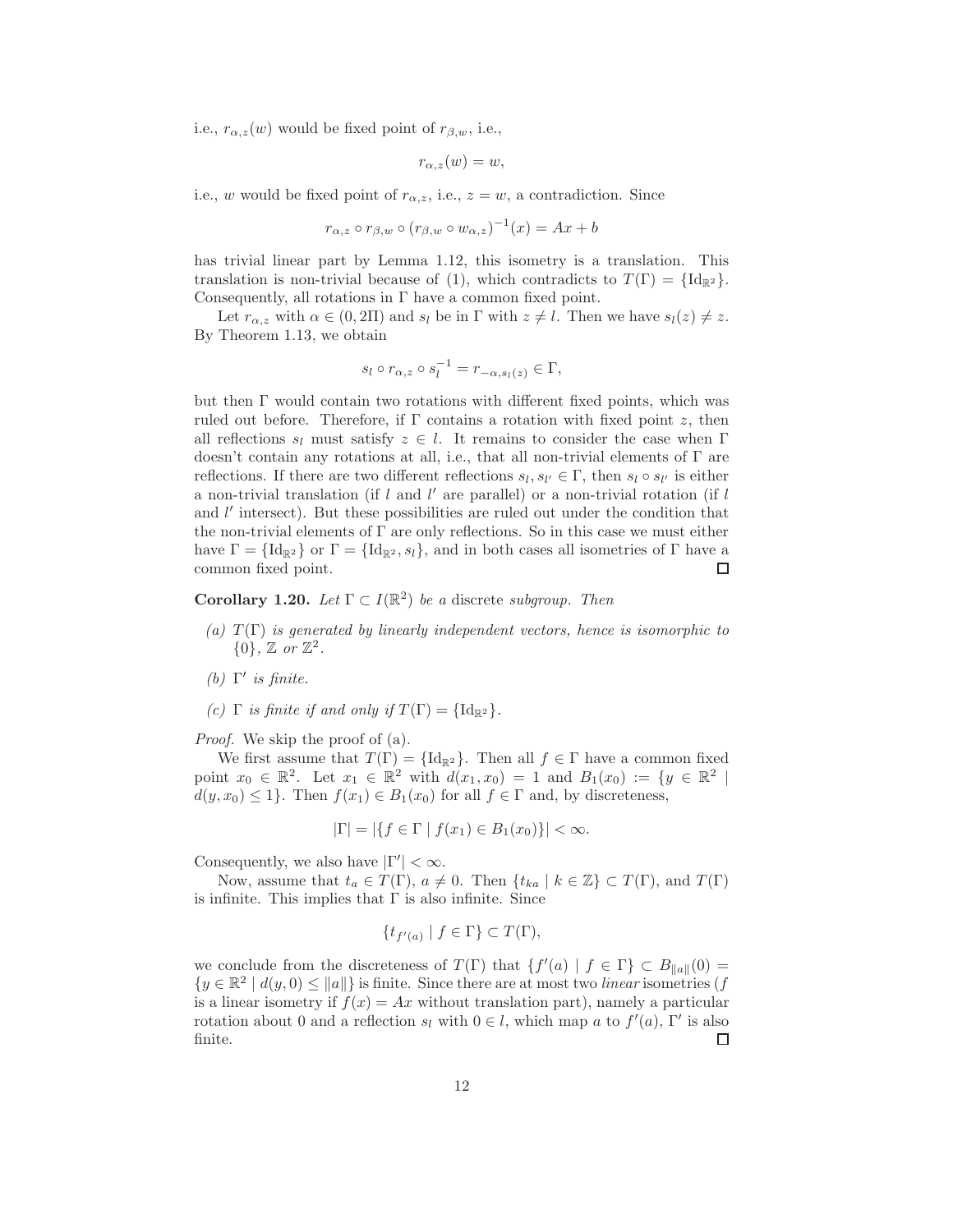**Theorem 1.21.** *If a discrete group*  $\Gamma \subset I(\mathbb{R}^n)$  *is infinite, then*  $\Gamma'$  *is isomorphic* to  $C_k$  *(the cyclic group of order* k*)* or  $D_k$  *(the dihedral group of order* 2k*)* with  $k \in \{1, 2, 3, 4, 6\}.$ 

*Proof.* We skip the proof of the fact that discreteness of Γ implies  $\Gamma' \cong C_k$  or  $D_k$  for some  $k \in \mathbb{N}$  and prove only the restriction of k to  $\{1, 2, 3, 4, 6\}$ . We assume  $k \neq 1$ .

Let  $r = r_{e\pi/k} \in \Gamma'$  be a rotation by a minimal angle  $\alpha \in (0, 2\pi)$  and  $t_a \in T(\Gamma)$ be a non-zero translation with minimal  $||a|| > 0$ . Then  $t_{r(a)-a} \in T(\Gamma)$ , by Lemma 1.19 (a), and  $r(a) - a \neq 0$ , since  $k \neq 1$ . Now,

$$
||r(a) - a||2 = ||r(a)||2 - 2\langle r(a), a \rangle + ||aVert2 = 2||a||2(1 - \cos \frac{2\pi}{k}) \ge ||a||2,
$$

i.e.,  $\cos \frac{2\pi}{k} \leq \frac{1}{2}$ ,  $k \leq 6$ . Now, assume that  $k = 5$ . Then

$$
0 < \|r^2(a) + a\|^2 = 2\|a\|^2(1 + \cos\frac{4\pi}{5}) < \|a\|^2
$$

and  $id_{\mathbb{R}^2} \neq t_{r^2(a)+a} \in T(\gamma)$ , contradicting to the minimality of  $||a||$ .

 $\Box$ 

The fact that rotations in a discrete group of isometries can only have orders 2, 3, 4, 6 holds in  $\mathbb{R}^n$  for dimensions  $n = 2$  and  $n = 3$ , and is called the *Crystallographic Restriction Theorem.* Crystallographic groups in  $I(\mathbb{R}^2)$  are also called *wallpaper groups* and you can find more about them at the webpage http://en.wikipedia.org/wiki/Wallpaper group. There are 17 distinct wallpaper groups, up to isomorphism.

The classification of crystallographic groups (i.e., discrete and uniform subgroups of  $I(\mathbb{R}^n)$  is of practical importance in dimension 3. There are 219 different crystallographic groups in dimension 3, up to isomorphism (see, e.g., the webpage http://en.wikipedia.org/wiki/Space group). Let us finally mention (without proofs) the famous Bieberbach theorems:

**Theorem 1.22** (Bieberbach (1912)). Let  $\Gamma \subset I(\mathbb{R}^n)$  be a crystallographic group. *Then* T (Γ) *is a* normal *subgroup of* Γ *of* finite index *and a* lattice *(i.e., of the form*  $\mathbb{Z}v_1 + \cdots + \mathbb{Z}v_n$  *with*  $v_1, \ldots, v_n$  *linearly independent*).

**Theorem 1.23** (Bieberbach (1912)). For every dimension  $n \in \mathbb{N}$ , there is only *a* finite number of isomorphism classes *of crystallographic groups*  $\Gamma \subset I(\mathbb{R}^n)$ *. Two crystallographic groups are isomorphic if and only if they are affine conjugate.*

← → 31 October 2008

#### 1.6 Fundamental domains and orbit spaces

Next, we introduce the important notions of *fundamental set* and *fundamental domain*.

Definition 1.24. *Let* G *be a group acting on a set* X*. This defines an equivalence relation* ∼ *on* X: We write  $x_1 \sim x_2$  *if there is an element*  $g \in G$  *such that*  $x_2 = gx_1$ *. The equivalence classes* 

$$
[x] := \{ x' \in X \mid x' \sim x \}
$$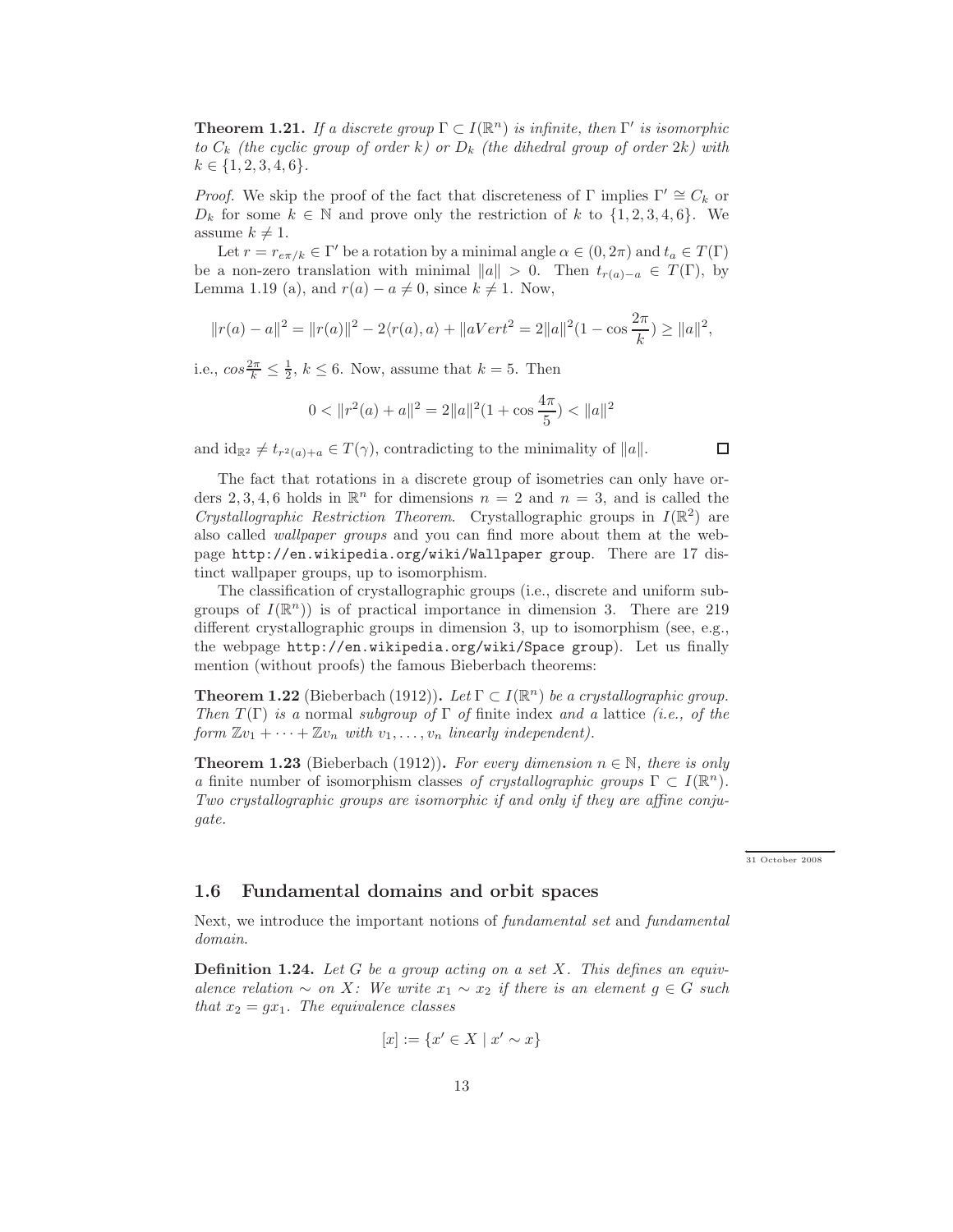*are called* orbits *of the group action. A* fundamental set S *is obtained by choosing one particular element in each orbit, i.e.*

$$
|S \cap [x]| = 1 \qquad for every orbit [x].
$$

The existence of a fundamental set in general is guaranteed by the *axiom of choice*. But in many concrete cases a fundamental set can be chosen in an explicit way.

**Examples.** *(a) Let* G *be the group generated by all reflections*  $s_n : \mathbb{R} \to \mathbb{R}$  *at integer points*  $n \in \mathbb{Z}$ *. Note that*  $s_n(x) = -(x - n) + n = 2n - x$  and

$$
(s_{n+1} \circ s_n)(x) = s_{n+1}(2n-x) = (2n+2) - (2n-x) = x+2 = t_2(x).
$$

*The orbits are given by*

$$
[x] = \{x + 2n \mid n \in \mathbb{Z}\} \cup \{2n - x \mid n \in \mathbb{Z}\},\
$$

*in particular*  $[0] = 2\mathbb{Z}$  *and*  $[1] = 2\mathbb{Z} + 1$  *and a fundamental set is given by*  $S = [0, 1]$ .

*(b)* Let G be the group generated by all translations  $t_n : \mathbb{R} \to \mathbb{R}$ ,  $t_n(x) = x+n$ *for*  $n \in \mathbb{Z}$ *. The orbits are given by*  $[x] = x + \mathbb{Z}$  *and a fundamental set is given by*  $S = [0, 1)$ *.* 

Often, we don't need these strict properties of a fundamental set. A set with somewhat weaker properties is presented in the next definition:

**Definition 1.25.** An open connected domain  $F \subset \mathbb{R}^n$  is called a fundamental domain *for a discrete group*  $\Gamma \subset I(\mathbb{R}^n)$  *if it satisfies the following conditions:* 

- *(a)*  $\bigcup_{g \in \Gamma} \overline{gF} = \mathbb{R}^n$ *, where*  $\overline{U}$  *denotes the closure of*  $U \subset \mathbb{R}^n$ *.*
- *(b)* For all  $g \in \Gamma$ ,  $g \neq e$ :  $F \cap gF = \emptyset$ .
- *(c)* There are only finitely many  $g \in \Gamma$  such that

$$
\overline{F} \cap \overline{gF} \neq \emptyset.
$$

**Examples.** (a) Let  $v_1, v_2 \in \mathbb{R}^2$  be two linear independent vectors and  $\Gamma =$  $\{t_{nv_1+mv_2}: \mathbb{R}^2 \to \mathbb{R}^2 \mid n,m \in \mathbb{Z}\}$ . Then a natural fundamental domain is the *open parallelogram*

$$
F := \{ t_1v_1 + t_2v_2 \mid t_1, t_2 \in (0,1) \}.
$$

*The picture one should have in mind is that the "tiles"*  $gF, g \in G$ , tessellate *the plane without overlapping.*

*(b)* Let  $\Gamma$  be isometry group of the honeycomb pattern  $S \subset \mathbb{R}^2$ . Let the *origin be placed in the centre of a cell*  $C_0$  *of this pattern. Then every*  $g \in \Gamma$ *must map*  $C_0$  *to a cell of the pattern. The subgroup*  $\Gamma_0 := \{g \in \Gamma \mid gC_0 = C_0\}$  *is isomorphic to the dihedral group* D6*. Choose* F *to be the open triangle with the origin, a vertex of*  $C_0$  *and a midpoint of an adjacent side of*  $C_0$  *as its vertices. Then*

$$
\bigcup_{g \in \Gamma_0} \overline{gF} = \overline{C_0},
$$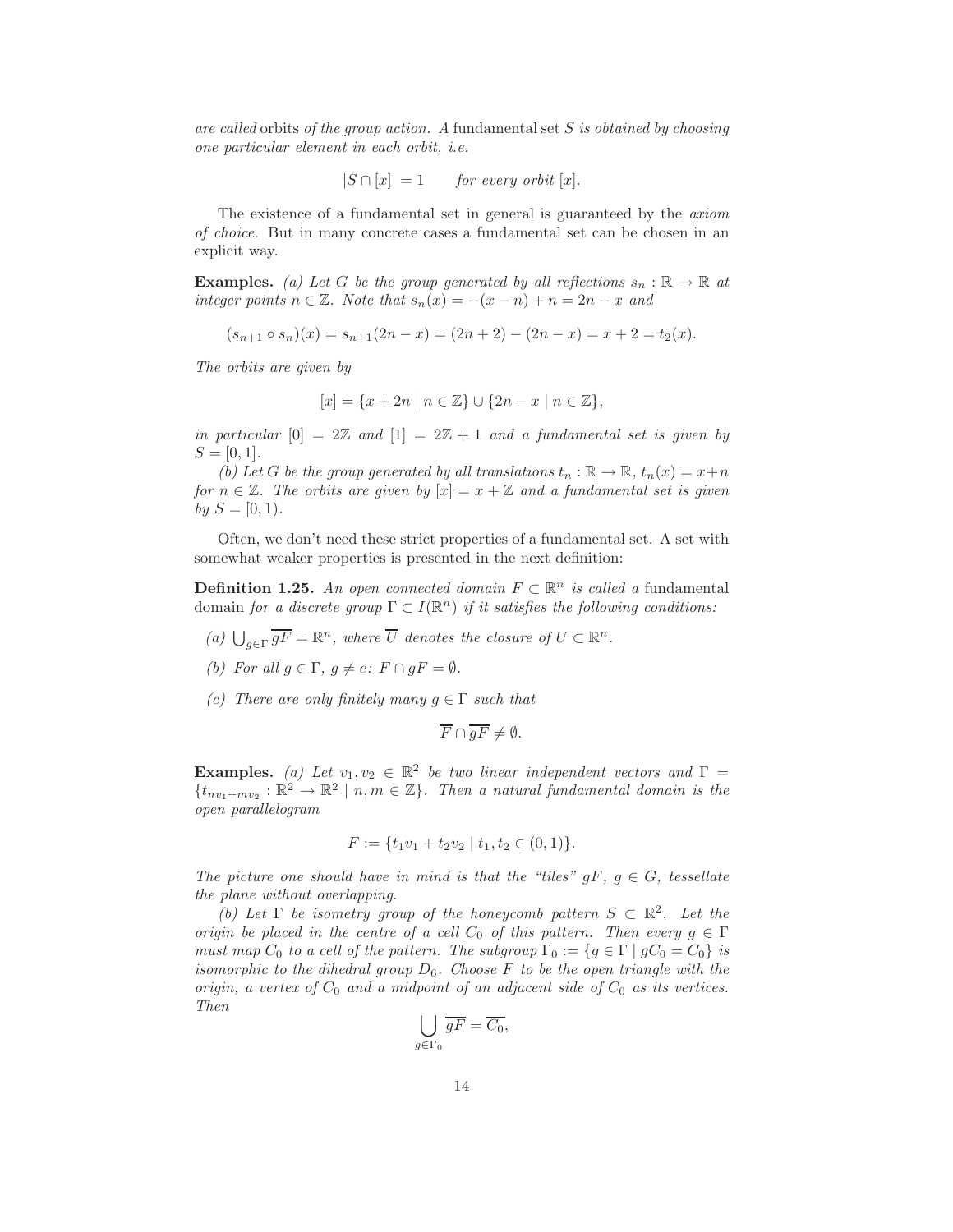*and since every cell of the pattern can be reached from*  $C_0$  *by a translation of*  $\Gamma$ *, we have*

$$
\bigcup_{g \ in \Gamma} \overline{gF} = \mathbb{R}^2
$$

,

*proving property (a). Obviously,*  $gF \cap F = \emptyset$  *for all*  $g \in \Gamma_0$ *, since the dihedral group unfolds this triangle in the hexagon. This proves (b), since any group element mapping*  $C_0$  *to a different cell, maps*  $F$  *to a triangle disjoint to*  $F$ *. Finally, one checks that* F *meets 16 neighboring triangles, proving property (c).*

Let  $G$  act on a set  $X$ . Then there is an obvious bijection between the orbits [x]subsetX and points of a fundamental set S. If we denote the *orbit space* by  $X/G$ , we thus have a 1 : 1-relation between the elements in  $X/G$  (the orbits) and the points of S. But two points  $x, y$  in S might be quite far apart even though the orbits  $[x]$  and  $[y]$  are close to each other. Let us look at an example:  $X = \mathbb{R}$  and  $G = \{t_n \mid n \in \}, S = [0, 1)$ . Then the orbits  $[0] = \mathbb{Z}$  and  $[0.99] = 0.99 + \mathbb{Z} = \mathbb{Z} - 0.01$  are very close, even though the points  $0, 0.99 \in S$ are far apart. To remedy this, one should think of  $X/G$  as the closed interval [0, 1] with the points 0 and 1 identified. Topologically, this would coincide with a circle  $S^1$ .

Let us, finally, discuss two other 2-dimensional examples:

**Examples.** (a) **Torus:** Let  $\Gamma = \{t_{ne_1+me_2} \mid n,m \in \mathbb{Z}\}$  acting on  $\mathbb{R}^2$ . A fundamental set is  $S = [0, 1) \times [0, 1)$ . Since the orbits  $(x, 0) + \mathbb{Z}^2$  and  $(x, 0.99) + \mathbb{Z}^2$ are very close as well as the  $(0, y) + \mathbb{Z}^2$  and  $(0.99, y) + \mathbb{Z}^2$ , we should represent *the orbit space*  $\mathbb{R}^2/\Gamma$  *by the closed square*  $[0,1] \times [0,1]$  *where we identify the lower* and upper side and the left and right side, i.e.  $(x, 0)$  is identified with  $(x, 1)$  and  $(0, y)$  *is identified with*  $(1, y)$ *. These identifications imply that all four vertices*  $(0, 0), (0, 1), (1, 1)$  *and*  $(1, 0)$  *are identified as one point. These identifications yield, topologically, a two-dimensional torus* T <sup>2</sup> *as the space representing the orbit space*  $\mathbb{R}^2/\Gamma$ .

*(b)* Klein bottle: Let  $\Gamma$  be generated by the elements  $t_{e_2}$  and  $s_{l,e_1}$ , where l *is the horizontal axis. Note that we have*  $s_{l,e_1}^2 = t_{2e_1}$ . A fundamental domain *is given by*  $F = (0,1) \times (-1/2,1/2)$ *. Straightforward considerations lead to the conclusion that the orbit space* R <sup>2</sup>/Γ *should be seen as the closed square*  $[0, 1] \times [-1/2, 1/2]$  *with the side identifications*  $(x, 0) \sim (x, 1)$  *and*  $(0, y) \sim$ (1, 1 − y)*. Again, all four vertices* (0, −1/2),(1, −1/2),(1, 1/2) *and* (0, 1/2) *are identified, but the topological surface now obtained is non-orientable and called the Klein bottle. This surface cannot be embedded into*  $\mathbb{R}^3$  (we need  $\mathbb{R}^4$  for this), *but it could be immersed into* R <sup>3</sup> *with self-intersections. This surface is called* Klein bottle *after Felix Klein, who set up the concept that we should understand different geometries by studying the associated groups of these geometries. WE come back to this theme straight at the beginning of the next chapter.*

← → 3 November 2008

### 2 Affine Geometry

#### 2.1 Affine transformations and parallel projections

Let us start again with Klein's point of view: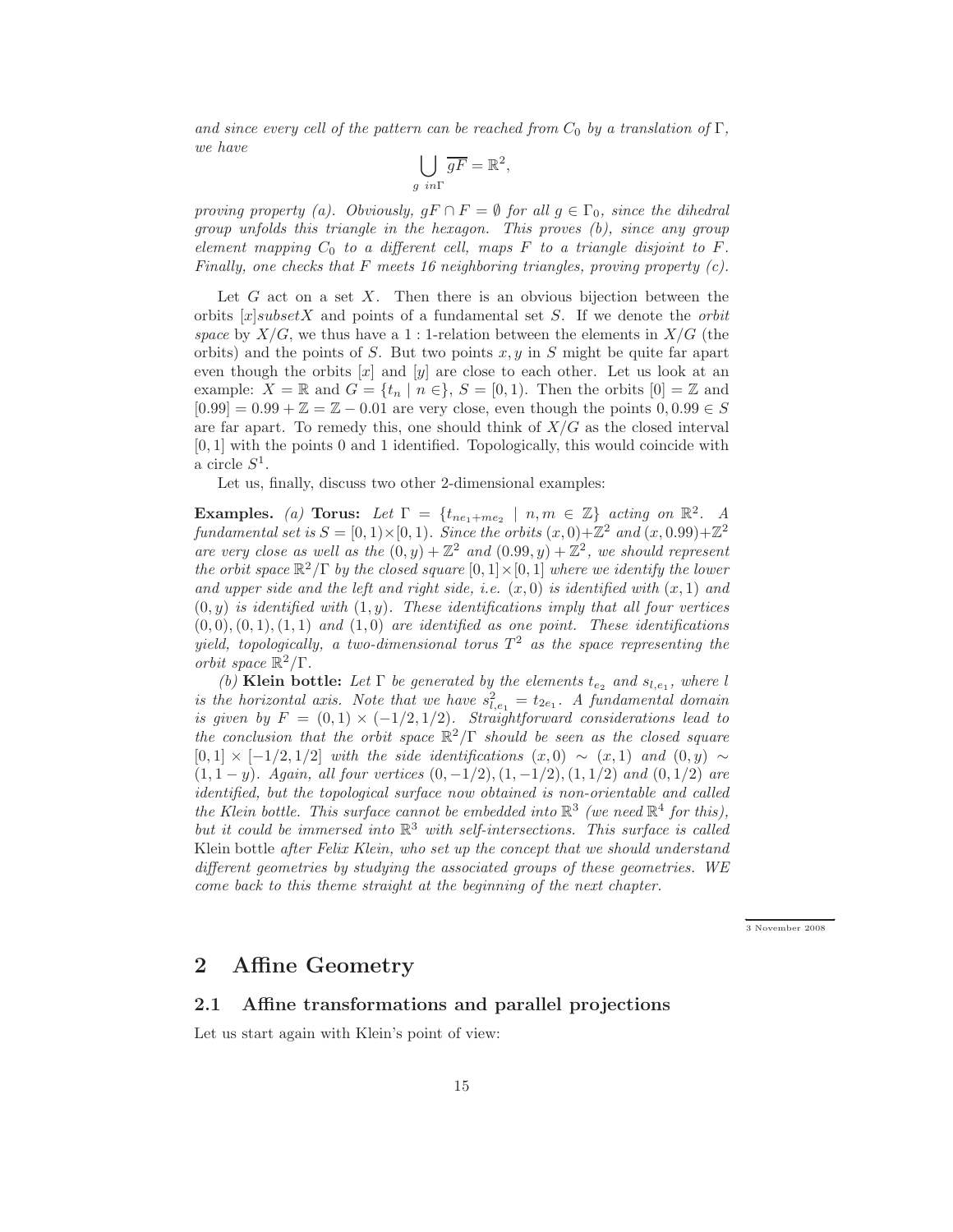- Euclidean geometry is based on a space  $\mathbb{R}^n$  with the transformation group  $I(\mathbb{R}^n)$  of isometries.
- Affine geometry, the topic of this chapter, is based on a space  $\mathbb{R}^n$  with the transformation group  $A(\mathbb{R}^n)$  of *affine transformations*, i.e.,

$$
A(\mathbb{R}^n) := \{ f(x) = Ax + b \mid A \in GL(n, \mathbb{R}), b \in \mathbb{R}^n \}.
$$

Note that we have  $I(\mathbb{R}^n) \subset A(\mathbb{R}^n)$  and that  $A(\mathbb{R}^n)$  is a group: if  $f(x) =$  $Ax + b$  and  $q(x) = Cx + d$  then we have

$$
(f \circ g)(x) = A(Cx + d) + b = ACx + Ad + b,
$$
  

$$
f^{-1}(x) = A^{-1}x - A^{-1}b.
$$

In the following we restrict our considerations entirely to two dimensions, i.e.,  $n = 2$ .

While distances  $d(x, y) = ||x - y||$  are preserved under  $I(\mathbb{R}^2)$ , which are the geometric properties preserved by  $A(\mathbb{R}^2)$ ? Certainly, no longer distances, as can be seen by the affine map  $f(x) = 2x$ .

We first introduce bijective maps  $f : \mathbb{R}^2 \to \mathbb{R}^2$ , which are called *parallel projections*, and which will be later seen to be affine projections. These maps are defined by embedding domain and image of the map  $f$  as different planes into  $\mathbb{R}^3$ . Such a higher dimension embedding can be used to prove elegantly highly non-trivial facts with only little use of 3-dimensional geometry. We will employ this method also very successfully when we study *Projective Geometry*.

Example (parallel projection). *Represent two copies of* R 2 *by two separate planes*  $\pi_1, \pi_2$  *with their coordinate axes. Place the planes*  $\pi_1, \pi_2$  *into*  $\mathbb{R}^3$ *. A map*  $f: \pi_1 \to \pi_2$  *is defined via parallel rays (neither*  $\pi_1$  *nor*  $\pi_2$  *should be parallel to these rays so that each ray intersects both planes in uniquely determined points). Note that the so-defined map*  $f : \mathbb{R}^2 \to \mathbb{R}^2$  *remains the same if we move*  $\pi_1$  *or*  $\pi_2$ *parallel along the rays.* f *is obviously bijective and called a* parallel projection*. The inverse map*  $f^{-1}: \mathbb{R}^2 \to \mathbb{R}^2$  *is also a parallel projection (we obtain it by reversing the directions of all rays).*

A parallel projection  $f : \pi_1 \to \pi_2$  is an *isometry* if  $\pi_1$  and  $\pi_2$  are parallel. In fact, every isometry can be realized by a parallel projection.

Next, we list and prove some fundamental geometric properties of parallel projections:

**Proposition 2.1.** *let*  $f : \mathbb{R}^2 \to \mathbb{R}^2$  *be a a parallel projection. Then:* 

- *(a)* f *maps straight lines to straight lines.*
- *(b)* f *maps parallel lines to parallel lines.*
- *(c)* f *preserves the ratios of lengths along a given straight line.*

*Proof.* (a) The rays through a straight line  $l \subset \pi_1$  fill a plane  $\Sigma \subset \mathbb{R}^3$ . This plane intersects the non-parallel plane  $\pi_2$  in a line  $l' \subset \pi_2$ , which coincides with the image  $f(l)$ .

(b) Let  $l_1, l_2 \subset \pi_1$  be two parallel lines. The rays through  $l_i$  fill a plane  $\Sigma_i \subset \mathbb{R}^3$ . Let  $l'_i = f(l_i) = \Sigma_i \cap \pi_2$ . If  $l'_1 \cap l'_2 \sup\{P\} \subset \pi_2$ , then  $f^{-1}(P) \in \pi_1$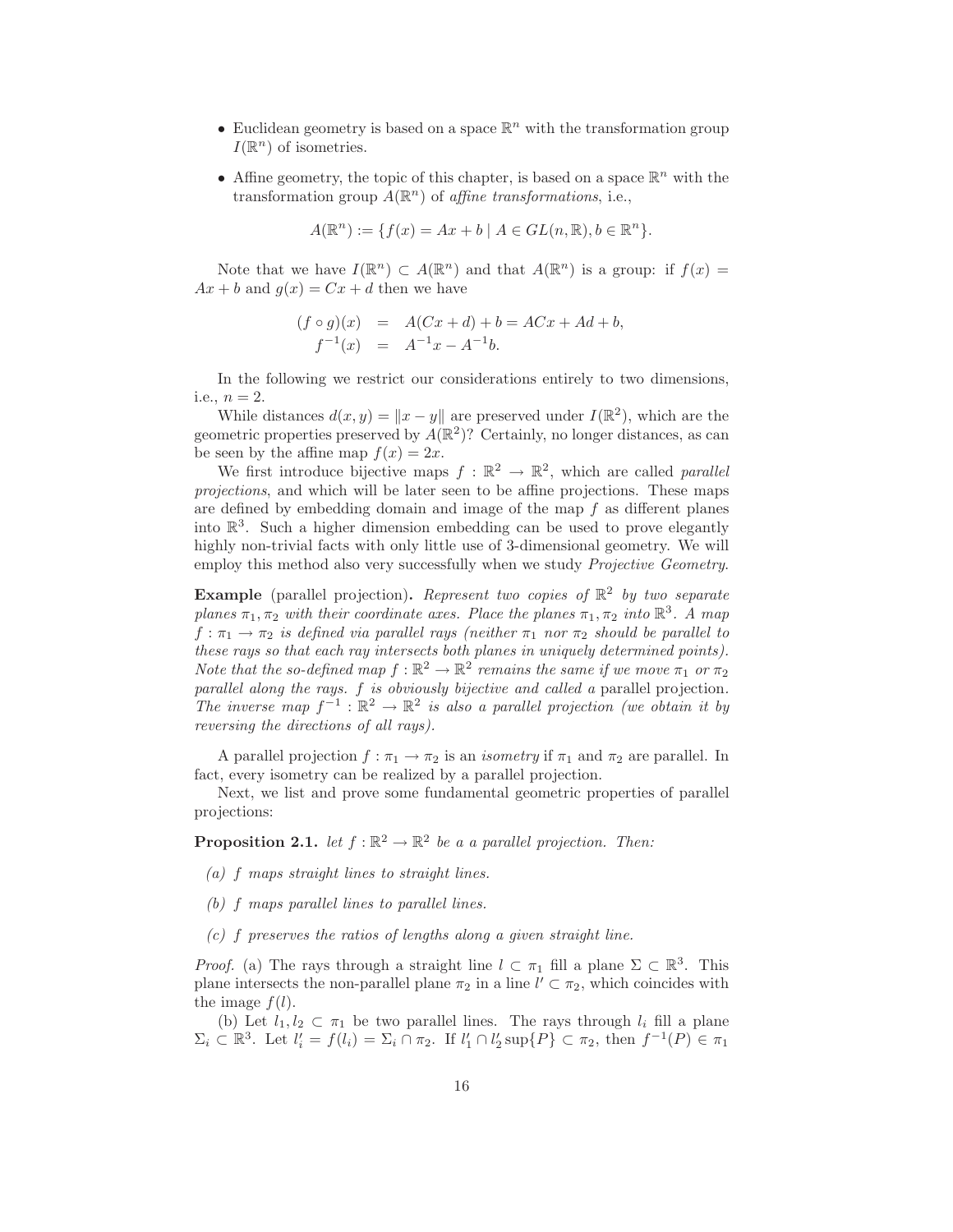would lie in both planes  $\Sigma_1, \Sigma_2$  and therefore also in  $l_1 \cap l_2$ . But  $l_1 \cap l_2 = \emptyset$ , because both lines are parallel. This is a contradiction and we conclude that  $l'_1 \cap l'_2 = \emptyset.$ 

(c) Let  $A, B, C$  be three different points on a line l in  $\pi_1$  and  $A' = f(A)$ ,  $B' = (B)$  and  $C' = f(C)$  their images in  $\pi_2$ . We already know that  $A', B', C'$ lie on a line, namely on  $l' = f(l) \subset \pi_2$ . We have to show that

$$
\frac{d(A,B)}{d(A,C)} = \frac{d(A',B')}{d(A',C')}.
$$
\n(2)

–<br>7 November 2008

If both planes  $\pi_1, \pi_2$  are parallel, then f is an isometry and there is nothing to prove. Therefore, we assume that both planes are not parallel. By moving  $\pi_2$ , we can assume w.l.o.g. that A coincides with A' in  $\mathbb{R}^3$ . Then the two lines  $l, l' \subset \mathbb{R}^3$  intersect in  $A = A'$ . If they coincide, there is nothing to prove. So let us assume that they don't coincide and that  $A = A'$  is their only intersection point. Then  $l, l' \subset \mathbb{R}^3$  span a plane, which we denote by  $\Sigma$ .  $\Sigma$  contains all six points  $A, B, C, A', B', C'$  as well as the lines  $l, l'$ . Since the pairs of points  $B, B'$ and  $C, C'$  can be connected by two parallel line segments in  $\Sigma$  (since they are images under parallel rays), the triangles  $\triangle ABB'$  and  $\triangle ACC' = \triangle A'CC'$  are similar, i.e., one triangle is, up to congruence, a rescaled image of the other triangle. This immediately implies the desired equality (2).  $\Box$ 

Next, we show that parallel projections are affine transformations:

**Proposition 2.2.** Every parallel projection  $f : \mathbb{R}^2 \to \mathbb{R}^2$  is an affine transfor*mation, but not every affine transformation is a parallel projection.*

*Proof.* We first consider a parallel projection  $f : \mathbb{R}^2 \to \mathbb{R}^2$  with  $f(0) = 0$ . We prove that  $f$  is linear:

Let  $\lambda \in \mathbb{R}$  and  $v \in \mathbb{R}^2$ . The points  $0, v, \lambda v$  lie on a line l through the origin. They are mapped to the points  $f(0) = 0, f(v), f(\lambda v)$  on a line l'. Since f preserves ratios along lines, we must have  $f(\lambda v) = \lambda f(v)$ .

Let  $v, w \in \mathbb{R}^2$ . We can assume that v and w are linear independent, since otherwise one of the vectors is a multiple of the other, e.g.,  $w = \mu v$ , and we can use the previous argument to show that

$$
f(v+w) = f((1+\mu)v) = (1+\mu)f(v) = f(v)+\mu f(v) = f(v)+f(\mu v) = f(v)+f(w).
$$

Linear independence of v, w implies that  $0, v, v+w, w$  are the vertices of a parallelogram in  $\pi_1$ . Since f maps *parallel lines to parallel lines*,  $f(0) = 0, f(v), f(v+$ w),  $f(w)$  must be the vertices of a parallelogram in  $\pi_2$ . Since  $0, f(v), f(v)$  +  $f(w)$ ,  $f(w)$  is also a parallelogram in  $\pi_2$ , both parallelograms must be equal (three of the four vertices of a parallelogram determine the fourth). This implies that  $f(v + w) = f(v) + f(w)$ .

Since  $f : \mathbb{R}^2 \to \mathbb{R}^2$  is linear and invertible, we must have  $f(x) = Ax$  with  $A \in GL(2,\mathbb{R}).$ 

Now, assume that :  $\mathbb{R}^2 \to \mathbb{R}^2$  is a parallel projection with  $f(0) = b$ . Then  $g(x) = f(x) - b$  is also a parallel projection (by just readjusting the coordinate axes of  $\pi_2$ ) satisfying  $g(0) = 0$ , so we have  $g(x) = Ax$  with  $A \in GL(2, \mathbb{R})$ . This implies that  $f(x) = Ax + b$ , i.e., an affine transformation.

17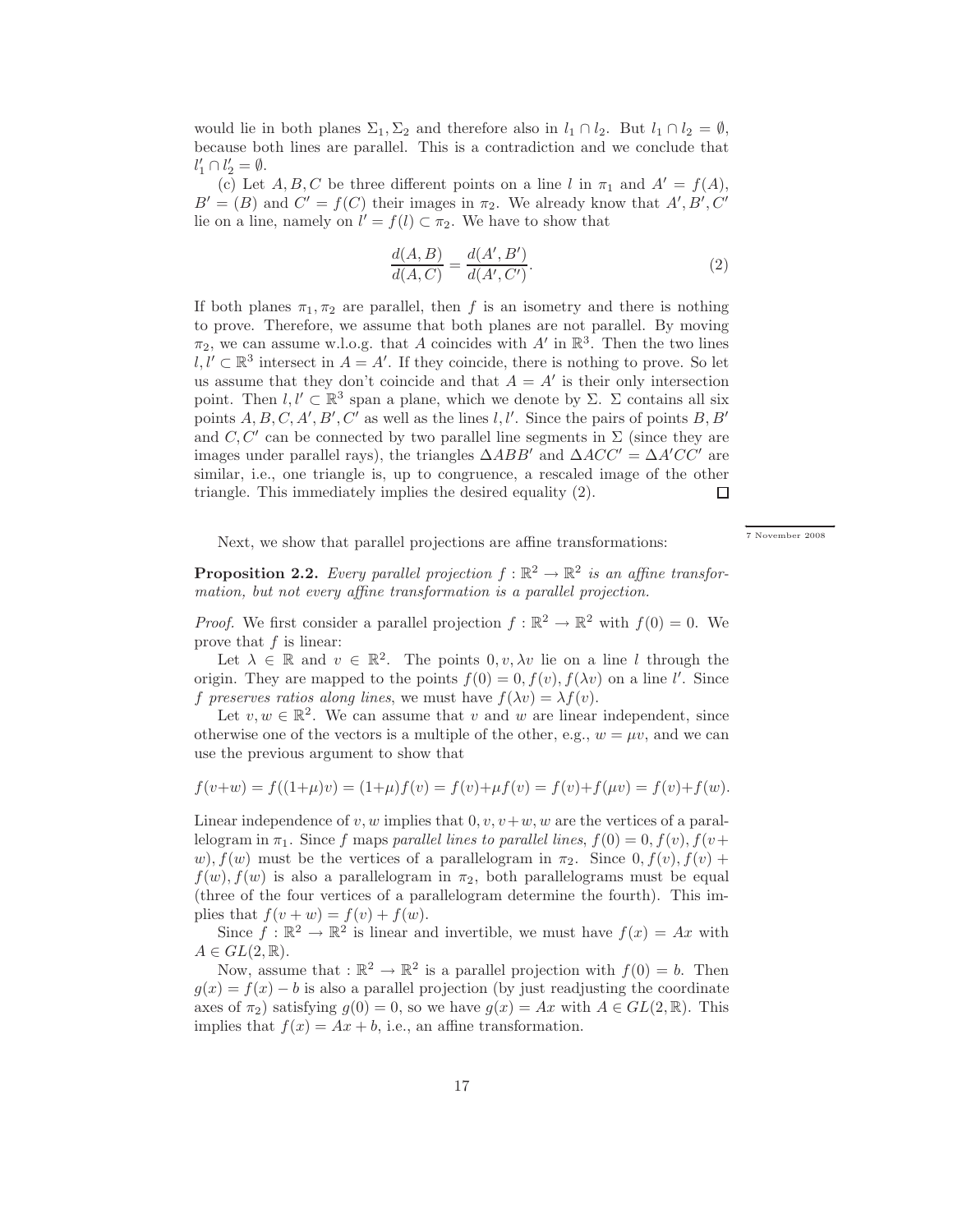Finally, we convince ourselves that the affine transformation  $f(x) = 2x$ cannot be realized as a parallel projection. Since  $f(0) = 0$ , a parallel projection representing f could be set up that both planes  $\pi_1$  and  $\pi_2$  intersect in their origins. Obviously, both planes cannot be parallel, since then  $f$  would be an isometry, which it isn't. Therefore, both planes intersect in a line  $l$  through the origin. Vectors on this line in  $\pi_1$  are mapped to vectors of the same length in  $\pi_2$ . But  $f(x) = 2x$  does not preserve the length of any non-zero vector.  $\Box$ 

Even though we cannot realize every affine transformation  $f$  by a parallel projection, we can realize  $f$  as the composition of two parallel projections. This implies that the set of parallel projections doesn't have a group structure (under composition) but that it is large enough to generate the group of affine transformations. This is the content of the next proposition:

Proposition 2.3. *Every affine transformation can be obtained as the composition of two parallel projections.*

*Proof.* (a) We first prove that an affine transformation  $f(x) = Ax + b$  is uniquely determined by the images  $f(0), f(e_1), f(e_2)$ : Let  $A =$  $\begin{pmatrix} a_1 & a_2 \end{pmatrix}$  $a_3 \quad a_4$  $\setminus$ . Then  $b = f(0)$ and

$$
\begin{pmatrix} a_1 \\ a_3 \end{pmatrix} = f(e_1) - b,
$$
  

$$
\begin{pmatrix} a_2 \\ a_4 \end{pmatrix} = f(e_2) - b.
$$

This means that we can reconstruct the affine transformation f from  $f(0), f(e_1), f(e_2)$ .

(b) Let  $f : \mathbb{R}^2 \to \mathbb{R}^2$  be an affine transformation with  $f(0) = P, f(e_1) =$  $Q, f(e_2) = R$ . Below, we construct two parallel transformations  $g_1, g_2 : \mathbb{R}^2 \to \mathbb{R}^2$ with

$$
g_1(0) = P
$$
,  $g_1(e_1) = Q$ ,  $g_1(e_2) = X \in \mathbb{R}^2$ ,  
\n $g_2(P) = P$ ,  $g_2(Q) = Q$ ,  $g_2(X) = R$ .

Then the affine transformations  $g_2 \circ g_1$  and f coincide in the points  $0, e_1, e_2$  and, therefore, are equal.

Place  $\pi_1$  into  $\mathbb{R}^3$  and a second plane  $\pi_2$ , not parallel to  $pi_1$ , intersecting  $\pi_1$  in the origin, but not in the x-axis of  $\pi_1$ . Arrange the coordinate system of  $\pi_2$  such that the origin of  $\pi_1$  coincides with the point P of  $\pi_2$  and that Q does not lie on the line  $\pi_1 \cap \pi_2$  of intersection. Now, the line connecting  $e_1 \in \pi_1$  with  $Q \in \pi_2$  is not parallel to any of the two planes  $\pi_1, \pi_2$  and defines a parallel projection  $g_1$ satisfying  $g_1(0) = P$ ,  $g_1(e_1) = Q$  and  $g_1(e_2) = X \in \pi_2$ . Since  $0, e_1, e_2$  don't lie on a common straight line, their images  $P, Q, X$  under  $g_1$  don't lie on a common straight line, either.

Now, we introduce a third plane  $\pi_3$  in order to define  $g_2$ . We place  $\pi_3$  in such a way that it is not parallel to  $\pi_2$  and it intersects  $\pi_2$  in the line through  $P, Q \in \pi_2$ . Choose the coordinate system of  $\pi_3$  in such a way that  $P, Q \in \pi_2$ are mapped to points in  $\pi_3$  with the same coordinates. Therefore, we have  $g_2(P) = P$  and  $g_2(Q) = Q$ , whatever parallel projection we consider between the planes  $\pi_2$  and  $\pi_3$ . We know from above that  $X \in \pi_2$  does not lie on the line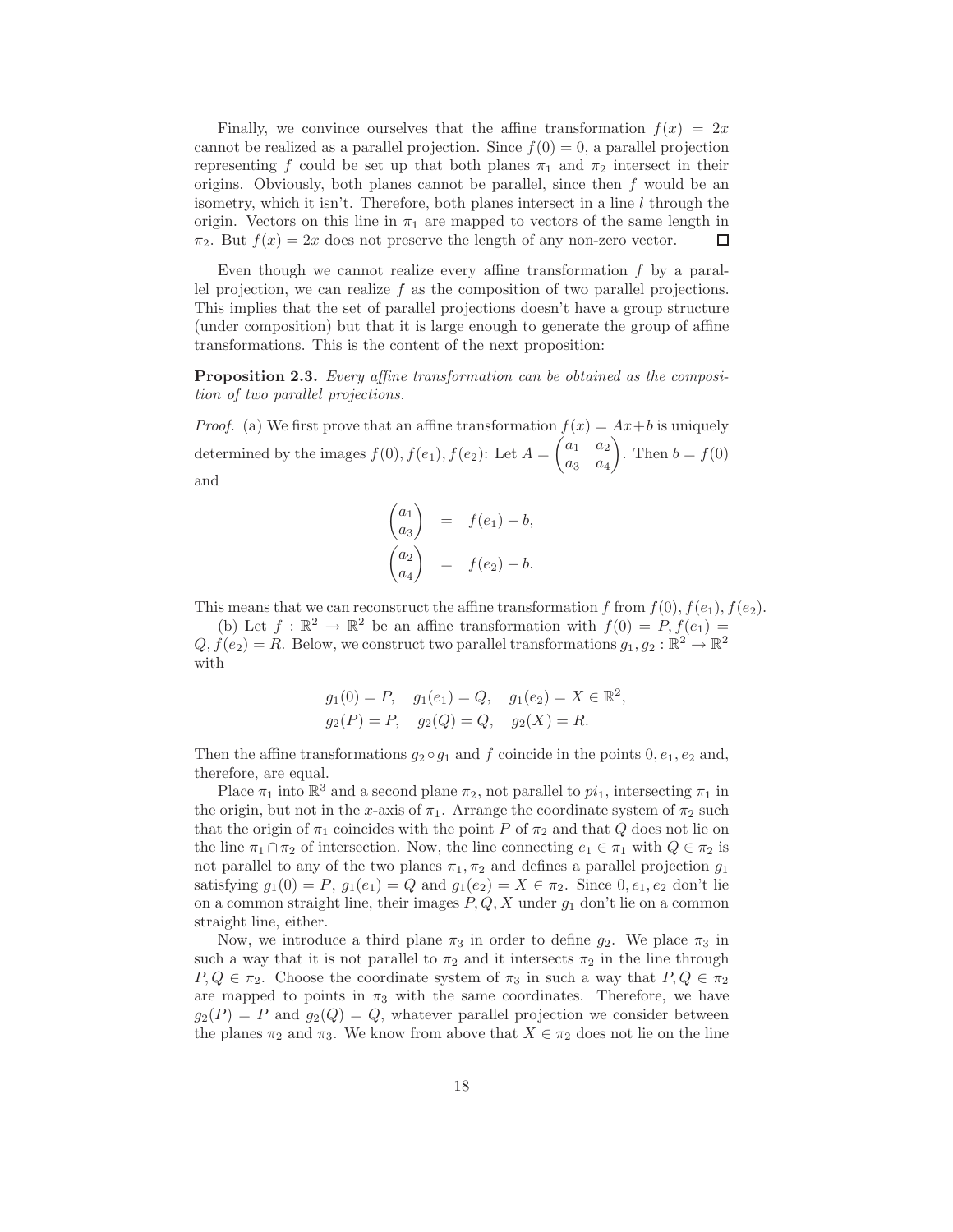of intersection  $l = \pi_2 \cap \pi_3$ . In order to know that the point with the coordinates of R in  $\pi_3$  lies not also in l, we use the fact that affine transformations map  $0, e_1, e_2$  to three affine independent points, a fact, which we will prove later. Anticipating this result, we can conclude that the point  $R \in \pi_3$  does not lie on l. Therefore, the line connecting  $X \in \pi_2$  with  $R \in \pi_3$  is not parallel two the two planes  $\pi_2$  and  $\pi_3$  and defines a parallel projection  $g_2$  satisfying  $g_2(P) = P$ ,  $g_2(Q) = Q$  and  $g_2(X) = R$ , finishing the proof.  $g_2(Q) = Q$  and  $g_2(X) = R$ , finishing the proof.

We obtain as an immediate corollary:

**Corollary 2.4.** *Let*  $f(x) = Ax + b$  *with*  $A \in GL(2, \mathbb{R})$  *and*  $b \in \mathbb{R}^2$  *be an affine transformation. Then:*

- *(a)* f *maps straight lines to straight lines.*
- *(b)* f *maps parallel lines to parallel lines.*
- *(c)* f *preserves the ratios of lengths along a given straight line.*

+ + 10 November 2008

#### 2.2 Fundamental Theorem of Affine Geometry

Next, we leave the 3-dimensional geometry behind and use a little bit of matrix algebra in the arguments to follow. We first introduce the following important notion in higher dimensional space  $\mathbb{R}^n$ :

**Definition 2.5.** *The points*  $P_0, P_1, \ldots, P_k \in \mathbb{R}^n$  *are called* affine independent, *if the vectors*  $P_1 - P_0, \ldots, P_k - P_0 \in \mathbb{R}^n$  *are linear independent.* 

**Remarks 1.** (a) Note that the  $n+1$  points  $0, e_1, \ldots, e_n \in \mathbb{R}^n$  are affine inde*pendent.*

*(b) Affine independence does not depend on the order of the points. Namely, one can check that the vectors*  $P_1 - P_0, \ldots, P_k - P_0$  *are linear independent if and only if the vectors*  $P_0 - P_i, \ldots, P_{i-1} - P_i, P_{i+1} - P_i, \ldots, P_k - P_i$  are linear *independent.*

*(c)* Recall that, for given  $k + 1$  points  $P_0, \ldots, P_k$  in  $\mathbb{R}^n$  with  $n \geq k$ , there is *always a* k*-dimensional affine plane containing them. These points are affine independent, if they don't lie in an affine plane of dimension*  $\lt k$ *. In particular, three points in*  $\mathbb{R}^2$  *are affine independent, if they don't lie on a common line.* 

Theorem 2.6 (Fundamental Theorem of Affine Geometry). *Every affine transformation*  $f: \mathbb{R}^n \to \mathbb{R}^n$  *maps*  $n+1$  *affine independent points*  $P_0, \ldots, P_n$  *to*  $n+1$ *affine independent points. Given two ordered sets*  $P_0, \ldots, P_n$  *and*  $Q_0, \ldots, Q_n$ *of affine independent points in* R <sup>n</sup>*, there is a unique affine transformation*  $f: \mathbb{R}^n \to \mathbb{R}^n$  satisfying  $f(P_i) = Q_i$ .

*Proof.* Let  $P_0, \ldots, P_n \in \mathbb{R}^n$  be  $n+1$  affine independent points and  $f(x) = Ax + b$ with  $A \in GL(n, \mathbb{R})$ . Then

$$
f(P_1) - f(P_0) = A(P_1 - P_0), \dots, f(P_n) - f(P_0) = A(P_n - P_0).
$$

Since  $P_1 - P_0, \ldots, P_n - P_0$  are linear independent and  $A \in GL(n, \mathbb{R})$ , we conclude that  $A(P_1 - P_0), \ldots, A(P_n - P_0)$  are linear independent. This shows that  $f(P_0), \ldots, f(P_n)$  are affine independent.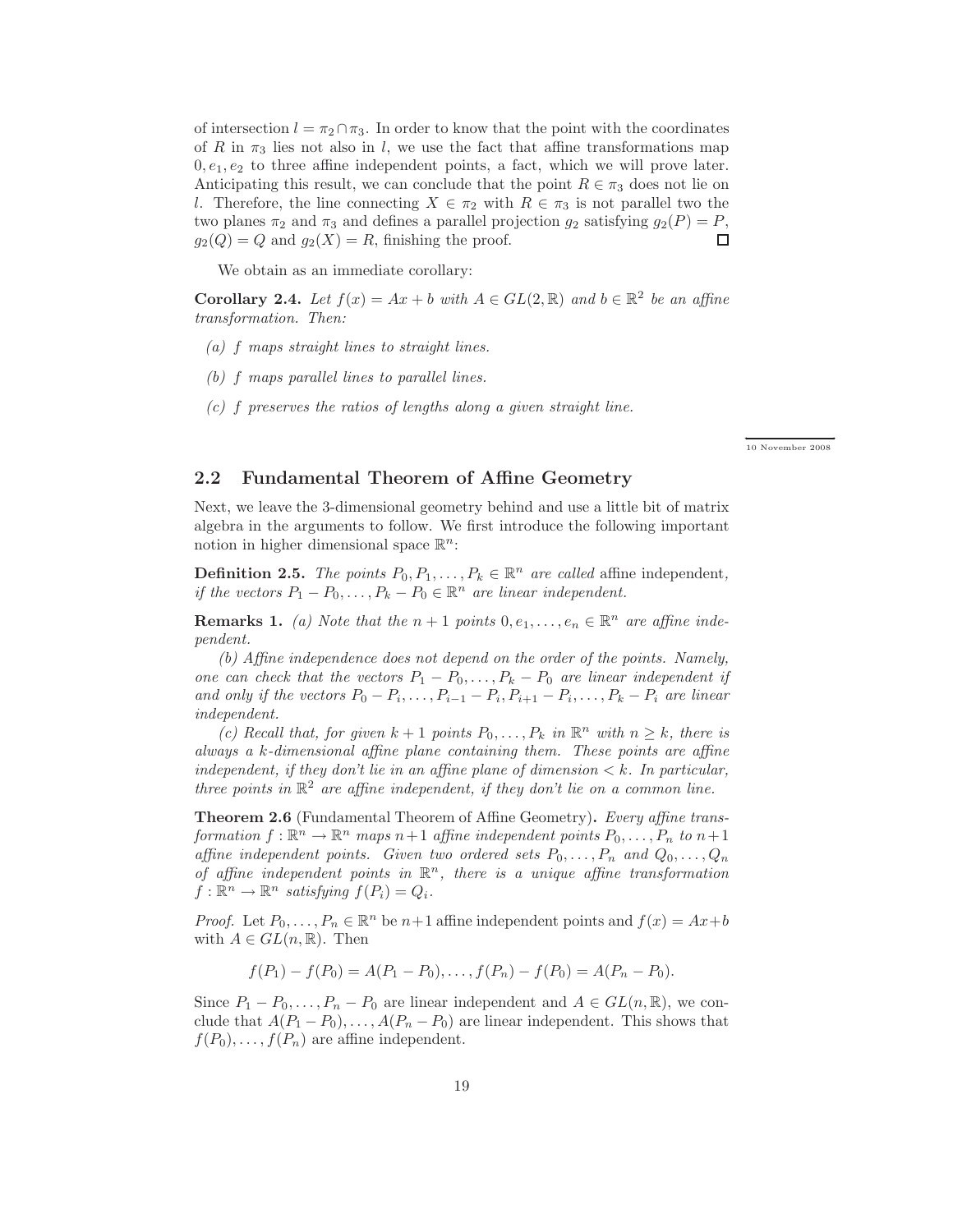Now, we are given two set  $P_0, \ldots, P_n$  and  $Q_0, \ldots, Q_n$  of affine independent points in  $\mathbb{R}^n$ . We prove existence and uniqueness of an affine transformation  $f: \mathbb{R}^n \to \mathbb{R}^n$  with  $f(P_i) = Q_i$ .

**Existence:** Let  $v_i = P_i - P_0$  and  $w_i = Q_i - Q_0$ . Then  $v_1, \ldots, v_n$  and  $w_1, \ldots, w_n$  are both linear independent sets of vectors. Let  $A_1 = (v_1 \ldots v_n)$ and  $A_2 = (w_1 \dots w_n)$ . Then  $A_1, A_2 \in GL(n, \mathbb{R})$  and  $C := A_2 A_1^{-1} \in GL(n, \mathbb{R})$ satisfies  $Cv_i = A_2e_i = w_i$ . Thus we have

$$
C(P_i - P_0) = Q_i - Q_0
$$
 for  $i = 1, 2, ..., n$ .

The affine map  $f(x) = Cx + (Q_0 - CP_0)$  satisfies  $f(P_0) = Q_0$  and

$$
f(P_i) = C(P_i - P_0) + Q_0 = (Q_i - Q_0) + Q_0 = Q_i \text{ for } i = 1, 2, ..., n.
$$

Uniqueness: Note first that an affine transformation  $k(x) = Ax + b$  with  $A \in GL(n,\mathbb{R})$  with  $k(0) = 0$  and  $k(e_i) = e_i$  for  $i = 1,\ldots,n$  must be the identity map:  $k(x) = x$ :  $k(0) = 0$  implies that  $b = 0$ , i.e.,  $k(x) = Ax$  is linear and  $k(e_i) = e_i$  implies  $k(x) = x$  for all  $x \in \mathbb{R}^n$ . Now, let  $f, g$  be two affine transformations satisfying

$$
f(P_i) = g(P_i) = Q_i
$$
 for  $i = 0, 1, ..., n$ .

Let h be an affine transformation satisfying  $h(0) = P_0$  and  $h(e_i) = P_i$  for  $i = 1, \ldots, n$  (existence of such a h is guaranteed by the previous arguments). Then

$$
h^{-1} \circ g^{-1} \circ f \circ h(0) = h^{-1}(g^{-1}(f(P_0))) = h^{-1}(g^{-1}(Q_0)) = h^{-1}(P_0) = 0
$$

and

$$
h^{-1} \circ g^{-1} \circ f \circ h(e_i) = h^{-1}(g^{-1}(f(P_i))) = h^{-1}(g^{-1}(Q_i)) = h^{-1}(P_i) = e_i.
$$

This shows that  $h^{-1} \circ g^{-1} \circ f \circ h = \text{id}_{R^n}$ , i.e.

$$
f \circ h = g \circ h,
$$

and applying  $h^{-1}$  from the right on both sides yields

$$
f=g.
$$

 $\Box$ 

#### 2.3 Normal forms in conjugation classes

Next, for a given affine transformation  $f(x) = Ax + b$ ,  $A \in GL(2, \mathbb{R})$ ,  $b \in \mathbb{R}^n$ , we look at all its conjugates  $g^{-1} \circ f \circ g$  with  $g \in A(\mathbb{R}^2)$  and try to find a particularly simple form. We first deal with the linear part, since we know that

$$
(g^{-1} \circ f \circ g)' = (g^{-1})' \circ f' \circ g',
$$

where h' denotes the linear part  $h'(x) = Cx$  of an affine transformation  $h(x) =$  $Cx + d$ .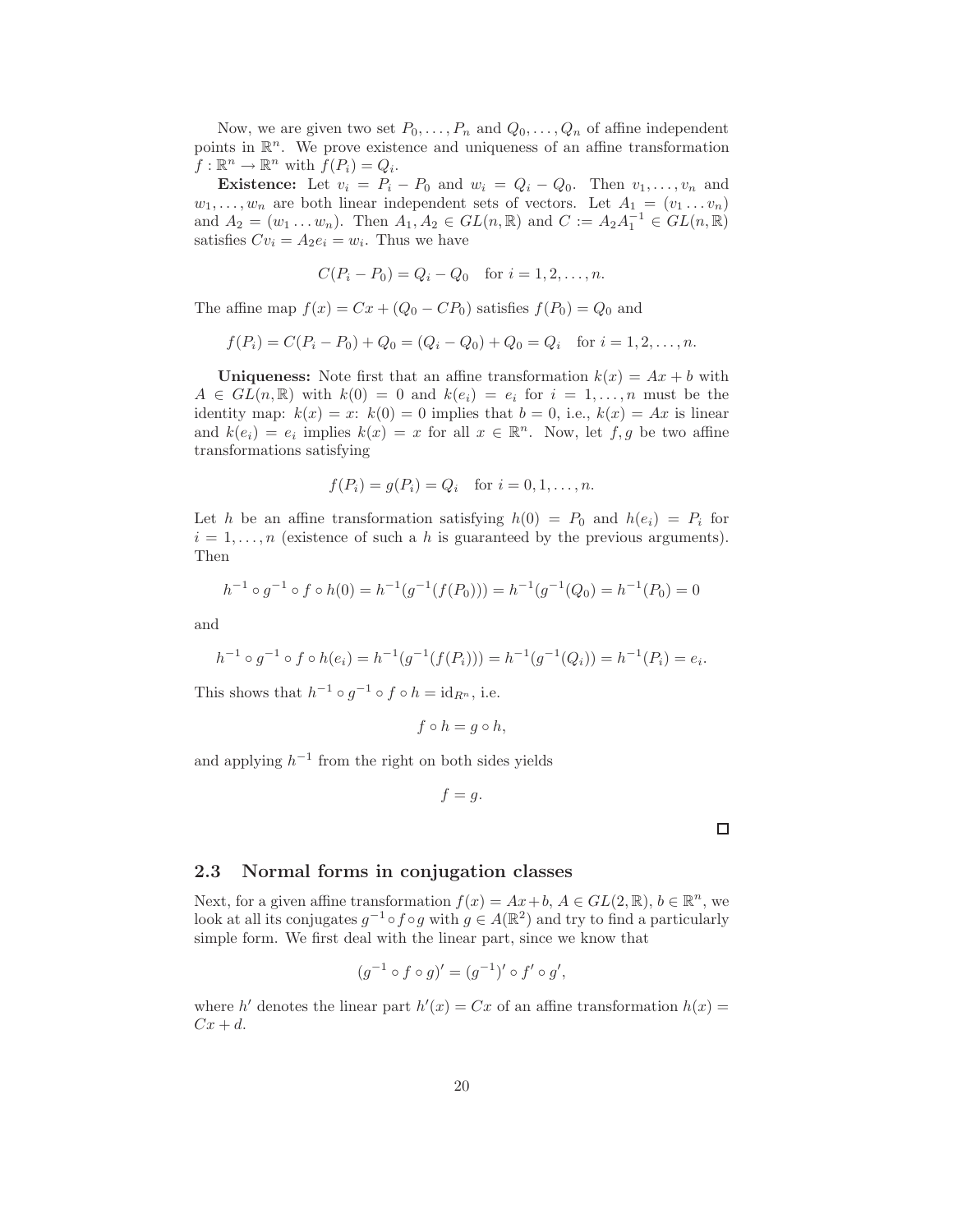**Proposition 2.7.** *Let*  $A \in GL(2, \mathbb{R})$ *. Then there exists a*  $C \in GL(2, \mathbb{R})$  *such that*  $C^{-1}AC$  *is one of the following three* normal forms:

$$
C^{-1}AC = \begin{pmatrix} \lambda_1 & 0 \\ 0 & \lambda_2 \end{pmatrix}, \qquad \lambda_1, \lambda_2 \in \mathbb{R},
$$
  
\n
$$
C^{-1}AC = \begin{pmatrix} \alpha & -\beta \\ \beta & \alpha \end{pmatrix}, \qquad \alpha, \beta \in \mathbb{R}, \beta \neq 0,
$$
  
\n
$$
C^{-1}AC = \begin{pmatrix} \lambda & 1 \\ 0 & \lambda \end{pmatrix}, \qquad \lambda \in \mathbb{R}.
$$

*Proof.* Let  $p(t) = det(tId - A)$  denote the characteristic polynomial of A. In  $\mathbb{C}$ , this polynomial of degree 2 is a product of the form

$$
p(t) = (t - \lambda_1)(t - \lambda_2), \qquad \lambda_1, \lambda_2 \in \mathbb{C}.
$$

We distinguish three cases:

(a)  $\lambda_1, \lambda_2 \in \mathbb{R}$  and  $\lambda_1 \neq \lambda_2$ : Then there are two linear independent eigenvectors  $v_1, v_2 \in \mathbb{R}^2$  and we have with  $C := (v_1, v_2) \in GL(2, \mathbb{R})$ :

$$
C^{-1}AC = \begin{pmatrix} \lambda_1 & 0 \\ 0 & \lambda_2 \end{pmatrix}.
$$

(b) One of the eigenvalues is not real, i.e.,  $\lambda_1 = \alpha + i\beta$  with  $\beta \neq 0$ . Since  $p(t)$  is a real polynomial, we have  $p(t) = p(\bar{t})$ , and therefore

$$
p(\overline{\lambda_1}) = \overline{p(\lambda_1)} = \overline{0} = 0,
$$

i.e.,  $\lambda_2 = \overline{\lambda_1} = \alpha - i\beta$ . Then

$$
p(t) = (t - \lambda_1)(t - \overline{\lambda_1}) = t^2 - 2\alpha t + \alpha^2 + \beta^2.
$$

Then the theorem of Cayley-Hamilton yields

$$
A^2 - 2\alpha A + (\alpha^2 + \beta^2) \text{Id} = 0,
$$

which implies that

$$
(A - \alpha \mathrm{Id})^2 = -\beta^2 \mathrm{Id}.
$$

Let  $J = \beta - 1(A - \alpha \text{Id})$ . Then

$$
J^2 = \beta^{-2}(A - \alpha \mathrm{Id})^2 = -\mathrm{Id},
$$

i.e.  $J \in GL(2,\mathbb{R}^2)$ . Now let  $v_1 \neq 0$  be an arbitrary vector and  $v_2 = Jv_1$ . If  $v_1$ and  $v_2$  were linear dependent, then we would have  $v_2 = \mu v_1$  and  $\mu^2 v_1 = J^2 v_1 =$  $-v_1$ , a contradiction. Thus  $v_1$  and  $v_2$  are linear independent and  $C = (v_1, v_2) \in$  $GL(2,\mathbb{R})$ . From

$$
v_2 = Jv_1 = \beta^{-1}(A - \alpha \text{Id})v_1 = \beta^{-1}(Av_1 - \alpha v_1)
$$

we conclude that

$$
Av_1 = \alpha v_1 + \beta v_2,
$$

and from

$$
-v_1 = J^2 v_1 = Jv_2 = \beta^{-1}(A - \alpha \text{Id})v_2 = \beta^{-1}(Av_2 - \alpha v_2)
$$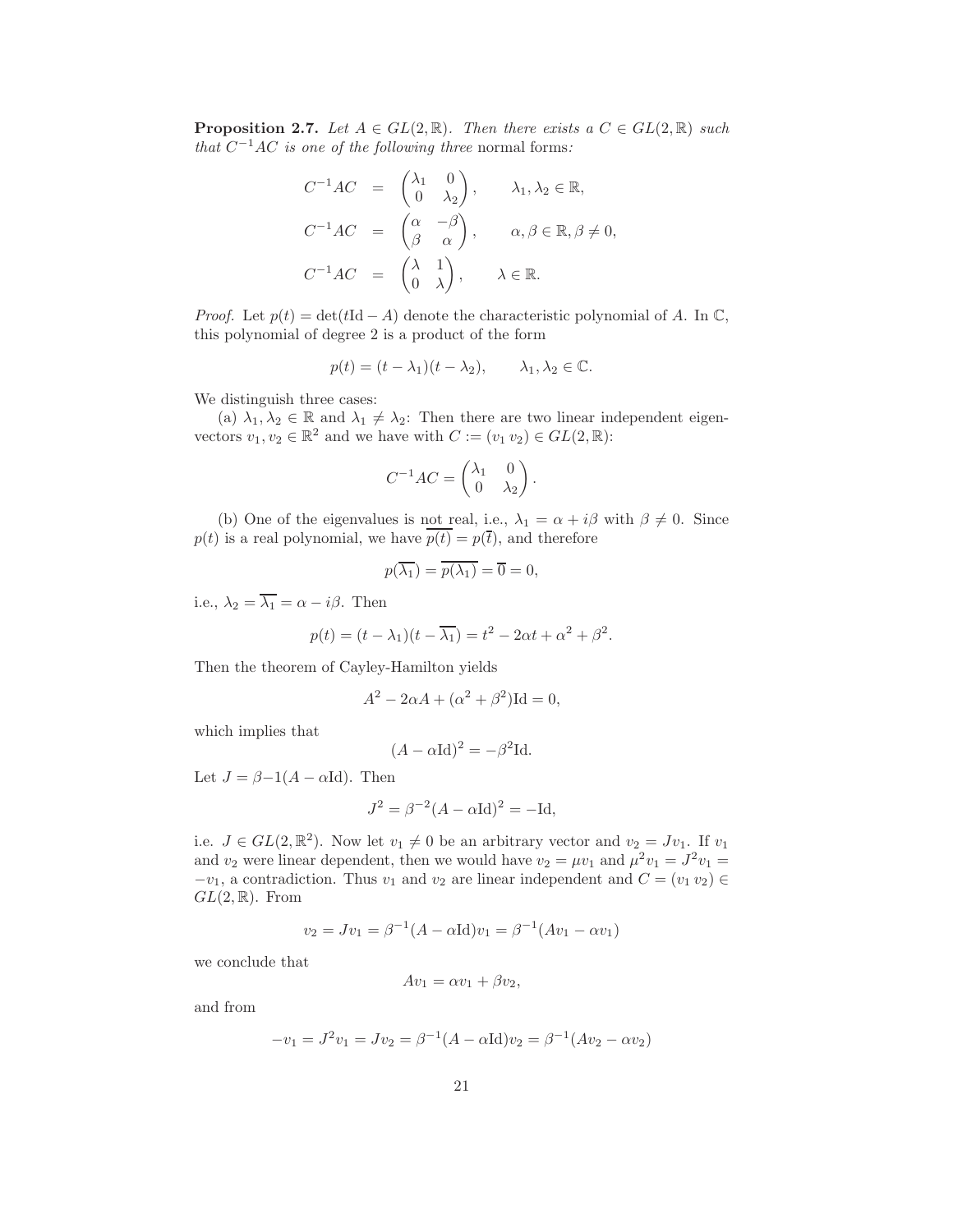we conclude that

$$
Av_2 = -\beta v_1 + \alpha v_2.
$$

This implies with  $C = (v_1 v_2)$ :

$$
C^{-1}AC = \begin{pmatrix} \alpha & -\beta \\ \beta & \alpha \end{pmatrix}.
$$

(c) We have  $\lambda_1 = \lambda_2 \in \mathbb{R}$ . Then  $p(t) = (t - \lambda)^2 = t^2 - 2\lambda t + \lambda^2$  with  $\lambda := \lambda_1$ . By Cayley-Hamilton, we also have

$$
(A - \lambda \mathrm{Id})^2 = 0.
$$

This implies that  $A-\lambda \mathrm{Id}$  is not injective, for otherwise it would also be surjective and  $A-\lambda$ id as well as  $(A-\lambda Id)^2$  would both be bijective. Let  $V := \text{ker}(A-\lambda Id)$ . Since  $A - \lambda \text{Id}$  is not injective, we have  $V \neq \{0\}$ . If  $V = \mathbb{R}^2$  then  $A = \lambda \text{Id}$  and

$$
A = \begin{pmatrix} \lambda & 0 \\ 0 & \lambda \end{pmatrix}.
$$

Otherwise, choose a vector  $v_2 \notin V = \text{ker}(A - \lambda \text{Id})$  and  $v_1 = (A - \lambda \text{Id})v_2 \neq 0$ . Then  $v_1, v_2$  cannot be linear dependent, for otherwise we would have  $v_1 = \mu v_2$ with  $\mu \neq 0$  and

$$
0 = (A - \lambda \text{Id})^2 v_2 = (A - \lambda \text{Id})v_1 = \mu(A - \lambda \text{Id})v_2 = \mu v_1 \neq 0.
$$

Moreover,  $0 = (A - \lambda \text{Id})^2 v_2 = (A - \lambda \text{Id})v_1$  implies that

$$
Av_1 = \lambda v_1,
$$

and we also have, by the construction of  $v_1$ ,

$$
Av_2 = v_1 + \lambda v_2.
$$

Thus, if we choose  $C = (v_1 v_2)$ , we obtain

$$
C^{-1}AC = \begin{pmatrix} \lambda & 1 \\ 0 & \lambda \end{pmatrix}.
$$

 $\Box$ 

The above proposition is useful for the proof of the following result:

 $\sim$   $\sim$ 

**Theorem 2.8.** Let  $f(x) = Ax + b$  with  $A \in GL(2, \mathbb{R})$  and  $b \in \mathbb{R}^2$  be an affine *transformation. Then* f *is conjugate to one of the following normal forms:*

$$
g(x) = \begin{pmatrix} \lambda_1 & 0 \\ 0 & \lambda_2 \end{pmatrix} x, \qquad \lambda_1, \lambda_2 \in \mathbb{R} \setminus \{0\}, \lambda_1 \ge \lambda_2,
$$
  
\n
$$
g(x) = \begin{pmatrix} \alpha & -\beta \\ \beta & \alpha \end{pmatrix} x, \qquad \alpha, \beta \in \mathbb{R}, \beta \ne 0,
$$
  
\n
$$
g(x) = \begin{pmatrix} \lambda & 1 \\ 0 & \lambda \end{pmatrix} x, \qquad \lambda \in \mathbb{R} \setminus \{0\},
$$
  
\n
$$
g(x) = \begin{pmatrix} \lambda & 0 \\ 0 & 1 \end{pmatrix} x + \begin{pmatrix} 0 \\ 1 \end{pmatrix}, \qquad \lambda \in \mathbb{R} \setminus \{0\},
$$
  
\n
$$
g(x) = \begin{pmatrix} 1 & 1 \\ 0 & 1 \end{pmatrix} x + \begin{pmatrix} 0 \\ 1 \end{pmatrix}.
$$

 $14$  November  $2008\,$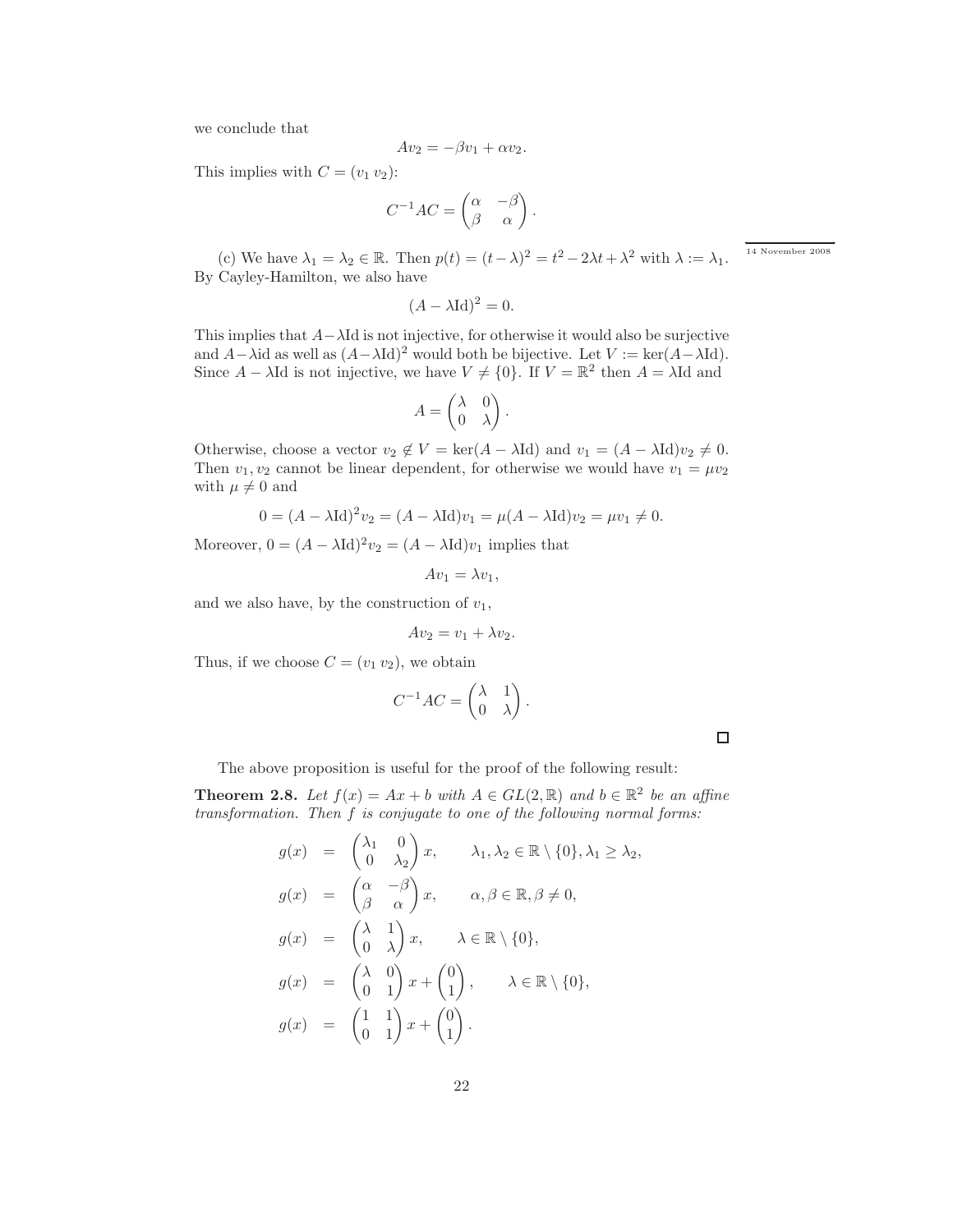*Part of proof.* One first chooses  $C \in GL(2, \mathbb{R})$  as in Proposition 2.7 and obtains with  $h(x) = Cx$  and  $b_1 = C^{-1}b$ :

$$
h^{-1} \circ f \circ h(x) = C^{-1}(A(Cx) + b) = (C^{-1}AC)x + C^{-1}b = (C^{-1}AC)x + b_1.
$$

Now,  $A_1 := C^{-1}AC$  has one of the forms in Proposition 2.7. Thus f is conjugate to  $f_1(x) = A_1x + b_1$ . If  $\det(I - A_1) \neq 0$ , then  $I - A_1$  is invertible and  $v =$  $(I - A_1)^{-1}b$  satisfies  $b = v - A_1v$ . Then  $f_2 = t_{-v} \circ f_1 \circ t_v$  is conjugate to  $f_1$  and

$$
f_2(x) = f_1(x + v) - v = A_1(x + v) + b_1 - v = A_1x + b_1 - (v - A_1v) = A_1x,
$$

i.e., we are able to remove the translational part of  $f_1$  in this case by conjugation with  $t_v$ . If  $\det(I - A_1) = 0$ , we cannot completely remove the translational part, but we can simplify the translational part into the form presented in the theorem. Finally, note that the first three normal forms have a fixed point, namely  $x = 0$ , whereas the last two don't have fixed points.  $\Box$ 

← → 17 November

#### 2.4 Applications: Ceva's and Menelaus' Theorem

We like to finish this chapter by looking at two classical theorems of affine geometry. Before so doing, let me recall two important formulas for the ratios of three points P, Q, R on a line l. If the coordinates are given by  $P = (x_p, y_p)$ ,  $Q = (x_q, y_q)$  and  $R = (x_R, y_R)$  and l is not parallel to the y-axis, then the x-coordinate formula tells us that

$$
\frac{PQ}{QR} = \frac{x_Q - x_P}{x_R - x_Q}
$$

where  $\frac{PQ}{QR}$  denotes the ratio of the segments  $PQ$  and  $QR$  (which can be negative if  $Q$  doesn't lie between  $P$  and  $R$ ). If  $l$  is not parallel to the x-axis, then the y-coordinate formula tell us that

$$
\frac{PQ}{QR} = \frac{y_Q - y_P}{y_R - y_Q}.
$$

Theorem 2.9 (Ceva's Theorem). *Let* ∆ABC *be a triangle, and let* X *be a point which does not lie on any of its extended sides. If the line*  $l_{AX}$  *through* A and X meets the line  $l_{BC}$  in P,  $l_{BX}$  meets  $l_{CA}$  *in* Q and  $l_{CX}$  meets  $l_{BA}$  *in* R, *then*

$$
\frac{AR}{RB} \cdot \frac{BP}{PC} \cdot \frac{CQ}{QA} = 1.
$$

*Proof.* Let  $\Delta$  be the standard triangle with the vertices  $0, e_1, e_2$ . By the Fundamental Theorem of Affine Geometry, there is an affine transformation  $f$  which maps  $\triangle ABC$  to  $\triangle$  and  $f(A) = 0$ ,  $f(B) = e_1$  and  $f(C) = e_2$ . Since affine transformations map straight lines to straight lines and preserve ratios along lines, we only have to prove Ceva's Theorem for the standard triangle. Thus let  $A = 0$ ,  $B = e_1$  and  $C = e_2$ . For a given point  $X = (u, v)$ , which doesn't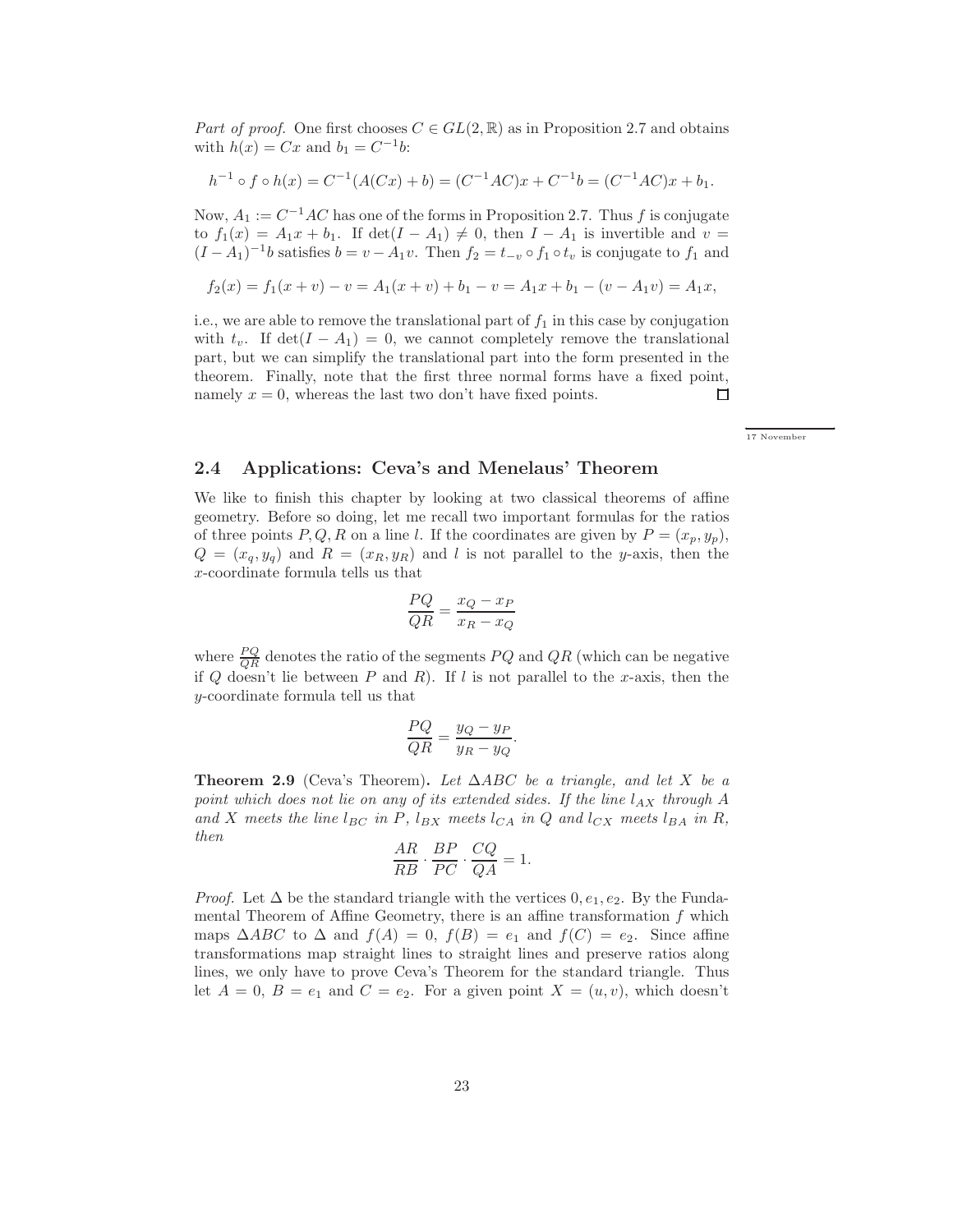lie on the x- and y-axis and on the line  $y = 1 - x$ , one easily calculates the intersections

$$
R = l_{CX} \cap l_{AB} = \left(\frac{u}{1-v}, 0\right),
$$
  
\n
$$
P = l_{AX} \cap l_{BC} = \left(\frac{u}{u+v}, \frac{v}{u+v}\right),
$$
  
\n
$$
Q = l_{BC} \cap l_{CA} = \left(0, \frac{v}{1-u}\right).
$$

Here we used the fact that the line through the points  $Z = (a, b)$  and  $X = (u, v)$ is given by

$$
l_{ZX} = \{\lambda(a, b) + (1 - \lambda)(u, v) \mid \lambda \in \mathbb{R}\}.
$$

Using the  $x$ - and  $y$ -coordinate formulas, we conclude that

$$
\frac{AR}{RB} \cdot \frac{BP}{PC} \cdot \frac{CQ}{QA} = \frac{u/(1-v)}{1-u/(1-v)} \cdot \frac{u/(u+v)-1}{0-u/(u+v)} \cdot \frac{v/(1-u)-1}{0-v/(1-u)} = \frac{u}{1-u-v} \cdot \frac{-v}{-u} \cdot \frac{u+v-1}{-v} = 1.
$$

Let us finally present the Theorem of Menelaus. The proof is Exercise 12.

Theorem 2.10 (Theorem of Menelaus). *Let* ∆ABC *be a triangle and let* l *be a line that crosses the extended sides*  $l_{BC}$ ,  $l_{CA}$ ,  $l_{AB}$  *at the points*  $P, Q, R$ , *respectively. Then*

$$
\frac{AR}{RB} \cdot \frac{BP}{PC} \cdot \frac{CQ}{QA} = -1.
$$

← → 21 November 2008

### 3 Projective Geometry

#### 3.1 Points, homogeneous coordinates and Lines

*Projective Geometry* was discovered through artists' attempts to capture the three-dimensional world on a two-dimensional screen. In the early Middle Ages, artists started to produce accurate reproductions of three dimensional scenes by using *methods of perspective*. A prominent artist who studied the mathematical background of this problem was ALBRECHT DÜRER (1471-1528) from Germany.

The basic idea is to draw rays from a reference point  $p$  (position of the artist's eye) to points q of a three-dimensional object behind a screen  $\pi \cong \mathbb{R}^2$ . These rays intersect the screen at the image points  $f(q) \in \pi$ . Obviously, objects far behind the screen have smaller images on the screen as the same objects closer to the screen.

We can think of the map f as a central projection of  $\mathbb{R}^3$  with respect to the centre p to the screen  $\pi$ . From a mathematical point of view, f is also well defined for points between the eye and the screen as well as for points behind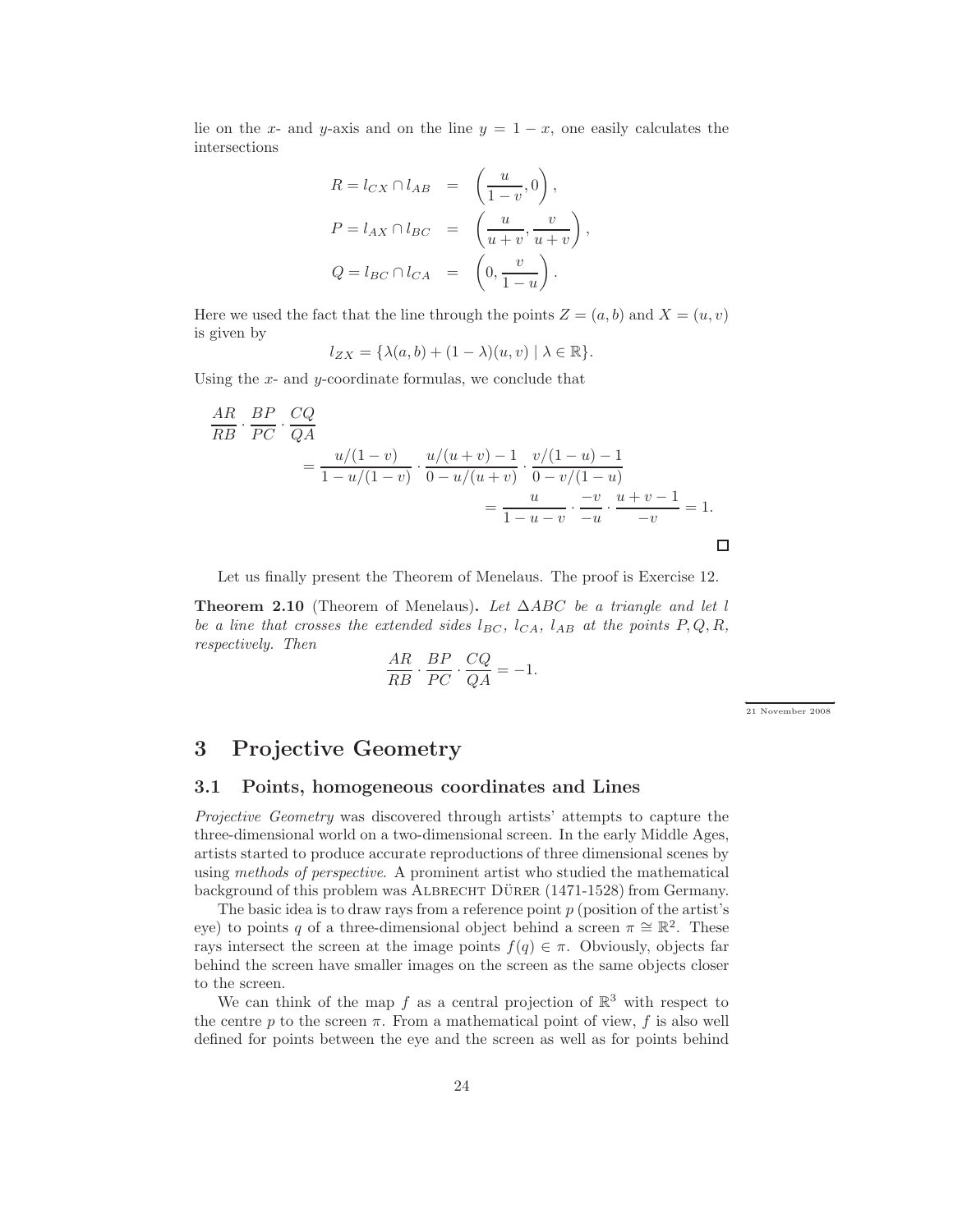the eye. Any point  $q \in \mathbb{R}^3$  is mapped to the screen  $\pi$  by taking the extended straight line  $l_{pq}$  and defining

$$
f(q) = l_{p1} \cap \pi.
$$

However, the points in the plane E through p parallel to  $\pi$  don't have images in  $\pi$ . So we have

$$
f: \mathbb{R}^3 \setminus E, \quad f(q) := l_{pq} \cap \pi.
$$

Thus we can identify lines l through  $p \in \mathbb{R}^3$  with points on the screen  $\pi \cong \mathbb{R}^2$ with the exception of the lines in  $E \parallel \pi$  through p. One could consider those lines to correspond to points which are infinitely far away on the screen  $\pi$  and call them *ideal* points.

The *projective plane*  $\mathbb{R}P^2$  is obtained by choosing the reference point  $p =$  $0 \in \mathbb{R}^3$ , removing the screen  $\pi$  and only looking at all lines through p as *Points* in  $\mathbb{R}P^2$ . Since Points in  $\mathbb{R}P^2$  are actually lines in  $\mathbb{R}^3$ , we use a capital starting letter 'P' to emphasize this distinction. Hence, the elements of RP <sup>2</sup> are *projetive points* or *Points*. These Points become ordinary points when choosing a screen  $\pi$ , but by such a choice we will always miss out the Points parallel to this screen, which we refer to as *ideal Points* with respect to the screen  $\pi$ .

*Klein viewpoint* was that a geometry is given by a group of transformations acting on a space of points (and preserving some geometric properties). We will first have a closer look at the space of points, which we call a projective space and will later introduce the corresponding group of projective transformations.

Let us already now state a significant difference between affine and projective space: In 2-dimensional affine space there is a unique line through two different points, but not every two different lines intersect in a unique point. Two different parallel lines don't have an intersection point. In 2-dimensional projective geometry, any two different lines intersect in a unique point. The notion of parallelity does no longer exist in projective geometry.

Projective spaces can be defined for arbitrary fields  $\mathbb F$  in any dimension  $n \geq 1$ . If you don't feel comfortable with arbitrary fields, then simply think of  $\mathbb F$  as being  $\mathbb R$  or  $\mathbb C$ :

Definition 3.1. *An* n*-dimensional* projective spcae *over a field* F *is the set of all* 1-dimensional subspaces of  $\mathbb{F}^{n+1}$  and is denoted by  $\mathbb{F}P^n$ . Any non-zero *vector*  $v \in \mathbb{F}^{n+1}$  *determines* a *Point*  $[v] := \mathbb{F} \cdot v \in \mathbb{F}P^n$ *.* 

It can be shown that  $\mathbb{C}P^1$  is topologically the same as the 2-sphere  $S^2$ . But in this course, we restrict ourselves mainly to the 2-dimensioal real projective space  $\mathbb{R}P^2$ . Note that every  $v = (v_1, v_2, v_3) \in \mathbb{R}^3 \setminus \{0\}$  defines a straight line

$$
\begin{bmatrix} v_1 \\ v_2 \\ v_3 \end{bmatrix} := \mathbb{R} \cdot v \in \mathbb{R}P^2.
$$

We call  $[v_1, v_2, v_3]$  the *homogeneous coordinates* of the projective point and we have

$$
\begin{bmatrix} v_1 \\ v_2 \\ v_3 \end{bmatrix} = \begin{bmatrix} w_1 \\ w_2 \\ w_3 \end{bmatrix} \longleftrightarrow \exists \lambda \in \mathbb{R} \setminus \{0\} : v = \lambda w.
$$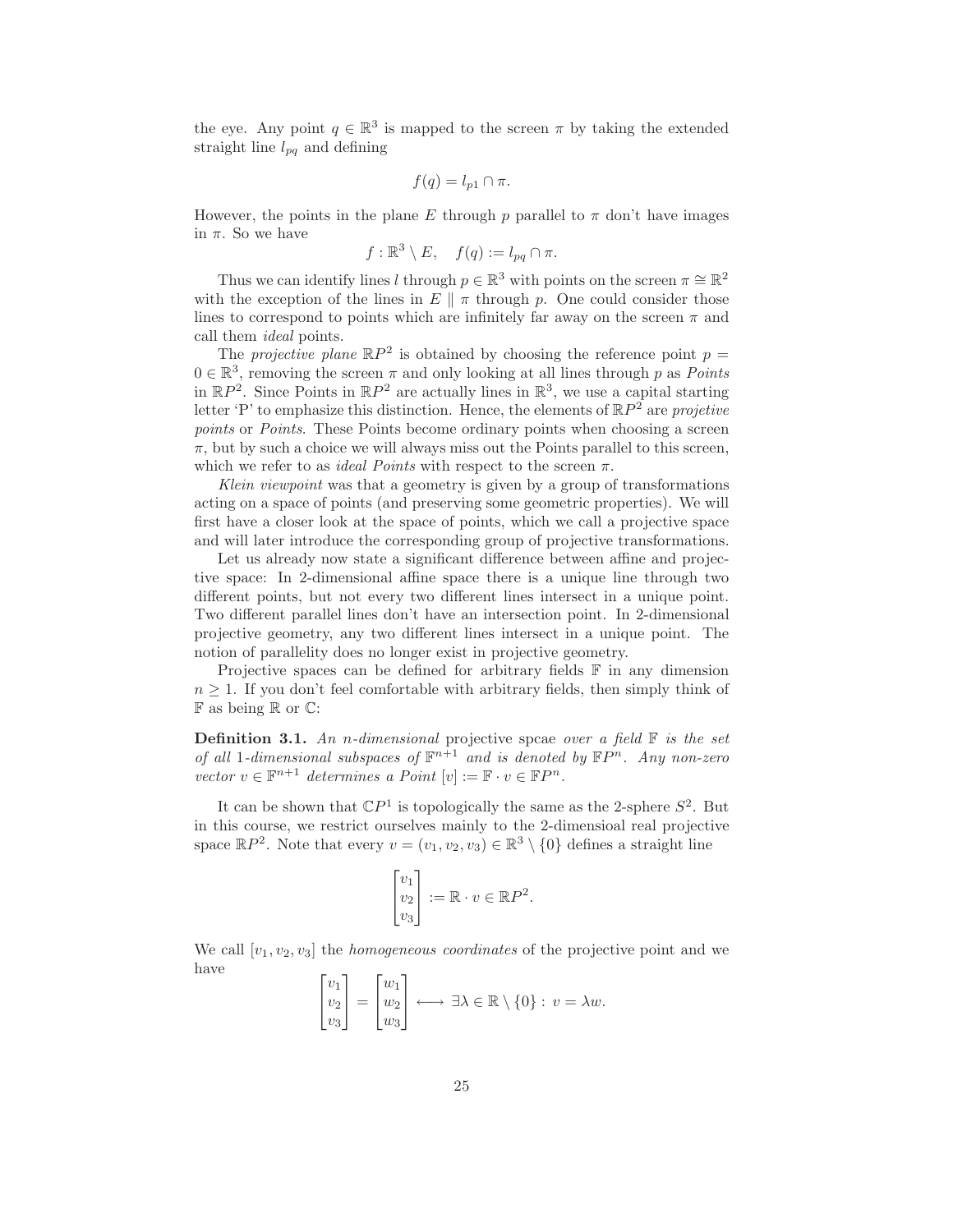**Definition 3.2.** *A* Line  $l \text{ }\subset \mathbb{R}P^2$  (note the choice of the capital letter 'L' since *this is a projective line) is uniquely associated to a plane*  $E_l \subset \mathbb{R}^3$  *through the origin: all Points in l are the lines through the origin which lie in*  $E_l$ .

Let  $l \subset \mathbb{R}P^2$  be a Line. If we choose a screen  $\pi \subset \mathbb{R}^3$  which is not parallel to  $E_l$ , then the Points of l intersecting  $\pi$  form a line in  $\pi$ , namely  $\pi \cap E_l$ . But l contains one more Point, which has no image in  $\pi$ , namely the line through the origin in  $E_l$  which is parallel to  $\pi$ . This Point is ideal with respect to the screen π.

Next, we show that any two different Lines in  $\mathbb{R}P^2$  intersect:

**Proposition 3.3.** Any two different Lines  $l_1, l_2 \,\subset \mathbb{R}P^2$  intersect in a unique *Point.*

*Proof.* The corresponding planes  $E_{l_1}, E_{l_2} \subset \mathbb{R}^3$  have non-empty intersection (namely the origin). Therefore, they must intersect in a whole line through the origin. This line is the intersection Point of  $l_1$  and  $l_2$  in  $\mathbb{R}P^2$ . □

If we choose any screen  $\pi$ , then all Points of  $\mathbb{R}P^2$  have image points in  $\pi$ , except for the lines through the origin which are parallel to  $\pi$ . Those lines lie in a plane E parallel to  $\pi$  and therefore define a Line in  $\mathbb{R}P^2$ . We refer to this Line in  $\mathbb{R}P^2$  as the *ideal Line* with respect to the screen  $\pi$ . We can think of  $\mathbb{R}P^2$  as the *completion* of  $\pi \cong \mathbb{R}^2$  by this ideal Line of Points. This completion process yields the fact that any two different Lines intersect. If these Lines are represented as parallel lines in  $\pi$ , their intersection Point is ideal with respect to  $\pi$ , otherwise, their intersection Point is a point in  $\pi$ . The intersection of the ideal Line with any other (non-ideal) Line  $l$  is precisely the ideal Point of  $l$ .

←<br>24 November 2008

**Proposition 3.4.** Let  $[v], [w] \in \mathbb{R}P^2$  be two different Points. Then the Line l *through* [v], [w] *is given by*

$$
\left\{ [z] \in \mathbb{R}P^2 \mid \det \begin{pmatrix} v_1 & w_1 & z_1 \\ v_2 & w_2 & z_2 \\ v_3 & w_3 & z_3 \end{pmatrix} = 0 \right\}.
$$

*Proof.* [v], [w] are two different Points if  $v = (v_1, v_2, v_3)$  and  $w = (w_1, w_2, w_3)$ are two linear independent vectors in  $\mathbb{R}^3$ . The plane  $E_l \subset \mathbb{R}^3$  through the origin associated to the Line l is the span of  $v, w$ . Any non-vector z in this plane defines a Point  $[z]$  on l and vice versa. A non-zero vector z is in the plane  $E_l$  if and only if it is a linear combination of  $v, w$ , which is equivalent to

$$
\det \begin{pmatrix} v_1 & w_1 & z_1 \\ v_2 & w_2 & z_2 \\ v_3 & w_3 & z_3 \end{pmatrix} = 0.
$$

 $\Box$ 

**Example.** The Line l through  $[1, 0, 5]$  and  $[2, 6, 0]$  is given by the Points  $[z_1, z_2, z_3]$ *satisfying*

$$
\det \begin{pmatrix} 1 & 2 & z_1 \\ 0 & 6 & z_2 \\ 5 & 0 & z_3 \end{pmatrix} = 0.
$$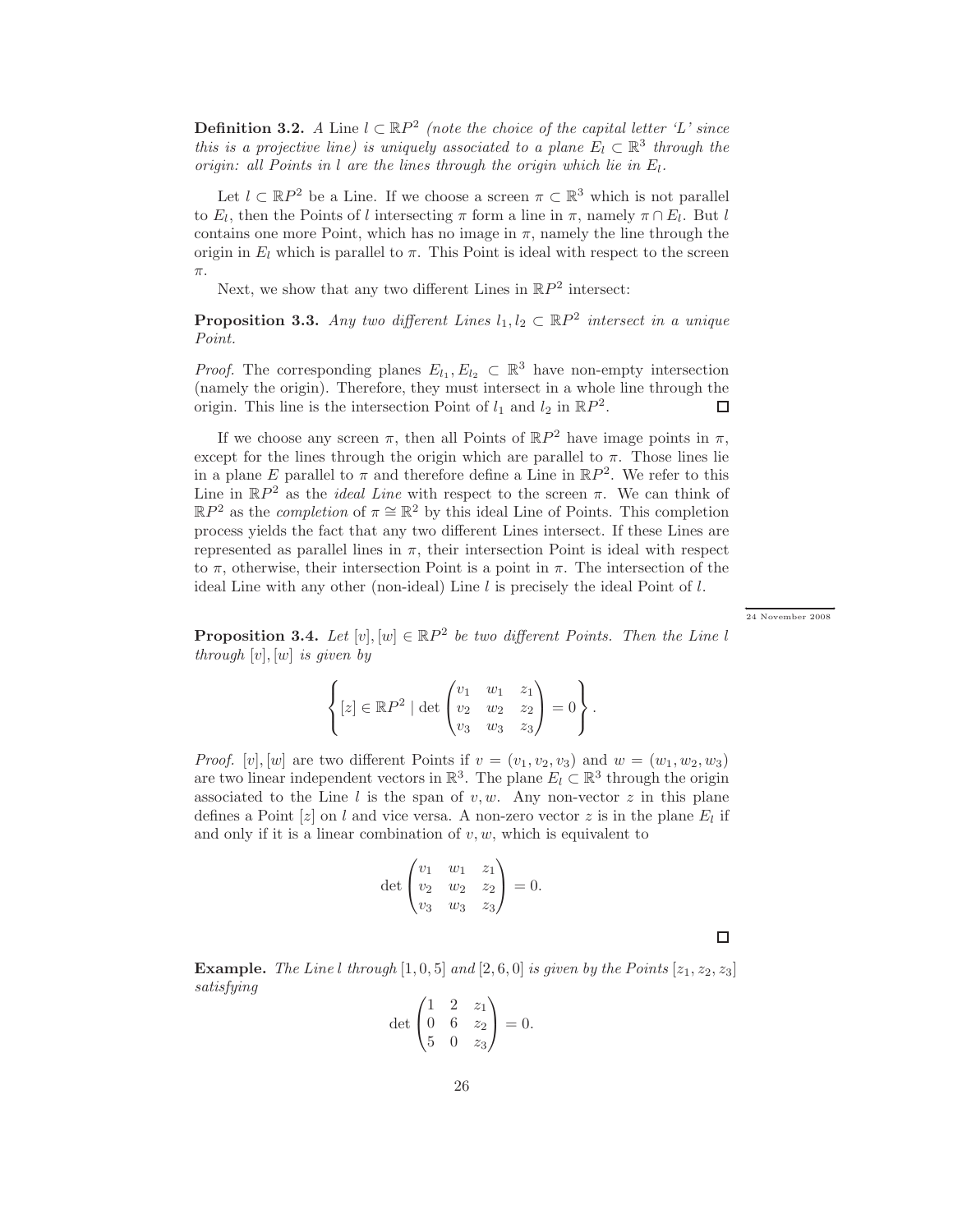*This transforms into*

$$
6z_3 + 10z_2 - 30z_1 = 0,
$$

*or, after division by* 2*:*

$$
-15z_1 + 5z_2 + 3z_3 = 0.
$$

*Thus,*

$$
l = \{ [z] \in \mathbb{R}P^2 \mid -15z_1 + 5z_2 + 3z_3 = 0 \}.
$$

#### 3.2 Higher dimensional projective spaces

Let us shortly look at higher dimensional real projective space  $\mathbb{R}P^n$ .

**Definition 3.5.** *A* k-dimensional subspace of  $\mathbb{R}P^n$  with  $k \leq n$  is the set of all *one-dimensional subspaces in a*  $(k + 1)$ *-dimensional subspace of*  $\mathbb{R}^{n+1}$ *.*  $(n - 1)$ dimensional subspaces of  $\mathbb{R}P^n$  are called Hyperplanes or projective hyperplanes.

**Lemma 3.6.** *Let*  $E, F \subset \mathbb{R}P^n$  *be two subspaces of dimension* k and l, respec*tively. If*  $k + l - n \geq 0$ *, then*  $E \cap F$  *is a subspace of dimension*  $\geq k + l - n$ *. If*  $E \cap F = \emptyset$ , then there exists a unique subspace of dimension  $k+l+1$ , containing *both* E *and* F*.*

*Proof.* E and F determine  $(k + 1)$ - and  $(l + 1)$ -dimensional subspaces  $\hat{E}, \hat{F}$  of  $\mathbb{R}^{n+1}$ . By the dimension formula

$$
\dim \hat{E} \cap \hat{F} = \dim (\hat{E}) + \dim (\hat{F}) - \dim (\hat{E} + \hat{F})
$$
  
\n
$$
\geq (k+1) + (l+1) - (n+1) = (k+l+1) - n.
$$

So,  $\hat{E} \cap \hat{F}$  is a subspace of  $\mathbb{R}^{n+1}$  of dimension  $\geq (k+l+1) - n$  and determines a projective subspace  $E \cap F$  of dimension  $\geq k + l - n$ .

If  $E \cap F = \emptyset$ , then  $\hat{E} \cap \hat{F} = \{0\}$ , then

$$
\dim \hat{E} + \hat{F} = \dim (\hat{E}) + \dim (\hat{F}) = (k+1) + (l+1) = k + l + 2,
$$

and  $\hat{E} + \hat{F}$  determines a  $(k+l+1)$ -dimensional projective space, containing both  $E$  and  $F$ . □

The following corollary is a generalization of Proposition 3.3:

Corollary 3.7. In  $\mathbb{R}P^2$ , any two different Lines intersect in a unique Point. *For any two different Points, there exists a unique Line containing both of them.* If  $\mathbb{R}P^3$ , any two different Planes intersect in a Line and a Line not lying in a *Plane intersects that Plane in a unique Point.*

#### 3.3 Two proofs of Desargues' Theorem

Next, we present a highlight, namely *Desargues' Theorem*. We will give two different proofs of this theorem. Beforehand, however, a little bit of notation:

**Definition 3.8.** *Points*  $A_1, \ldots, A_n \in \mathbb{R}P^2$  *are* collinear, *if there is a Line containing them. Lines*  $l_1, \ldots, l_n \subset \mathbb{R}P^2$  *are* concurrent, *if they contain a common Point, i.e.,*  $l_1 \cap \cdots \cap l_n \neq \emptyset$ . Three non-collinear Points  $A, B, C \in \mathbb{R}P^2$  define *a* triangle ∆ABC *and* AB, BC, CA *its* sides*. Note that the sides of a triangle are not only line segments but the whole projective lines.*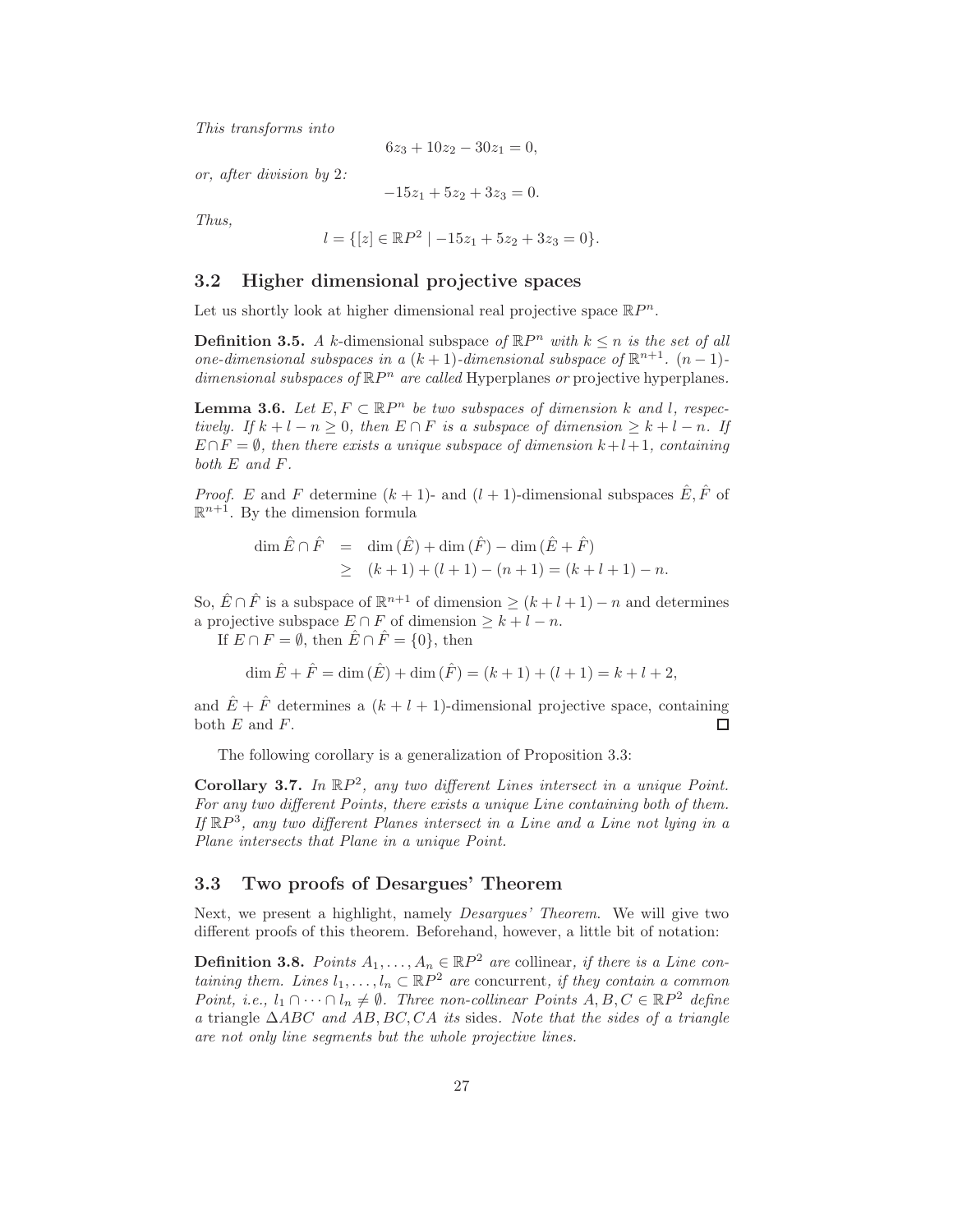Theorem 3.9 (Desargues' Theorem). Let  $\Delta P_0 P_1 P_2$  and  $\Delta Q_0 Q_1 Q_2$  be two triangles in  $\mathbb{R}P^2$  such that all three different Lines  $P_0Q_0$ ,  $P_1Q_1$  and  $P_2Q_2$  meet in *a common Point* Z*. Then the three intersection Points*

$$
S_{01} = P_0 P_1 \cap Q_0 Q_1, \quad S_{02} = P_0 P_2 \cap Q_0 Q_2, \quad S_{12} = P_1 P_2 \cap Q_1 Q_2
$$

*are collinear.*

We present two proofs of this theorem: the first proof is algebraic and the second proof is geometric.

*Algebraic Proof.* We have  $P_i \neq Q_i$ , for otherwise they would not define a unique Line  $P_iQ_i$ . Let

$$
P_i = [v_i], \quad Q_i = [w_i].
$$

Then  $v_0, v_1, v_2$  and  $w_0, w_1, w_2$  are two sets of linear independent vectors. Let  $Z = [u] = P_0 Q_0 \cap P_1 Q_1 \cap P_2 Q_2$ . Then

$$
0 \neq u = \alpha_0 v_0 + \beta_0 w_0 = \alpha_1 v_1 + \beta_1 w_1 = \alpha_2 v_2 + \beta_2 w_2
$$

with  $(\alpha_i, \beta_i) \neq 0$ . This implies

$$
\alpha_0 v_0 - \alpha_1 v_1 = \beta_1 w_1 - \beta_0 w_0 \neq 0,
$$

since  $(\alpha_i, \beta_i) \neq 0$  and  $v_0, v_1$  and  $w_0, w_1$  are linear independent. Since  $[\alpha_0 v_0 \alpha_1v_1 \in P_0P_1$  and  $\left[\beta_1w_1 - \beta_0w_0\right] \in Q_0Q_1$ , we have

$$
S_{01} = [\alpha_0 v_0 - \alpha_1 v_1].
$$

Similarly, we derive

$$
S_{02} = [\alpha_0 v_0 - \alpha_2 v_2], \qquad S_{12} = [\alpha_1 v_1 - \alpha_2 v_2].
$$

Note that

$$
\det \begin{pmatrix} \alpha_0 v_0 - \alpha_1 v_1 & \alpha_0 v_0 - \alpha_2 v_2 & \alpha_1 v_1 - \alpha_2 v_2 \end{pmatrix} = 0,
$$

since the first column of this matrix is equal to the second column minus the third column. But this implies that the three points  $S_{01}$ ,  $S_{02}$ ,  $S_{12}$  are collinear. □

*Geometric Proof.* We first think of the two triangles  $\Delta P_0 P_1 P_2$  and  $\Delta Q_0 Q_1 Q_2$ lying in two different Planes  $F_P$  and  $F_Q$  of  $\mathbb{R}P^3$ . We assume that the Lines  $Q_0P_0, Q_1P_1$  and  $Q_2P_2$  intersect in a Point  $Z \in \mathbb{R}P^3$ . At the end of this proof, we will explain how to bring all seven Points into one projective plane. Let  $E \subset \mathbb{R}P^3$  be the Plane containing the two concurrent Lines  $Q_0P_0$  and  $Q_1P_1$ . By our above assumption  $P_2$  and  $Q_2$  don't lie in E, but in the planes  $F_P$  and  $F_Q$ . Let  $l = F_P \cap F_Q$  be the intersection Line.

For  $i \neq j$ , the five Points  $Z, P_i, Q_i, P_j, Q_j$  lie in a common Plane, hence  $P_i P_j$ and  $Q_iQ_j$  intersect in a Point  $S_{ij}$ . Since  $P_iP_j$  lies in  $F_P$  and  $Q_iQ_j$  lies in  $F_Q$ , the intersection Point  $S_{ij}$  lies on the Line  $l = F_P \cap F_Q$ . Hence, all three points  $S_{01}, S_{02}$  and  $S_{12}$  lie on the same line l and are thus collinear.

Now, assume that the Points  $P_2, Q_2 \notin E$  are converging to limit Points inside E, which finally yields the 2-dimensional statement by this limiting argument.

□

.<br>28 November 2008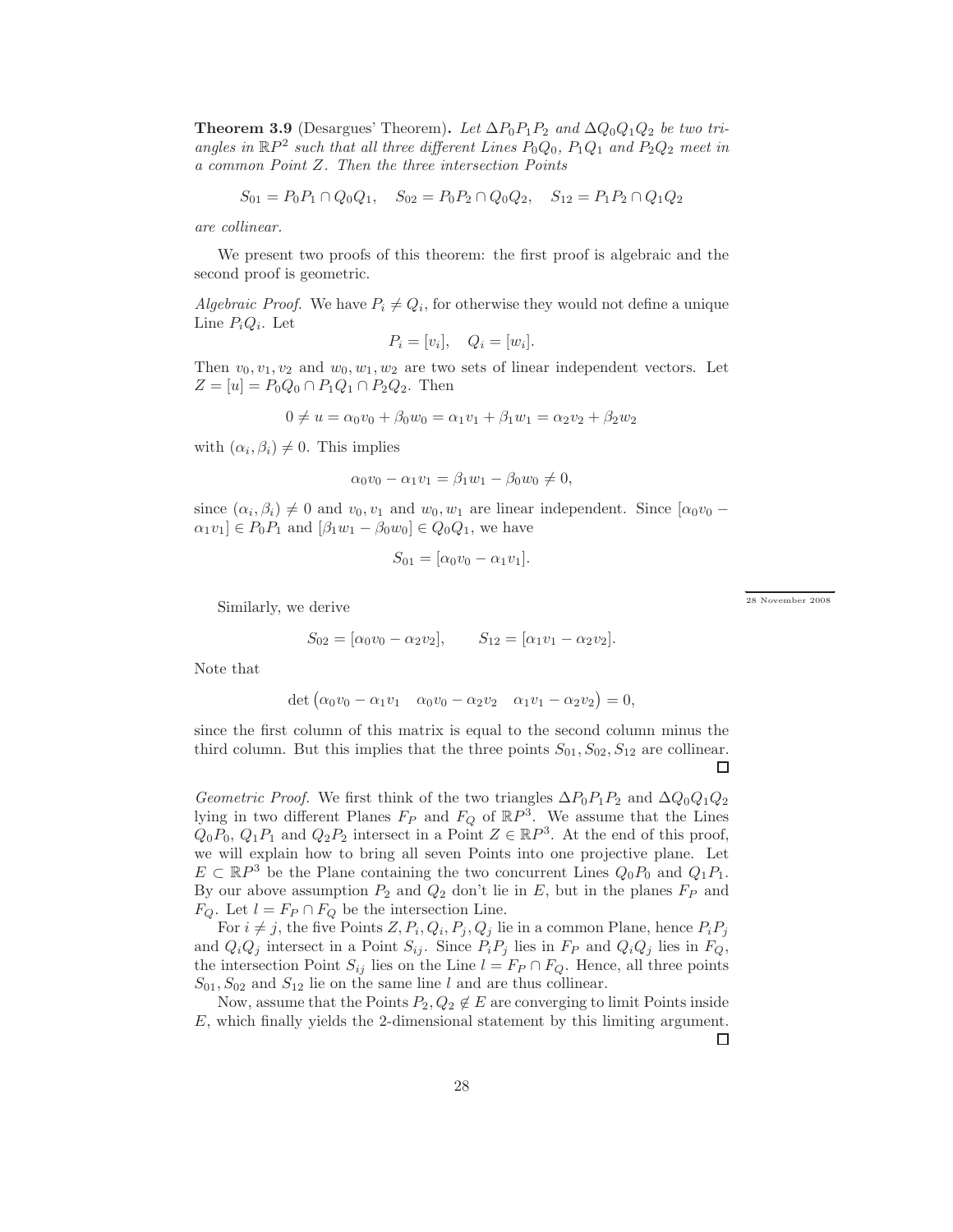#### 3.4 Group of projective transformations

Now, we introduce the transformation group associated with Projective Geometry. A linear map  $f : \mathbb{R}^{n+1} \to \mathbb{R}^{n+1}$  with

$$
f(v) = Av, \qquad A \in GL(n+1, \mathbb{R}),
$$

has the property that  $f(\lambda v) = \lambda f(v)$ , for all  $\lambda \in \mathbb{R}$ . This implies that f induces a map on  $\mathbb{R}P^n$ , namely

$$
f([v]) := [f(v)].
$$

Such a map is called a *projective transformation*.

**Proposition 3.10.** *A map*  $f : \mathbb{R}P^n \to \mathbb{R}P^n$ , given by

$$
f([v]) = [Av],
$$

*with*  $A \in GL(n+1,\mathbb{R})$  *is called a* projective transformation. The set of all *projective transformations forms a group under composition, the so-called* group of projective transformations  $P(\mathbb{R}P^n)$ .

*Proof.* Let  $f, g : \mathbb{R}P^n \to \mathbb{R}P^n$  be given by

$$
f([v]) = [Av], \quad g([v]) = [Bv], \qquad A, B \in GL(n+1, \mathbb{R}).
$$

Then we have

$$
f \circ g([v]) = f([Bv]) = [(AB)v], \qquad AB \in GL(n+1, \mathbb{R}),
$$

and the inverse of f is given by  $f^{-1}([v] = [A^{-1}v]$ , since

$$
f^{-1}(f([v])) = [(A^{-1}A)v] = [v].
$$

 $\Box$ 

**Remark 4.** *Let*  $A \in GL(n+1,\mathbb{R})$  *and*  $\lambda \neq 0$ *. Then*  $f([v]) = [Av]$  *and*  $g([v]) =$  $[(\lambda A)v]$  *define the same projective transformation. Therefore, we can identify the group*  $P(\mathbb{R}P^n)$  *canonically with* 

$$
GL(n+1,\mathbb{R})/\sim,
$$

*where*  $A \sim B$  *if there is a*  $\lambda \neq 0$  *such that*  $A = \lambda B$ *. We also write* 

$$
PGL(n+1,\mathbb{R})
$$

*for*  $GL(n+1,\mathbb{R})$ /  $\sim$  *and call this group the* projective general linear group.

In order to state our next result on projective transformations, we first have to introduce the notion of *points in general position*:

**Definition 3.11.**  $n+2$  *Points in*  $\mathbb{R}P^n$  *are called* in general position *if no*  $n+1$ *Points of them lie in a projective hyperplane.*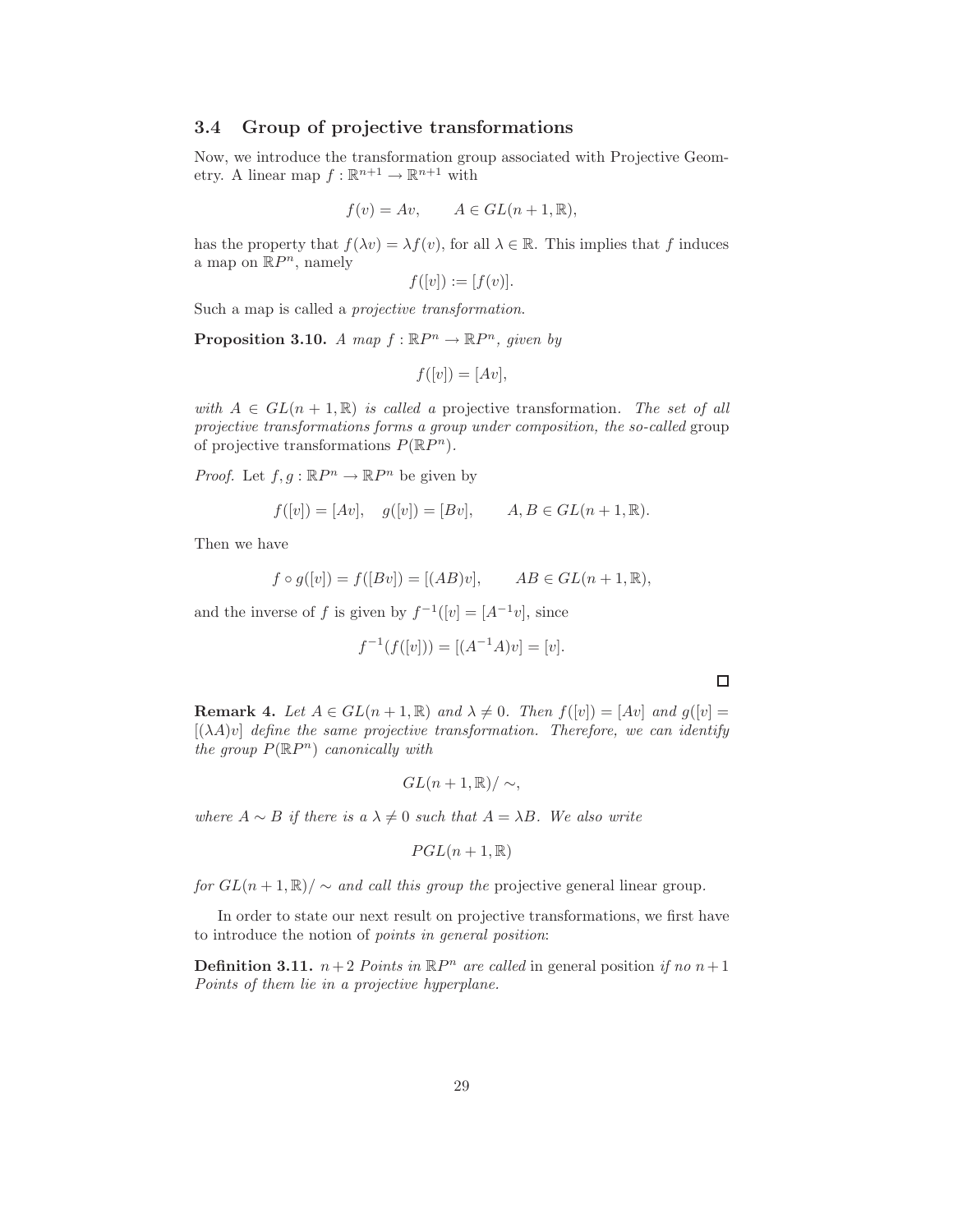Example. *The Points*

$$
p_0 = [1, 0, 0], p_1 = [0, 1, 0], p_2 = [0, 0, 1], p_3 = [1, 1, 1] \in \mathbb{R}P^2
$$

*are* in general position*, whereas the Points*

$$
p_0, p_1, p_2, q_3 = [0, 1, 1] \in \mathbb{R}P^2
$$

are not, since  $p_1, p_2, q_3$  *lie on a common Line.* 

**Theorem 3.12** (Fundamental Theorem of Projective Geometry). Let  $p_0, \ldots, p_{n+1}$ and  $q_0, \ldots, q_{n+1}$  *be two sets of Points* in general position *in*  $\mathbb{R}P^n$ *. Then there exists a unique projective transformation*  $f : \mathbb{R}P^n \to \mathbb{R}P^n$  *such that* 

$$
f(p_i) = q_i
$$
 for  $i = 0, 1, ..., n + 1$ .

←<br>1 December 2008

*Proof.* Let  $p_i = [v_i]$  and  $q_i = [w_i]$ .  $v_0, \ldots, v_n$  and  $w_0, \ldots, w_n$  are both bases of  $\mathbb{R}^{n+1}$ , since both sets of points are in general position. This implies that we can express  $v_{n+1}$  and  $w_{n+1}$  as linear combinations

$$
v_{n+1} = \sum_{i=0}^{n} \alpha_i v_i, \qquad w_{n+1} = \sum_{i=0}^{n} \beta_i w_i.
$$

Note that general position implies that all  $\alpha_i \neq 0$  and also all  $\beta_i \neq 0$ . (If there were *i* with  $\alpha_i = 0$ , then  $v_0, \ldots, v_{i_1}, v_{i+1}, \ldots, v_{n+1}$  were linear dependent, contradicting to the assumption of general position.)

Define  $v'_i = \alpha_i v_i$  for  $i = 0, \ldots, n$  and  $v'_{n+1} = v_{n+1}$  and  $w'_i = \beta_i w_i$  for  $i = 0, \ldots, n$  and  $w'_{n+1} = w_{n+1}$ . This implies that  $v'_0, \ldots, v'_n$  and  $w'_0, \ldots, w_n$  @ are both bases of  $\mathbb{R}^{n+1}$  and

$$
v'_{n+1} = \sum_{i=0}^{n} v'_i, \quad w'_{n+1} = \sum_{i=0}^{n} w'_i.
$$

Now, choose a matrix  $A \in GL(n+1,\mathbb{R})$  such that  $Av'_i = w'_i$  for  $i = 0, \ldots, n$ . This implies that we also have

$$
Av'_{n=1} = A(v'_0 + \dots + v'_n) = w'_0 + \dots + w'_n = w'_{n+1},
$$

and therefore the projective transformation  $f([v]) = [Av]$  satisfies

 $f(p_i) = q_i$  for  $i = 0, 1, ..., n + 1$ .

Let us, finally, prove uniqueness: Let  $g[v] = [Bv]$  satisfy  $g(p_i) = q_i$  for  $i = 0, \ldots, n + 1$ . Then

$$
Bv_i' = \lambda_i w_i' \quad \text{with } \lambda_i \neq 0.
$$

We have to show that  $\lambda_0 = \cdots = \lambda_{n+1} = \lambda$ , since then  $B = \lambda A$  and  $g = f$ . Now,

$$
Bv'_{n+1} = \lambda_{n+1}w'_{n+1} = \lambda_{n+1}w'_{0} + \dots + \lambda_{n+1}w'_{n}
$$
  
=  $B(v'_{0} + \dots + v'_{n})$   
=  $Bv'_{0} + \dots + Bv'_{n}$   
=  $\lambda_{0}w'_{0} + \dots + \lambda_{n}w'_{n}$ .

Since  $w'_0, \ldots, w'_n$  is a basis of  $\mathbb{R}^{n+1}$ , we conclude from this that  $\lambda_0 = \ldots$ ,  $\lambda_n = \lambda_{n+1}.$ □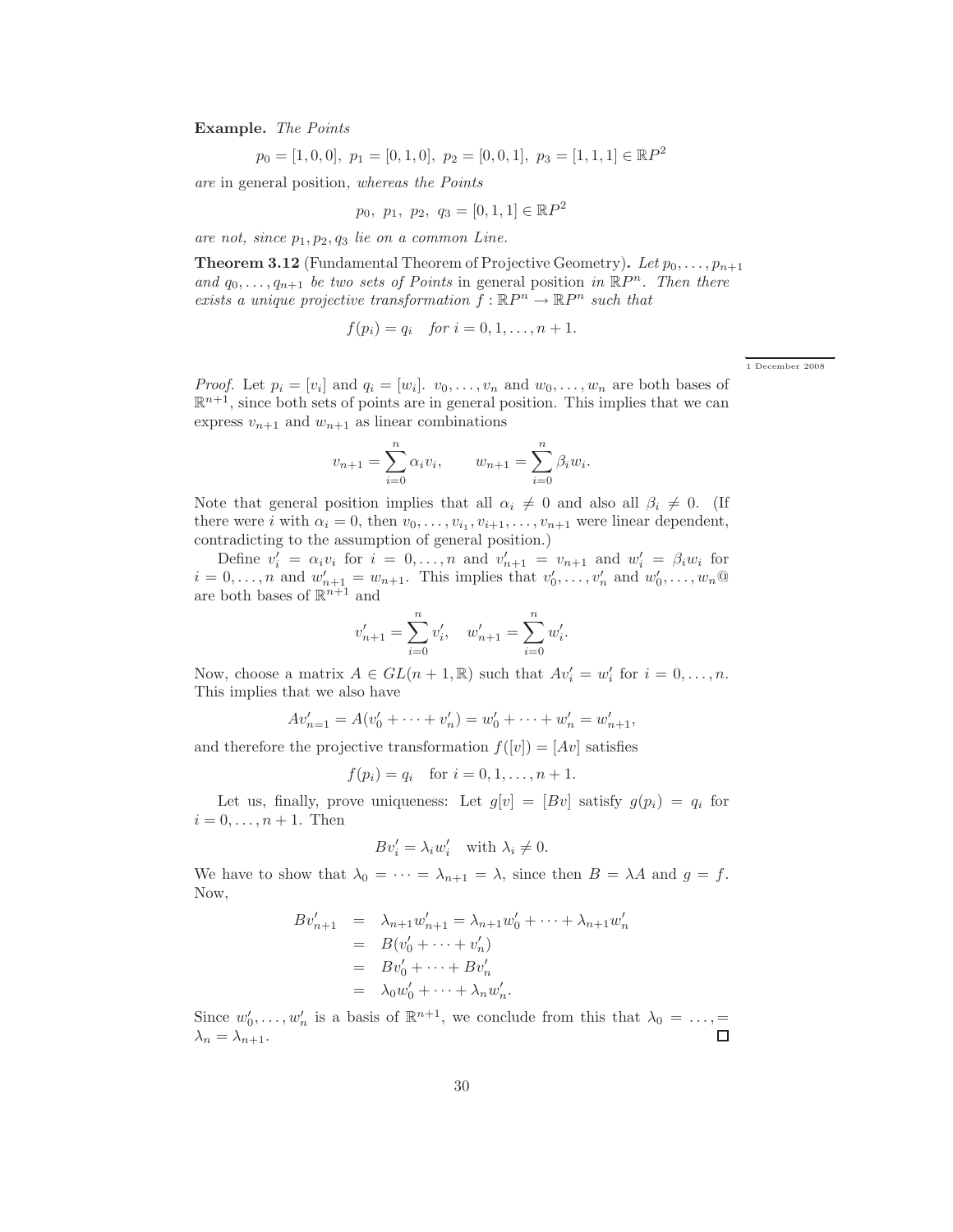#### 3.5 Duality

For simplicity, we only discuss duality for  $\mathbb{R}P^2$ .

Duality is a principle which translates every true statement about relations between Points and Lines in  $\mathbb{R}P^2$  into a dual statement, which is automatically also true.

We use the map "linear subspace of  $\mathbb{R}^3 \mapsto$  linear subspace of  $\mathbb{R}^3$ ", given by

$$
U\mapsto U^{\perp}.
$$

This map has the following properties:

- (a)  $\dim U^{\perp} = 3 \dim U$ ,
- (b)  $(U^{\perp})^{\perp} = U,$
- (c)  $(U + V)^{\perp} = U^{\perp} \cap V^{\perp}$ ,
- (d)  $(U \cap V)^{\perp} = U^{\perp} + V^{\perp}.$

Note that every linear subspace  $U \subset \mathbb{R}^3$  with  $\dim U = 1$  defines a unique Point in  $\mathbb{R}P^2$  and with  $\dim U = 2$  defines a unique Line in  $\mathbb{R}P^2$ . The *duality principle* is not the following (which we don't prove):

Theorem 3.13 (Principle of Duality). *A statement about finitely many Lines and Points, inclusions, intersections and joinings remains true if we perform the following replacements:*

> *projective line* ↔ *projective point*  $inclusion \leftrightarrow containment$ *intersection* ↔ *joining*

**Example.** Three non-collinear Points  $p_0, p_1, p_2$  determine a triangle in  $\mathbb{R}P^2$ . *Their dual objects are three non-concurrent lines*  $l_0, l_1, l_2$ *. They intersect again in three Points*  $Q_0 = l_1 \cap l_2$ ,  $Q_1 = l_0 \cap l_2$  *and*  $Q_2 = l_0 \cap l_1$  *which forms a dual triangle. The dual statement to Desargues' Theorem reads as follows:*

Desargues: *Given* 2 *triangles*  $\Delta P_0 P_1 P_2$  *and*  $\Delta Q_0 Q_1 Q_2$ *. Assume that*  $P_0 Q_0$ *,* P1Q<sup>1</sup> *and* P2Q<sup>2</sup> *are concurrent.*

*Then the intersection Points*  $P_iQ_i \cap P_jQ_j$  *are collinear.* 

Dual statement: *Given two pairs of non-concurrent lines*  $l_0, l_1, l_2$  and  $l'_0, l'_1, l'_2$ . *Assume that*  $l_0 \cap l'_0$ ,  $l_1 \cap l'_1$  *and*  $l_2 \cap l'_2$  *are collinear.* 

*Then the lines joining*  $l_i \cap l'_i$  *and*  $l_j \cap l'_j$  *are concurrent.* 

*One realizes that the dual statement to Desargues is an exchange of the assumption and the conclusion of Desargues.*

#### 3.6 Cross Ratios

Now we investigate which properties are preserved under projective transformations. According to Klein's viewpoint, these properties are called *properties of projective geometry*. Recall that properties of affine geometry are

(a) being a straight line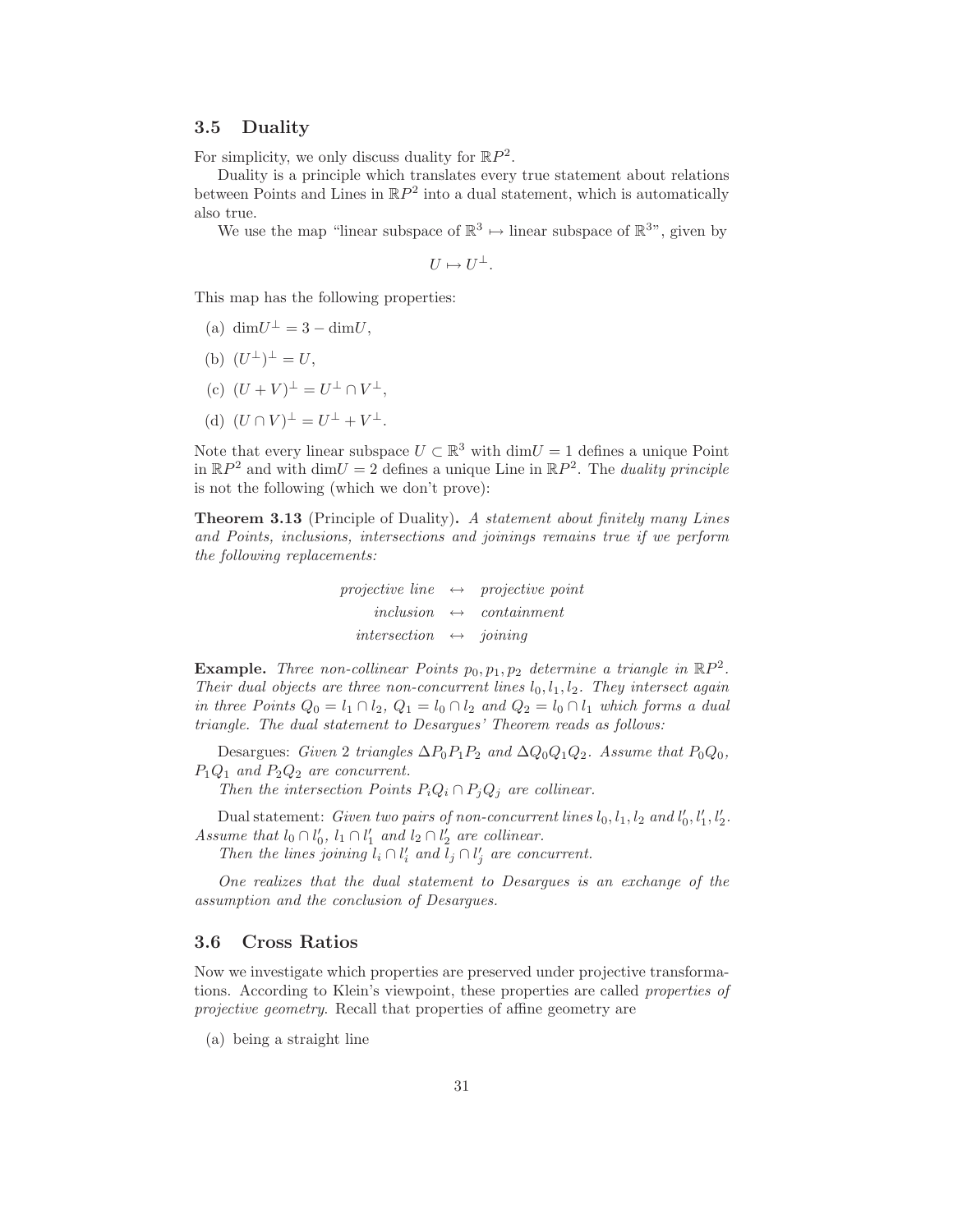- (b) parallelity of two lines
- (c) ratios of lengths along a straight line

Property (a), is of course, also a property of projective geometry, whereas properties (b) and (c) are not. Other obvious properties of projective geometry are *collinearity* and *concurrency*. We will show that the *cross ratio* of four Points on a Line is also preserved under projective transformations and is therefore another property of projective geometry.

**Definition 3.14.** Let  $p_0, p_1, p_2, p_3 \in \mathbb{R}P^2$  be four different collinear Points with *homogeneous coordinates*  $p_i = [v_i], v_i \in \mathbb{R}^3 \setminus \{0\}$ *. Assume that* 

 $v_2 = \alpha v_0 + \beta v_1$  *and*  $v_3 = \gamma v_0 + \delta v_1$ .

*The* cross-ratio  $[p_0, p_1; p_2, p_3]$  *is then defined as* 

$$
[p_0, p_1; p_2, p_3] = \frac{\beta}{\alpha} \bigg/ \frac{\delta}{\gamma}.
$$
 (3)

5 December

← →

Remarks 2. *(a) One easily sees from the definition that the cross-ratio of four different collinear Points can never be equals* 0 *and* 1*.*

*(b) For the cross-ratio to be* well-defined*, we have to show that the expression* (3) *is independent of the choice of homogeneous coordinates. If*  $p_i = [w_i]$ *are different homogeneous coordinates, then we have*  $w_i = \lambda_i v_i$  *with*  $\lambda_i \neq 0$  *and* 

$$
w_2 = \lambda_2 v_2 = \lambda_2 \alpha v_0 + \lambda_2 \beta v_1 = \frac{\lambda_2}{\lambda_0} \alpha w_0 + \frac{\lambda_2}{\lambda_1} \beta w_1,
$$
  

$$
w_3 = \lambda_3 v_3 = \lambda_3 \gamma v_0 + \lambda_3 \delta v_1 = \frac{\lambda_3}{\lambda_0} \gamma w_0 + \frac{\lambda_3}{\lambda_1} \delta w_1.
$$

*With these coefficients, the cross-ratio is given as*

$$
\frac{\frac{\lambda_2}{\lambda_1}\beta}{\frac{\lambda_2}{\lambda_0}\alpha} / \frac{\frac{\lambda_3}{\lambda_1}\delta}{\frac{\lambda_3}{\lambda_0}\gamma} = \frac{\lambda_0}{\lambda_1} \frac{\beta}{\alpha} / \frac{\lambda_0}{\lambda_1} \frac{\delta}{\gamma} = \frac{\beta}{\alpha} / \frac{\delta}{\gamma},
$$

*which proves that cross-ratios are well-defined.*

The following theorem is almost trivial, but it shows that the cross-ratio is an invariant of projective geometry.

**Theorem 3.15.** Let  $f : \mathbb{R}P^2 \to \mathbb{R}P^2$  be a projective transformation. Then we *have for any four different collinear Points*  $p_0, p_1, p_2, p_3$ :

$$
[f(p_0), f(p_1); f(p_2), f(p_3)] = [p_0, p_1; p_2, p_3],
$$

*i.e., cross-ratios are preserved under projective transformations.*

*Proof.* Let  $p_i = [v_i]$  and  $f([v]) = Av$  with  $A \in GL(3, \mathbb{R})$ . Then  $f(p_i) = [Av_i]$ and if

 $v_2 = \alpha v_0 + \beta v_1$  and  $v_3 = \gamma v_0 + \delta v_1$ ,

then

$$
Av_2 = \alpha Av_0 + \beta Av_1 \quad \text{and } Av_3 = \gamma Av_0 + \delta Av_1.
$$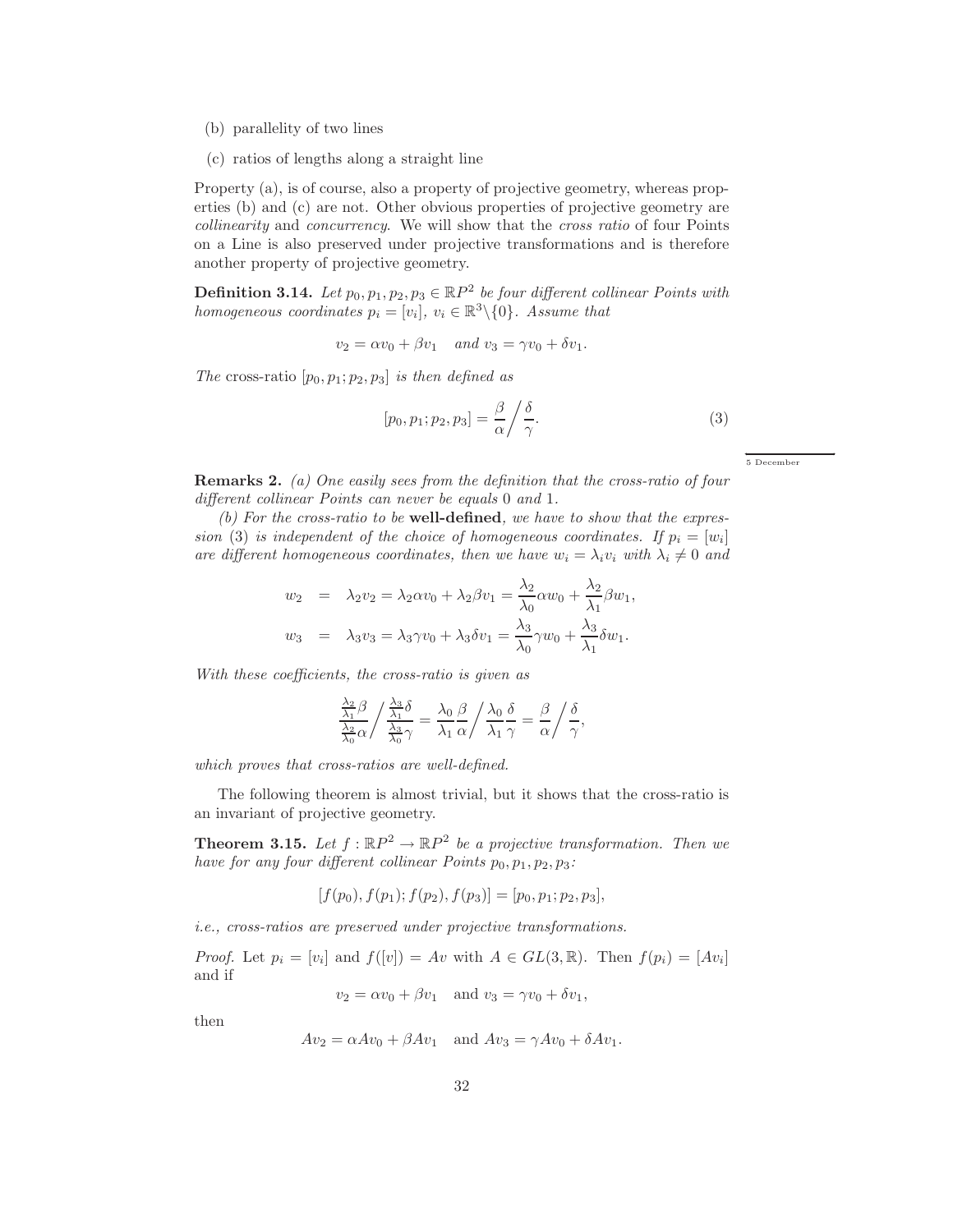Therefore, we have

$$
[f(p_0), f(p_1); f(p_2), f(p_3)] = \frac{\alpha}{\beta} / \frac{\delta}{\gamma} = [p_0, p_1; p_2, p_3].
$$

**Proposition 3.16.** *Let*  $[p_0, p_1; p_2, p_3] = x \in \mathbb{R} - \{0, 1\}$ *. Then, exchanging two of the four entries, we have*

$$
[p_1, p_0; p_2, p_3] = [p_0, p_1; p_3, p_2] = \frac{1}{x}
$$
 (4)

 $\Box$ 

*and*

$$
[p_0, p_2; p_1, p_3] = [p_3, p_1; p_2, p_0] = 1 - x.
$$
\n<sup>(5)</sup>

*Proof.* The equation (4) is straightforward. We only show that

$$
[p_0, p_2; p_1, p_3] = 1 - x.
$$

The second formula in (5) is similar. Let  $p_i = [v_i]$  and

$$
v_2 = \alpha v_0 + \beta v_1 \quad \text{and } v_3 = \gamma v_0 + \delta v_1.
$$

This implies that

$$
v_1 = -\frac{\alpha}{\beta}v_0 + \frac{1}{\beta}v_2,
$$
  
\n
$$
v_3 = \gamma v_0 + \delta v_1 = \gamma v_0 + \delta \left(-\frac{\alpha}{\beta}v_0 + \frac{1}{\beta}v_2\right)
$$
  
\n
$$
= \frac{\gamma\beta - \alpha\delta}{\beta}v_0 + \frac{\delta}{\beta}v_2.
$$

Thus, the cross-ratio  $[p_0, p_2; p_1, p_3]$  is

$$
\frac{\frac{1}{\beta}}{-\frac{\alpha}{\beta}}/\frac{\frac{\delta}{\beta}}{\frac{\gamma\beta-\alpha\delta}{\beta}} = -\frac{1}{\alpha}/\frac{\delta}{\gamma\beta-\alpha\delta} = \frac{\alpha\delta-\beta\gamma}{\alpha\delta} = 1 - \frac{\beta}{\alpha}/\frac{\delta}{\gamma} = 1 - x.
$$

Next, we state some important results concerning cross-ratios:

The first result states that the cross-ratios of two sets of four Points in perspective coincide:

**Theorem 3.17.** Let  $P_0$ ,  $P_1$ ,  $P_2$ ,  $P_3$  be four different Points on a Line  $l_P$  and Q0, Q1, Q2, Q<sup>3</sup> *be four different Points on a different Line* lQ*. Assume that the four Lines*  $P_iQ_i$  *for*  $i = 0, 1, 2, 3$  *all meet in a common Point Z. Then we have* 

$$
[P_0, P_1; P_2, P_3] = [Q_0, Q_1; Q_2, Q_3].
$$

*Proof.* Note that the Points  $P_0$ ,  $P_1$ ,  $Q_0$ ,  $Q_1$  are in general position. Therefore there is a unique projective transformation  $f : \mathbb{R}P^2 \to \mathbb{R}P^2$  with  $f(P_0) = Q_0$ ,  $f(Q_0) = P_0$ ,  $f(P_1) = Q_1$  and  $f(Q_1) = P_1$ . Since  $f^2$  fixes the four Points  $P_0, P_1, Q_0, Q_1$ , we must have  $f^2 = id_{\mathbb{R}P^2}$ . Moreover, since f maps  $l_P$  to  $l_Q$  and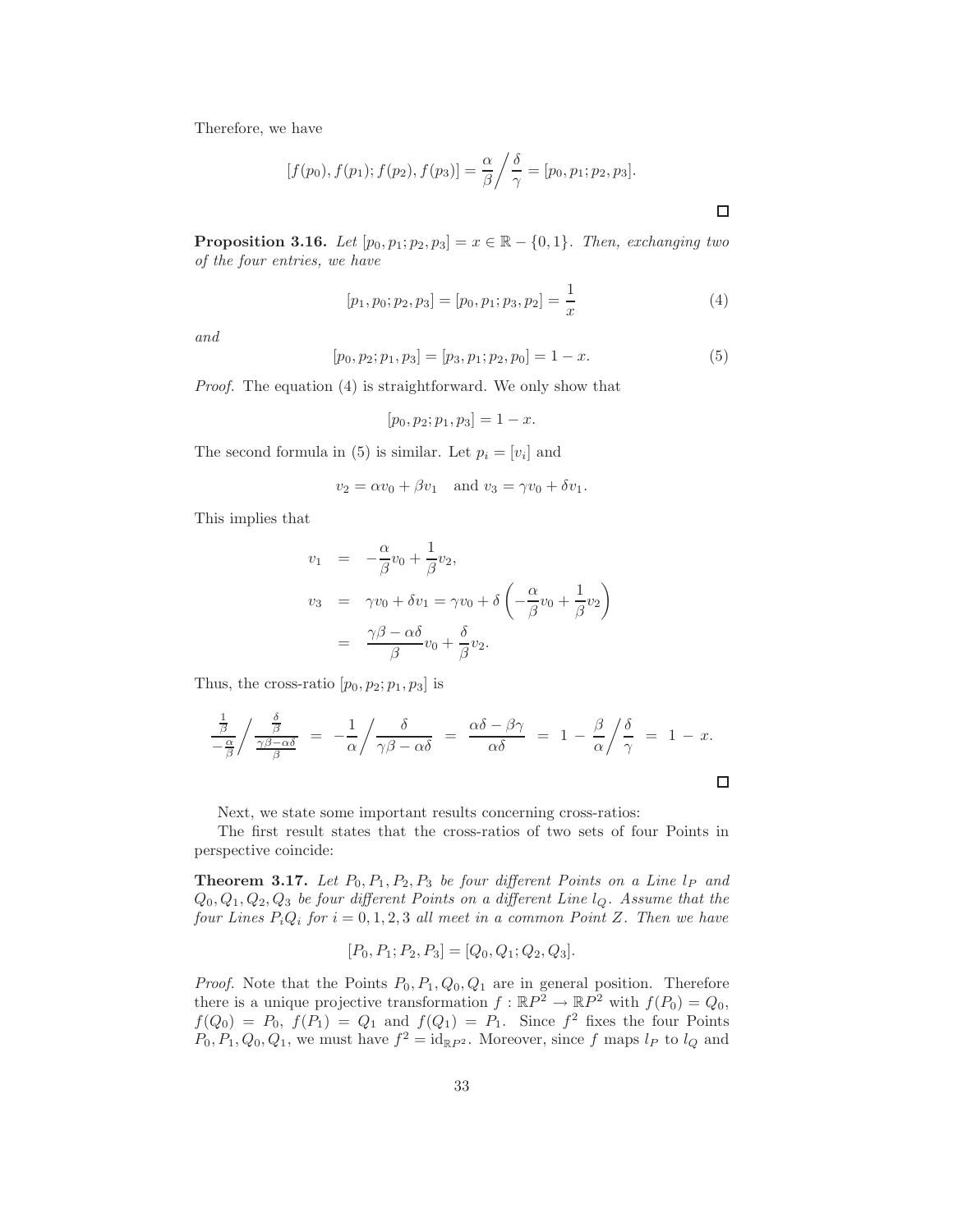vice versa, f must fix the intersection point  $I = l_P \cap l_Q$ . Since f fixes the Lines  $P_0Q_0$  and  $P_1Q_1$  (as sets), f must also fix the Point Z.

We show that  $f(P_i) = Q_i$  for  $i = 2,3$ : Assume that  $f(P_2) = X$  with  $X \neq Q_2$ . Note that  $X \in l_Q$ , since  $P_2 \in l_P$  and f maps  $l_P$  to  $l_Q$ . Moreover,  $X \neq I$ . Note also that  $X \neq Q_2$  implies that  $P_2X$  does not contain Z. Therefore,  $P_2X$  intersects the two lines  $P_0Q_0$  and  $P_1Q_1$  in two different Points  $R, S \neq Z$ . Since  $f^2 = id$ , f fixes the Lines  $P_2X$ ,  $P_0Q_0$  and  $P_1Q_1$  (as sets), and therefore, fixes their intersection Points R, S. Note that  $Z \notin RS$ , since  $P_2X \neq P_2Q_2$ . Thus f fixes the four Points  $R, S, Z, I$ , which are in general position. Therefore, we must have  $f = id$ , which is a contradiction to  $f(P_0) = Q_0$  and the fact that  $P_0 \neq Q_0$ . Therefore, we conclude that  $f(P_2) = Q_2$ .

Similarly, we prove  $f(P_3) = Q_3$  and conclude with Theorem 3.15 that

$$
[Q_0, Q_1; Q_2, Q_3] = [f(P_0), f(P_1); f(P_2), f(P_3)] = [P_0, P_1; Q_0, Q_1].
$$

**Theorem 3.18.** Let  $P_0, P_1, P_2, P_3$  and  $P_0, Q_1, Q_2, Q_3$  be two sets of different *collinear Points (on different Lines*  $l_P$  *and*  $l_Q$  *through*  $P_0$ *) such that*  $[P_0, P_1; P_2, P_3] =$  $[P_0, Q_1; Q_2, Q_3]$ *. Then the Lines*  $P_1Q_1$ *,*  $P_2Q_2$  *and*  $P_3Q_3$  *are concurrent.* 

*Proof.* Let Z be the intersection Point of  $P_1Q_1$  and  $P_2Q_2$ . Let  $X = l_Q \cap P_3Z$ . We have to show that  $X = Q_3$ . Since  $P_0, P_1, P_2, P_3$  and  $P_0, Q_1, Q_2, X$  are in perspective, we conclude from Theorem 3.17 and the assumption of the theorem that

$$
[P_0, Q_1; Q_2, Q_3] = [P_0, P_1; P_2, P_3] = [P_0, Q_1; Q_2, X].
$$

Let  $P_0 = [v_0], Q_1 = [v_1], Q_2 = [v_2], Q_3 = [v_3]$  and  $X = [v'_3]$ . Assume that

$$
v_2 = \alpha v_0 + \beta v_1,
$$
  
\n
$$
v_3 = \gamma v_0 + \delta v_1,
$$
  
\n
$$
v'_3 = \gamma' v_0 + \delta' v_1.
$$

Since the cross-ratios agree, we conclude that

$$
\frac{\beta}{\alpha} / \frac{\delta}{\gamma} = \frac{\beta}{\alpha} / \frac{\delta'}{\gamma'},
$$

which implies that there is  $\lambda \neq 0$  such that  $\gamma' = \lambda \gamma$  and  $\delta' = \lambda \delta$ . Thus  $v'_3 = \lambda v_3$ and  $X = [v'_3] = [v_3] = Q_2$ . П

Finally, we use Theorems 3.17 and 3.18 to prove the following theorem:

←<br>8 December 2008

 $\Box$ 

**Theorem 3.19** (Pappus' Theorem). Let  $P_0$ ,  $P_1$ ,  $P_2$  be three Points on a Line  $l_P$  and  $Q_0, Q_1, Q_2$  be three Points on a different Line  $l_Q$ . For  $0 \leq i < j \leq 2$ , let  $S_{ij} = P_i Q_j \cap Q_i P_j$ . Then the three Points  $S_{01}$ ,  $S_{02}$  and  $S_{12}$  are collinear.

*Proof.* Let  $I = l_P \cap l_Q$ . We also introduce the Points  $U = Q_0 P_1 \cap P_0 Q_2$  and  $V = Q_0 P_2 \cap P_1 Q_2$ . Let  $l_U$  denote the Line  $Q_0 U$  and  $l_V$  denote the Line  $Q_2 V$ . Then the Points  $I, Q_0, Q_1, Q_2$  on  $l_Q$  are in perspective from  $P_0$  with the Points  $P_1, Q_0, S_{01}, U$  on the Line  $l_U$ . Thus, by Theorem 3.17,

$$
[I, Q_0; Q_1, Q_2] = [P_1, Q_0; S_{01}, U].
$$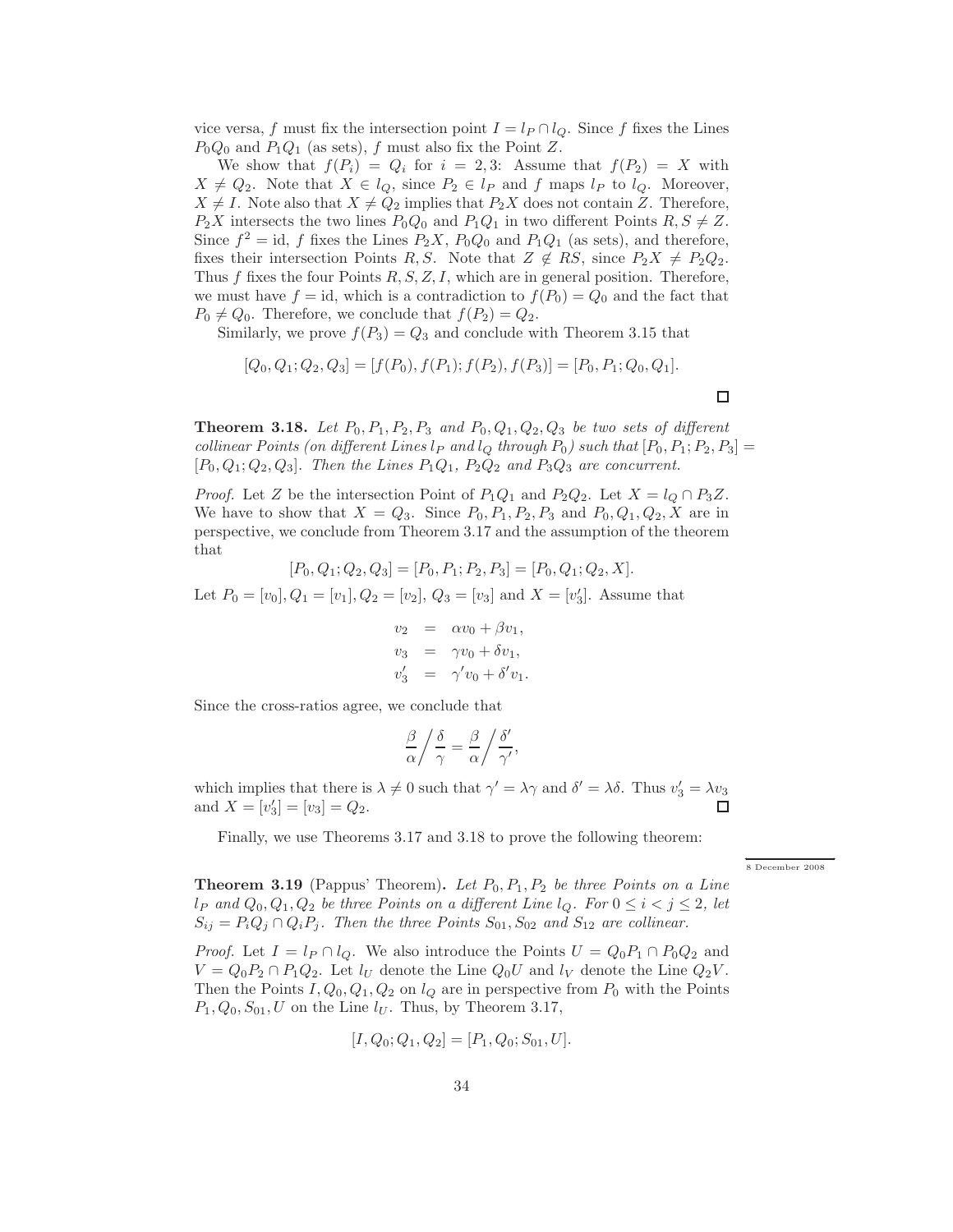The Points  $I, Q_0, Q_1, Q_2$  on  $l_Q$  are in perspective from  $P_2$  with the Points  $P_1, V, S_{12}, Q_2$  on the Line  $l_V$ . Again, by Theorem 3.17, we have

$$
[I, Q_0; Q_1, Q_2] = [P_1, V; S_{12}, Q_2].
$$

Both equations imply

$$
[P_1, Q_0; S_{01}, U] = [P_1, V; S_{12}, Q_2],
$$

where the four Points in the left cross-ratio lie on the Line  $l_U$  and the four Points on the right cross-ratio lie on the Line  $l_V$ . By Theorem 3.18, we conclude that the Lines  $Q_0V$ ,  $S_{01}S_{12}$  and  $UQ_2$  are concurrent. This implies that the intersection Point  $Q_0V \cap UQ_2 = Q_0P_2 \cap P_0Q_2 = S_{02}$  lies on the Line  $S_{01}S_{12}$ .  $\Box$ 

Remark 5. *Assume that four different collinear Points* A, B, C, D *lie on a screen*  $\pi \subset \mathbb{R}^3$ . Thus, they lie also on a straight line in this screen. We state without proof *that the cross-ratio can also be calculated as*

$$
[A, B; C, D] = \frac{AC}{CB} / \frac{AD}{DB},
$$

where  $\frac{XY}{UV}$  denotes the ratio of the segments XY and UV introduced in Section *2.4 (and can be negative!).*

#### 3.7 Conics

Recall that a Line in  $\mathbb{R}P^2$  is given by a homogeneous equation of degree one, i.e.,

$$
l = \{ [x_1, x_2, x_3] \in \mathbb{R}P^2 \mid ax_1 + bx_2 + cx_3 = 0 \}
$$

with  $(a, b, c) \in \mathbb{R}^3 \setminus \{0\}$ . Homogeneous equations of **degree two** define conics:

**Definition 3.20.** *A* conic  $C \subset \mathbb{R}P^2$  *is given by* 

$$
C = \{ [x_1, x_2, x_3] \in \mathbb{R}P^2 \mid q(x_1, x_2, x_3) = 0 \},\
$$

*where* q *is a nontrivial homogeneous polynomial of degree two, i.e., of the form*

$$
q(x_1, x_2, x_3) = ax_1^2 + bx_2^2 + cx_3^2 + 2dx_1x_2 + 2ex_1x_3 + 2fx_2x_3,
$$

*with*  $(a, b, c, d, e, f) \neq 0$ *. Introducing the symmetric matrix* 

$$
A:=\begin{pmatrix} a & d & e \\ d & b & f \\ e & f & c \end{pmatrix},
$$

*we can write*

$$
C = \{ [x] \in \mathbb{R}P^2 \mid x^\top Ax = 0 \}.
$$

*We call* C *a* non-singular conic *if* det  $A \neq 0$ .

Example. *The name conic stems from the fact that the intersection of*

$$
\{x \in \mathbb{R}^3 \backslash \{0\} \mid x^\top A x = 0\}
$$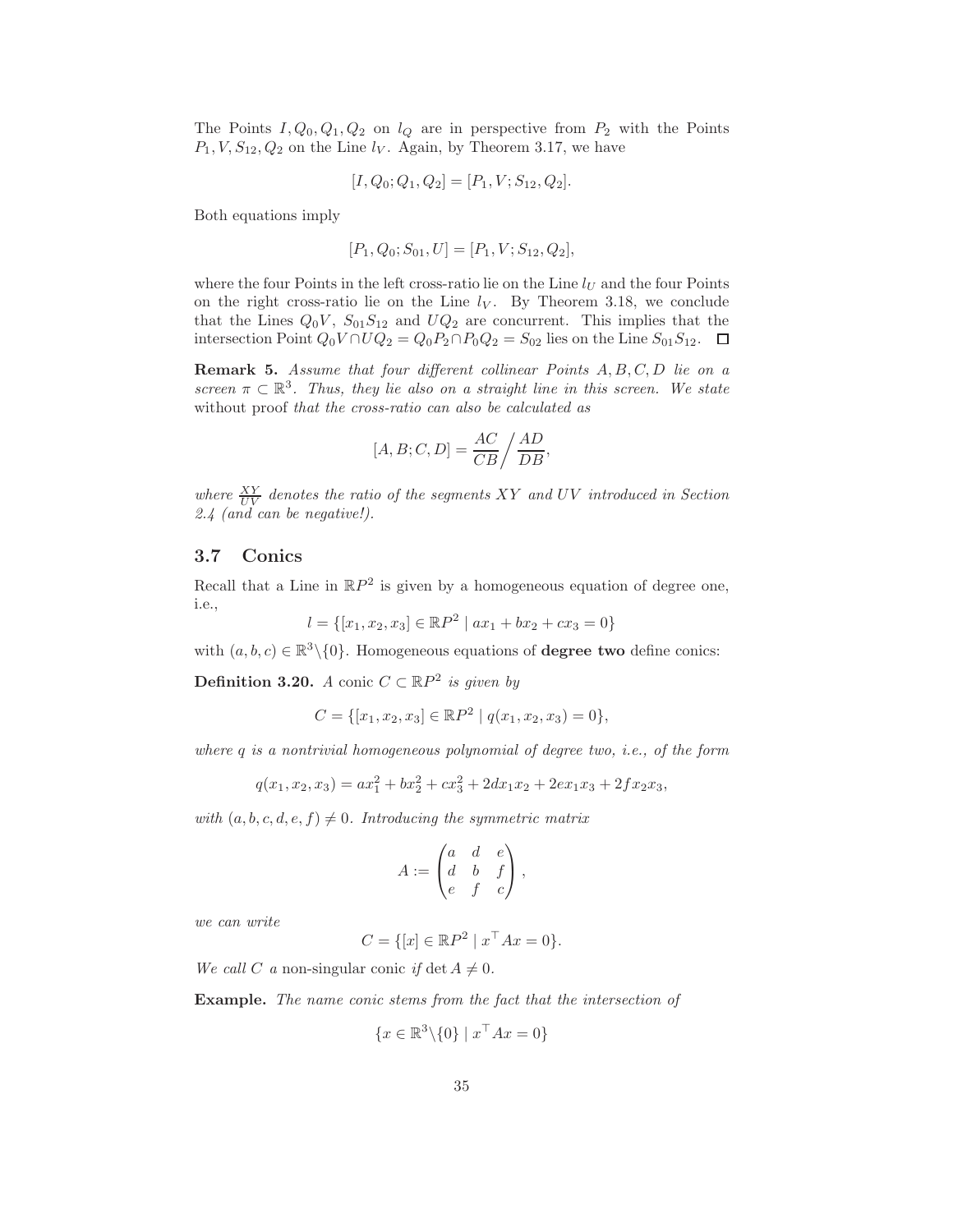with a screen  $\pi \subset \mathbb{R}^3$  (an affine Euclidean plane not passing through the origin) *is a* conic section*. E.g., if we intersect*

$$
\widetilde{C}_1 := \{ x \in \mathbb{R}^3 \backslash \{0\} \mid x_1^2 + x_2^2 - x_3^2 = 0 \}
$$

with the affine plane  $\pi = \{x \in \mathbb{R}^3 \mid x_3 = 1\}$ , we obtain a circle

$$
\widetilde{C}_1 \cap \pi = \{ (x_1, x_2, 1) \in \mathbb{R}^3 \mid x_1^2 + x_2^2 = 1 \}.
$$

*If we intersect*

$$
\widetilde{C}_2 := \{ x \in \mathbb{R}^3 \backslash \{0\} \mid x_3^2 - x_1 x_2 = 0 \}
$$

*with* π*, we obtain the hyperbola*

$$
\widetilde{C}_2 \cap \pi = \{ (x_1, x_2, 1) \in \mathbb{R}^3 \mid x_2 = \frac{1}{x_1} \}.
$$

*If we intersect*

$$
\widetilde{C}_3 := \{ x \in \mathbb{R}^3 \backslash \{0\} \mid x_1^2 - x_2 x_3 = 0 \}
$$

*with* π*, we obtain the parabola*

$$
\widetilde{C}_3 \cap \pi = \{ (x_1, x_2, 1) \in \mathbb{R}^3 \mid x_2 = x_1^2 \}.
$$

Let  $C := \{ [x] \in \mathbb{R}P^2 \mid x^\top Ax = 0 \}$  be a conic and  $f : \mathbb{R}P^2 \to \mathbb{R}P^2$ ,  $f([x]) = [Bx]$  with  $B \in GL(3, \mathbb{R})$  a projective transformation. The preimage  $f^{-1}(C) \subset \mathbb{R}P^2$  is then given by

$$
f(C) = \{ [B^{-1}x] \in \mathbb{R}P^2 \mid x^\top Ax = 0 \}
$$
  
= 
$$
\{ [y] \in \mathbb{R}P^2 \mid y^\top (B^\top AB)y = 0 \}.
$$

Now, we know from Linear Algebra that we can find a suitable  $B \in GL(3,\mathbb{R})$ such that  $\widetilde{A} := B^{\top}AB$  is one of the following normal forms:

$$
\tilde{A} = \begin{pmatrix} 1 & 0 & 0 \\ 0 & 0 & 0 \\ 0 & 0 & 0 \end{pmatrix}, \qquad y_1^2 = 0 \ (C \text{ a Line}),
$$
\n
$$
\tilde{A} = \begin{pmatrix} 1 & 0 & 0 \\ 0 & 1 & 0 \\ 0 & 0 & 0 \end{pmatrix}, \qquad y_1^2 + y_2^2 = 0 \ (C \text{ a Point}),
$$
\n
$$
\tilde{A} = \begin{pmatrix} 1 & 0 & 0 \\ 0 & -1 & 0 \\ 0 & 0 & 0 \end{pmatrix}, \qquad (y_1 - y_2)(y_1 + y_2) = 0 \ (C \text{ union of two Lines}),
$$
\n
$$
\tilde{A} = \begin{pmatrix} 1 & 0 & 0 \\ 0 & 1 & 0 \\ 0 & 0 & 1 \end{pmatrix}, \qquad y_1^2 + y_2^2 + y_3^2 = 0 \ (C = \emptyset),
$$
\n
$$
\tilde{A} = \begin{pmatrix} 1 & 0 & 0 \\ 0 & 1 & 0 \\ 0 & 0 & -1 \end{pmatrix}, \qquad y_1^2 + y_2^2 - y_3^2 = 0 \ (C \neq \emptyset, C \text{ non-singular}).
$$

The first three normal forms are singular, the fourth is empty, so there is only one type of non-empty non-singular conic modulo projective transformations. Henceforth, we only consider non-empty non-singular conics.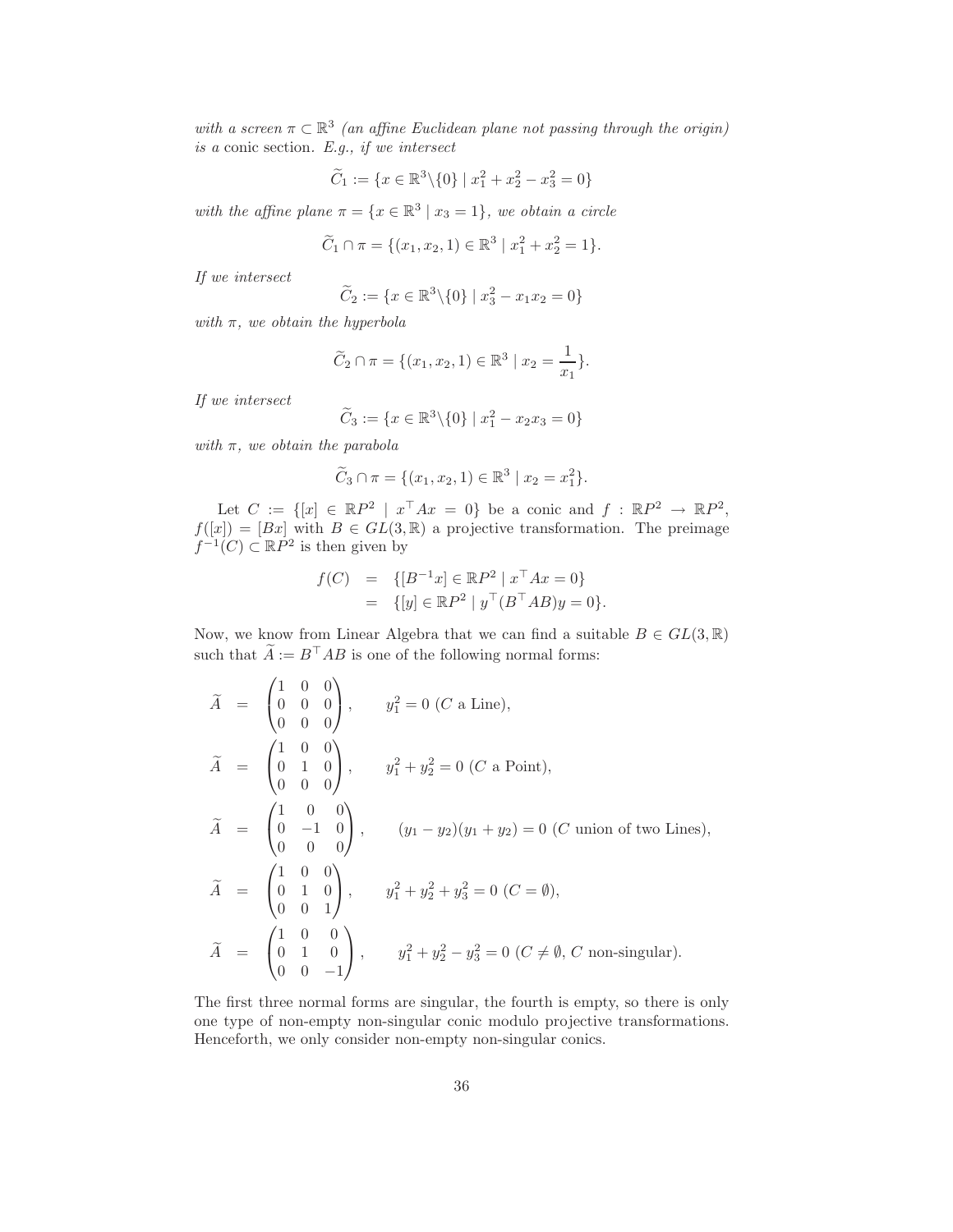Next, we want to introduce tangent lines, polar lines and poles of non-empty non-singular conics.

Let

$$
\widetilde{C} = \{(x_1, x_2, x_3) \in \mathbb{R}^3 \setminus \{0\} \mid q(x_1, x_2, x_3) = 0\} = q^{-1}(0) \setminus \{0\}.
$$

At a point  $(x_1, x_2, x_3) \in \widetilde{C}$ ,  $n = \text{grad } q(x_1, x_2, x_3)$  is normal to  $\widetilde{C}$ . So the tangent plane of  $\tilde{C}$  at this point is given by

$$
n^{\perp} = \{v \in \mathbb{R}^3 \mid \langle \text{grad } q(x), v \rangle = 0\} = \{v \in \mathbb{R}^3 \mid \frac{d}{ds}|_{s=0} q(x + tv) = 0\}.
$$

Since  $q(x) = x^{\top} A x$ , this translates into

$$
0 = \frac{d}{ds}|_{s=0}(x+tv)^{\top} A(x+tv) = v^{\top} Ax + x^{\top} At = 2x^{\top} Av,
$$

since  $A$  is a symmetric matrix. This motivates the following definition:

**Definition 3.21.** *Let*  $C \subset \mathbb{R}P^2$  *be a non-empty non-singular conic and*  $[x] \in C$ *. The* tangent Line *to* C *at* [x] *is given by*

$$
\{ [v] \in \mathbb{R}P^2 \mid x^\top Av = 0 \}.
$$

*More generally, if*  $[x] \in \mathbb{R}P^2$  *is an arbitrary Point, the polar Line of*  $[x]$  *with respect to* C *is given by*

$$
\{ [v] \in \mathbb{R}P^2 \mid x^\top Av = 0 \}.
$$

*Conversely, if*  $l \subset \mathbb{R}P^2$  *is an arbitrary Line, then the* pole *of* l *with respect to* C is the Point  $[x] \in \mathbb{R}P^2$  determined by  $x^{\top}Av = 0$  for all  $[v] \in l$ .

← → 12 December 2008

### 3.8 The Theorem of Pascal

This subsection is devoted to a beautiful result for non-singular conics, Pascal's Theorem. We start with the following lemma:

**Lemma 3.22.** *A non-singular conic*  $C \subset \mathbb{R}P^2$  cannot contain a whole projective *line* l*.*

*Proof.* Applying a projective transformation we can assume that

$$
l = \{ [x_1, x_2, x_3] : x_3 = 0 \}.
$$

Let  $C = \{ [x] : x^\top A x = 0 \}$  with

$$
A = \begin{pmatrix} a & d & e \\ d & b & f \\ e & f & c \end{pmatrix}.
$$

Then  $l \subset C$  would imply that

$$
0 = (x_1 \, x_2 \, 0) A \begin{pmatrix} x_1 \\ x_2 \\ 0 \end{pmatrix} = a x_1^2 + b x_2^2 + 2 dx_1 x_2 \quad \text{for all } (x_1, x_2) \in \mathbb{R}^2 \setminus \{0\}.
$$

But this would mean that  $a = b = d = 0$  in contradiction to the assumption that  $C$  is non-singular. □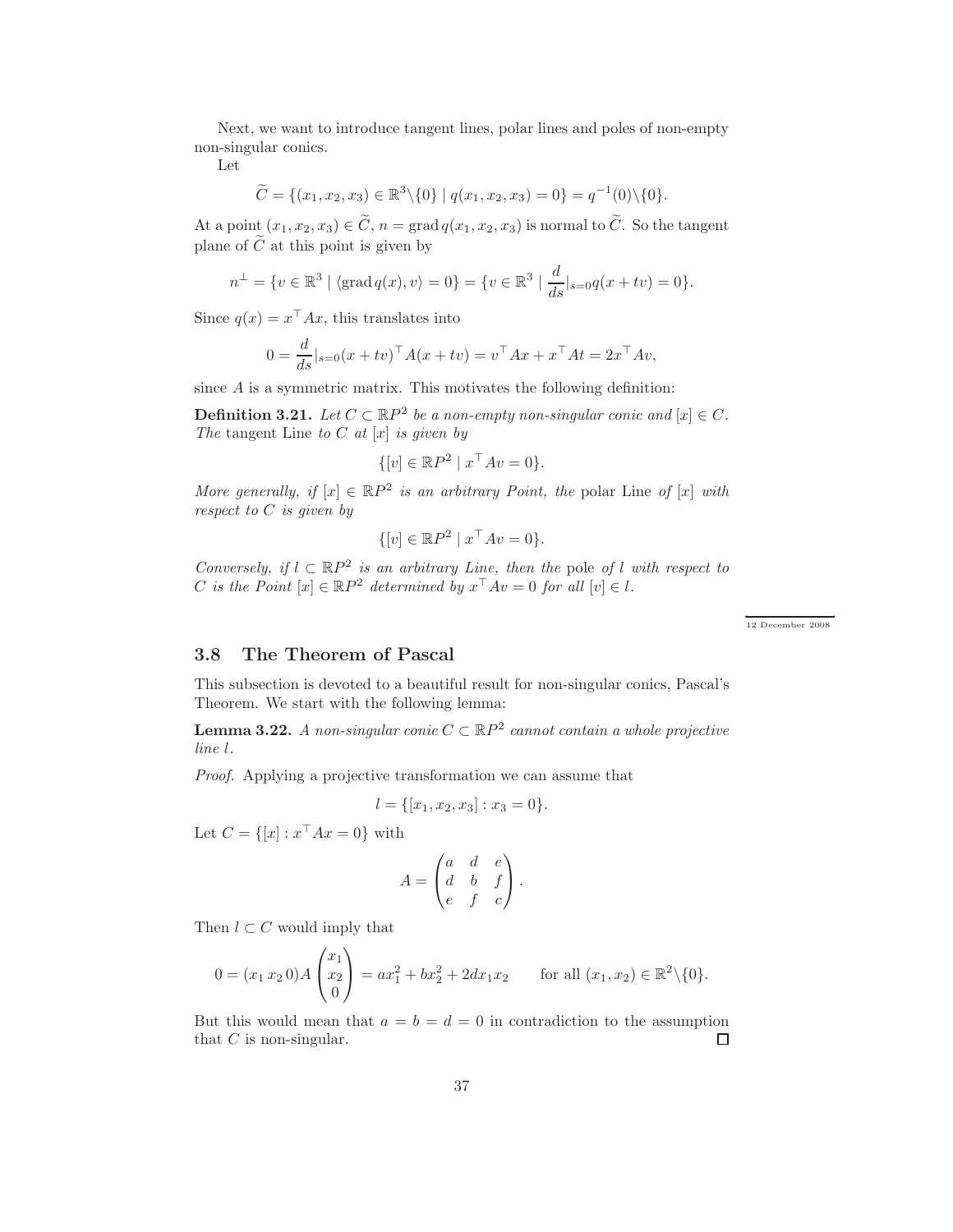Remark 6. *Here we implicitely used the fact that the image of a non-singular conic under a projective transformation is, again, a non-singular conic.*

Recall the following definitions: Let  $C \subset \mathbb{R}P^2$  be a non-empty non-singular conic, defined by

$$
C = \{ [x] \in \mathbb{R}P^2 \mid x^\top Ax = 0 \}
$$

with  $A \in GL(3, \mathbb{R})$ . Let  $[x] \in \mathbb{R}P^2$  and  $l \subset \mathbb{R}P^2$  a Point and a Line satisfying

$$
x^{\top}Av = 0
$$
 for all  $[v] \in l$ .

Then [x] is called the (unique) *pole* of l and l is called the (unique) *polar Line* of [x] with respect to C. In particular, if  $[x] \in C$ , then l is called the (unique) *tangent Line* to C at [x].

We have the following facts:

**Lemma 3.23.** Let  $l \subset \mathbb{R}P^2$  be a Line and  $C \subset \mathbb{R}P^2$  a non-singular conic. *Then*

- *(a)* l ∩ C *consists of at most two Points.*
- *(b)*  $l ∩ C$  *is a single Point if and only if*  $l$  *is tangent to*  $C$ *.*
- *(c)* Assume that  $l \cap C = \{P, Q\}$  *and*  $l_P$  *and*  $l_Q$  *are the tangents to* C *at*  $P, Q$ *. Then*  $R = l_P \cap l_Q$  *is the pole of l.*

*Proof.* ad (a): Choose four Points  $P_0, P_1, P_2, P_3 \in \mathbb{R}P^2$  in general position such that  $P_0, P_1 \in l$  and  $P_1 \notin C$  (this is possible because of Lemma 3.22). Apply the projective transformation  $P_0 \mapsto [1, 0, 0], P_1 \mapsto [0, 1, 0], P_2 \mapsto [0, 0, 1]$  and  $P_3 \mapsto [1, 1, 1].$  By this we can assume that  $l = \{[x_1, x_2, x_3] \mid x_3 = 0\}$  and  $[0, 1, 0] \notin C$ . Any  $P = [x_1, x_2, x_3] \in l \cap C$  satisfies then  $P = [x_1, x_2, 0]$ , and therefore

$$
ax_1^2 + bx_2^2 + 2dx_1x_2 = 0, \quad x_1 \neq 0,
$$

i.e.,

$$
b\left(\frac{x_2}{x_1}\right)^2 + 2d\frac{x_2}{x_1} + a = 0,
$$

which (as a quadratic equation in  $x_2/x_1$  has at most two solutions for  $x_1/x_1$ , since the left side cannot be identically zero because  $C$  is non-singular.

ad (b): Assume first that  $l \cap C$  is a single Point, i.e.,  $l \cap C = \{[x]\}\.$  Choose  $[y] \in l, [y] \neq [x]$ . Then we have, for each  $\lambda \in \mathbb{R}$ ,

$$
[\lambda x + y] \in l
$$

and  $[\lambda x + y] \notin C$ , since  $[\lambda x + y] \neq [x]$ , which means

$$
0 \neq (\lambda x + y)^{\top} A (\lambda x + y) = \lambda^2 \underbrace{x^{\top} A x}_{=0} + 2\lambda (x^{\top} A y) + y^{\top} A y
$$
  
=  $2\lambda (x^{\top} A y) + y^{\top} A y$  for all  $\lambda \in \mathbb{R}$ .

This implies that we must have

$$
x^\top A y = 0,
$$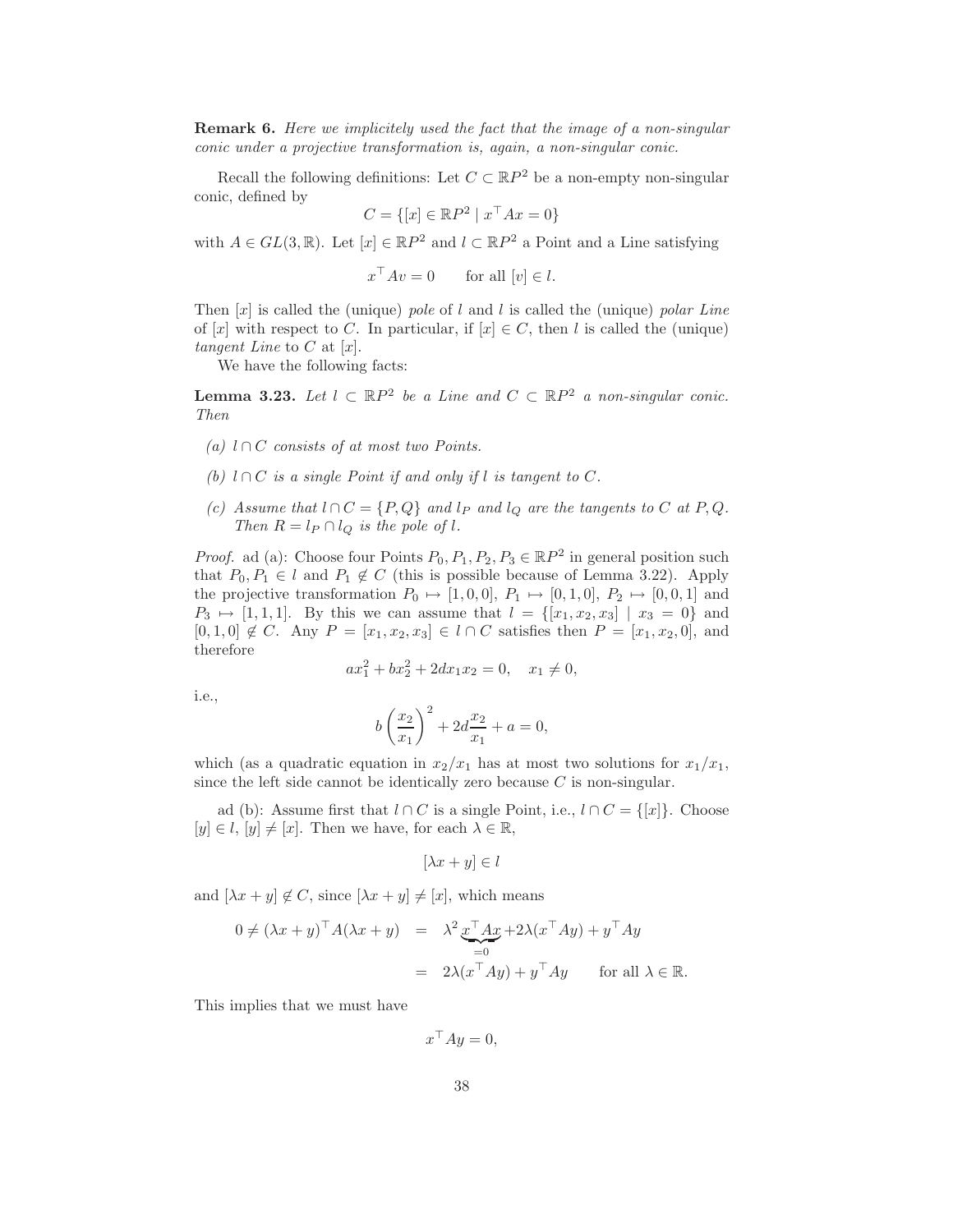i.e.,  $[y]$  lies on the tangent Line of C at  $[x]$ . This shows that l coincides with this tangent Line.

Conversely, let l be the tangent Line of C at [x]. Assume that  $[y] \in l \cap C$  is a Point different to  $[x]$ . Our goal is derive a contradiction. Every Point of l can now be written as  $[\lambda x + \mu y]$ , and we have

$$
(\lambda x + \mu y)^{\top} A (\lambda x + \mu y) = \lambda^2 x^{\top} A x + 2\lambda \mu x^{\top} A y + \mu^2 y^{\top} A y.
$$

Now,  $x^{\top}Ax = 0$  since  $[x] \in C$ ,  $x^{\top}Ay = 0$ , since  $[y]$  lies in the tangent Line of C at [x], and  $y^{\top}Ay = 0$ , since [y]  $\in C$ . This would mean that

$$
(\lambda x + \mu y)^{\top} A (\lambda x + \mu y) = 0,
$$

i.e., the whole Line  $l$  would be contained in  $C$ . This, however, contradicts to Lemma 3.22.

ad (c): We set  $P = [x]$  and  $Q = [y]$ . Since the Line l contains P, Q, we have

$$
l = \{ [\lambda x + \mu y] \mid (\lambda, \mu) \neq 0 \}.
$$

Note that  $P, Q \in C$  implies

$$
x^{\top} A x = y^{\top} A y = 0.
$$

The tangent Lines  $l_P$  and  $l_Q$  are given by

$$
l_P = \{ [z] | x^{\top} A z = 0 \},
$$
  
\n
$$
l_Q = \{ [z] | y^{\top} A z = 0 \}.
$$

Therefore, the intersection Point  $R = [z] = l_P \cap l_Q$  satisfies

$$
x^{\top} A z = y^{\top} A z = 0.
$$

But this implies that

$$
(\lambda x + \mu y)^{\top} A z = 0
$$
 for all  $(\lambda, \mu) \neq 0$ .

Taking transposition, we obtain

$$
z^{\top} A(\lambda x + \mu y) = 0
$$
 for all  $(\lambda, \mu) \neq 0$ ,

i.e.,

$$
z^{\top}Av = 0
$$
 for all  $[v] \in l$ .

This means precisely that  $R = [z]$  is the pole of l.

**Lemma 3.24.** Let  $C \subset \mathbb{R}P^2$  be a non-singular conic and  $P_1, P_2, P_3 \in C$  be *three distinct Points. Let*  $P_4$  *be the intersection Point of the tangents at*  $P_1$ and  $P_2$ . Then  $P_1, P_2, P_3, P_4$  are in general position and applying the projective *transformation*

$$
P_1 \mapsto [1,0,0], P_4 \mapsto [0,1,0], P_2 \mapsto [0,0,1], P_3 \mapsto [1,1,1],
$$

*the equation for* C *transforms into*

$$
x_2^2 - x_1 x_3.
$$

 $\Box$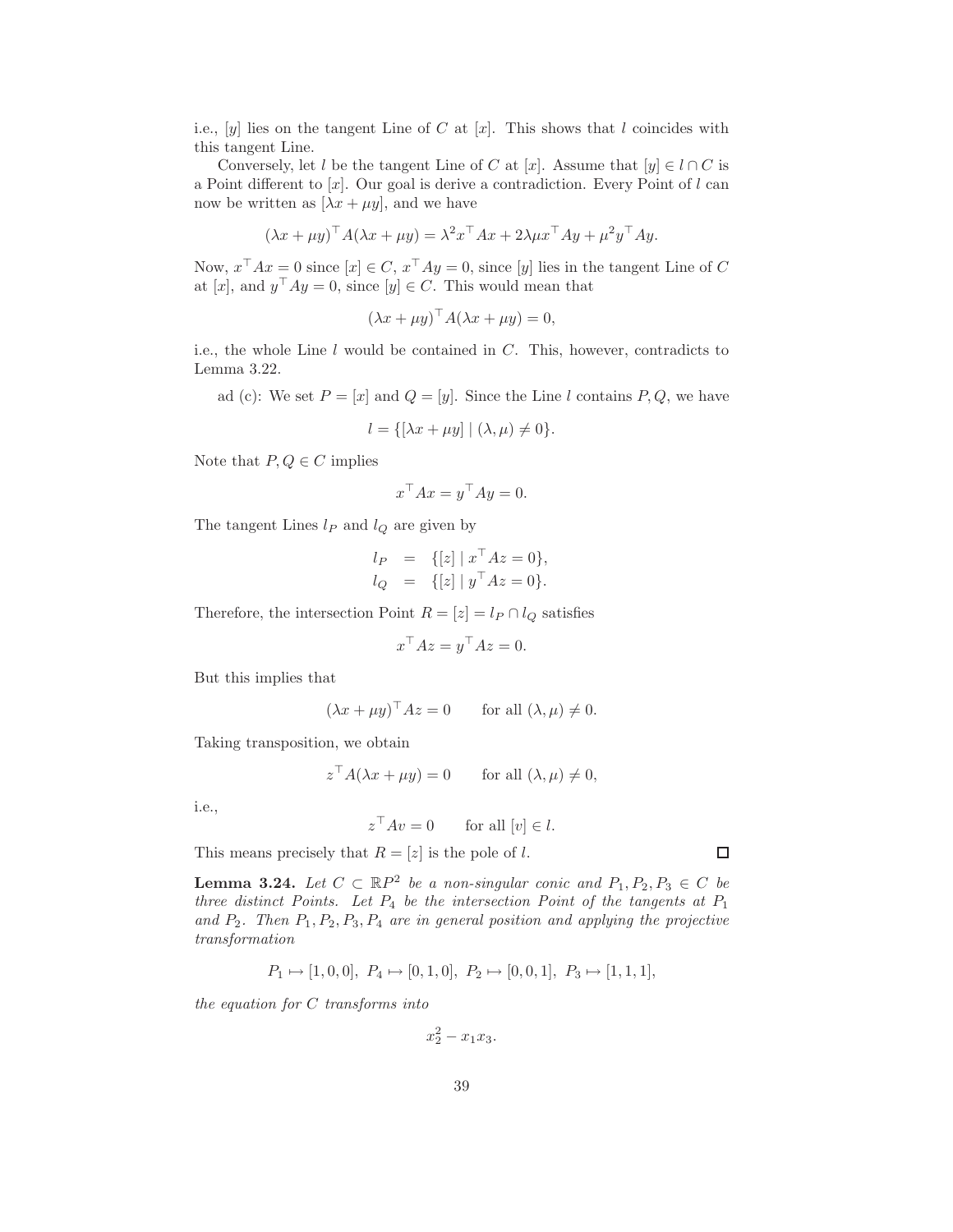*Proof.* We first check that  $P_1$ ,  $P_2$ ,  $P_3$ ,  $P_4$  are in general position:

- $P_1, P_2, P_3$  cannot be collinear because of Lemma 3.23(a).
- $P_1, P_2, P_4$  cannot be collinear because otherwise  $P_1P_2$  would be a tangent at  $P_1$  with more than one intersection Point with  $C$ , contradicting to Lemma 3.23(b).
- $P_1, P_3, P_4$  cannot be collinear because otherwise  $P_1P_4$  would be a tangent at  $P_1$  with more than one intersection Point with  $C$ , contradicting to Lemma 3.23(b).
- $P_2, P_3, P_4$  cannot be collinear because otherwise  $P_2P_4$  would be a tangent at  $P_1$  with more than one intersection Point with  $C$ , contradicting to Lemma 3.23(b).

This implies that there is a projective transformation with

$$
P_1 \mapsto [1,0,0], P_4 \mapsto [0,1,0], P_2 \mapsto [0,0,1], P_3 \mapsto [1,1,1].
$$

Applying this transformation to  $C$ , we conclude for the corresponding matrix

 $15\,$  December  $\,2008\,$ 

$$
C = \begin{pmatrix} a & d & e \\ d & b & f \\ e & f & c \end{pmatrix}
$$

that

(a) 
$$
[1,0,0] \in C \Leftrightarrow (100)A \begin{pmatrix} 1 \\ 0 \\ 0 \end{pmatrix} = 0 \Leftrightarrow a = 0,
$$

(b) 
$$
[0,0,1] \in C \Leftrightarrow c = 0
$$
,

(c)  $[0, 1, 0]$  in tangent of C at  $[1, 0, 0]$ :

$$
(1 0 0) A \begin{pmatrix} 0 \\ 1 \\ 0 \end{pmatrix} = 0 \Leftrightarrow d = 0,
$$

(d)  $[0, 1, 0]$  in tangent of C at  $[0, 0, 1]$ :

$$
(100)A\begin{pmatrix}0\\1\\0\end{pmatrix} = 0 \Leftrightarrow f = 0,
$$

(e) 
$$
[1,1,1] \in C \Leftrightarrow (111) \begin{pmatrix} 0 & 0 & e \\ 0 & b & 0 \\ e & 0 & 0 \end{pmatrix} = 0 \Leftrightarrow 2e + b = 0.
$$

This implis that we have

$$
A \in \mathbb{R} \cdot \begin{pmatrix} 0 & 0 & -1/2 \\ 0 & 1 & 0 \\ -1/2 & 0 & 0 \end{pmatrix},
$$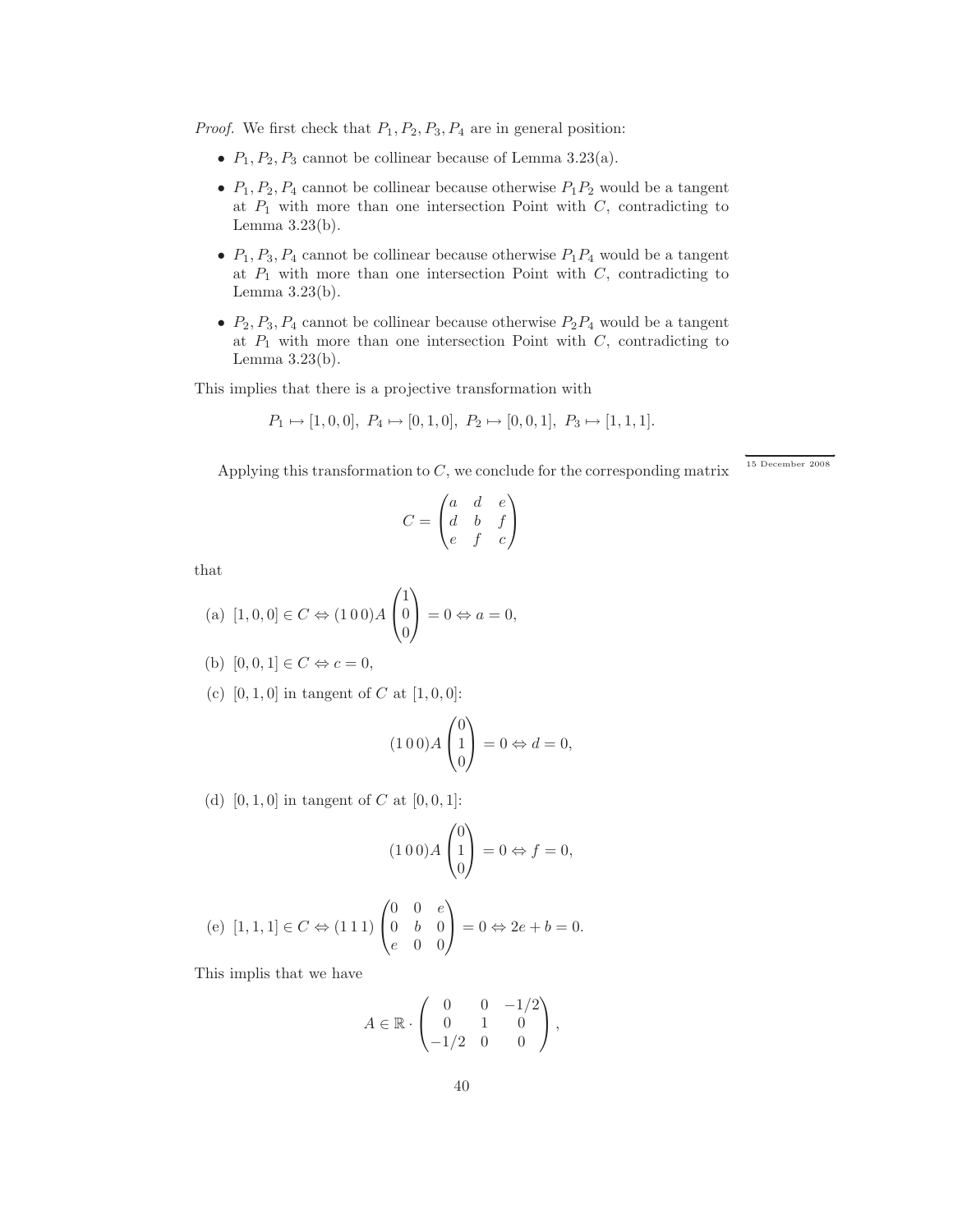which means that

$$
C = \{ [x_1, x_2, x_3] \in \mathbb{R}P^2 \mid x_2^2 - x_1x_3 = 0 \}.
$$

Finally, we can state the Theorem of Pascal:

**Theorem 3.25** (Pascal's Theorem). Let  $C \subset \mathbb{R}P^2$  be a non-singular conic and P1, P2, P<sup>3</sup> *and* Q1, Q2, Q<sup>3</sup> *six distinct Points on* C*. Let*

$$
R_1 = P_2 Q_3 \cap P_3 Q_2, \quad R_2 = P_1 Q_3 \cap P_3 Q_1, \quad R_3 = P_1 Q_2 \cap Q_1 P_2.
$$

*Then* R1, R<sup>2</sup> *and* R<sup>3</sup> *lie on a common Line.*

Remark 7. *Note that Pappus' Theorem and Pascal's Theorem are closely related. While Pascal's Theorem is concerned with a non-singular conic, Pappus' Theorem is an analogous statement in the singular case, i.e., when the conic consists of two different Lines.*

In the proof below we use the following two facts:

(a) If  $P = [x_1, x_2, x_3]$  and  $Q = [y_1, y_2, y_3]$  are two different Points in  $\mathbb{R}P^2$ , then the Line  $PQ$  is given by

$$
PQ = \{ [z_1, z_2, z_3] \in \mathbb{R}P^2 \mid az_1 + bz_2 + cz_3 = 0 \},\
$$

where

$$
(a, b, c) = (x_1, x_2, x_3) \times (y_1, y_2, y_3)
$$
  
=  $(\det \begin{pmatrix} x_2 & x_3 \\ y_2 & y_3 \end{pmatrix}, -\det \begin{pmatrix} x_1 & x_3 \\ y_1 & y_3 \end{pmatrix}, \det \begin{pmatrix} x_1 & x_2 \\ y_1 & y_2 \end{pmatrix}.$ 

(b) If  $l_1 = \{a_1x_1 + a_2x_2 + a_3x_3 = 0\}$  and  $l_2 = \{b_1x_1 + b_2x_2 + b_3x_3\}$  are two different Lines in  $\mathbb{R}P^2$ , then the intersection Point  $P = l_1 \cap l_2$  has the homogeneous coordinates  $P = [z_1, z_2, z_3]$  given by

$$
(z_1, z_2, z_3) = (a_1, a_2, a_3) \times (b_1, b_2, b_3).
$$

*Proof.* By Lemma 3.24 we can assume that

$$
P_1 = [1, 0, 0], \quad Q_1 = [0, 0, 1], \quad Q_2 = [1, 1, 1]
$$

and  $S = [0, 1, 0]$ , where S is the intersection Point of the tangents at  $P_1$  and  $Q_1$ and that  $C$  is given by

$$
x_2^2 - x_1 x_3 = 0.
$$

Since the tangent  $Q_1S$  has the form  $\{[x_1, x_2, x_3] \mid x_1 = 0\}$ , by Lemma 3.23(b) none of the Points  $P_2, P_3, Q_3$  has vanishing first homogeneous coordinate. Therefore, there exist  $r, s, t \in \mathbb{R} \backslash \{0\}$  such that

$$
P_2 = [1, r, r^2], \quad P_3 = [1, s, s^2], \quad Q_3 = [1, t, t^2],
$$

and r, s, t are pairwise different and none of them equals 1. We have  $P_1Q_2 =$  ${x_2 = x_3}$  and  $Q_1P_2 = \{-rx_1 + x_2 = 0\}$  since

$$
(0,0,1) \times (1,r,r^2) = (-r,1,0).
$$

 $\Box$